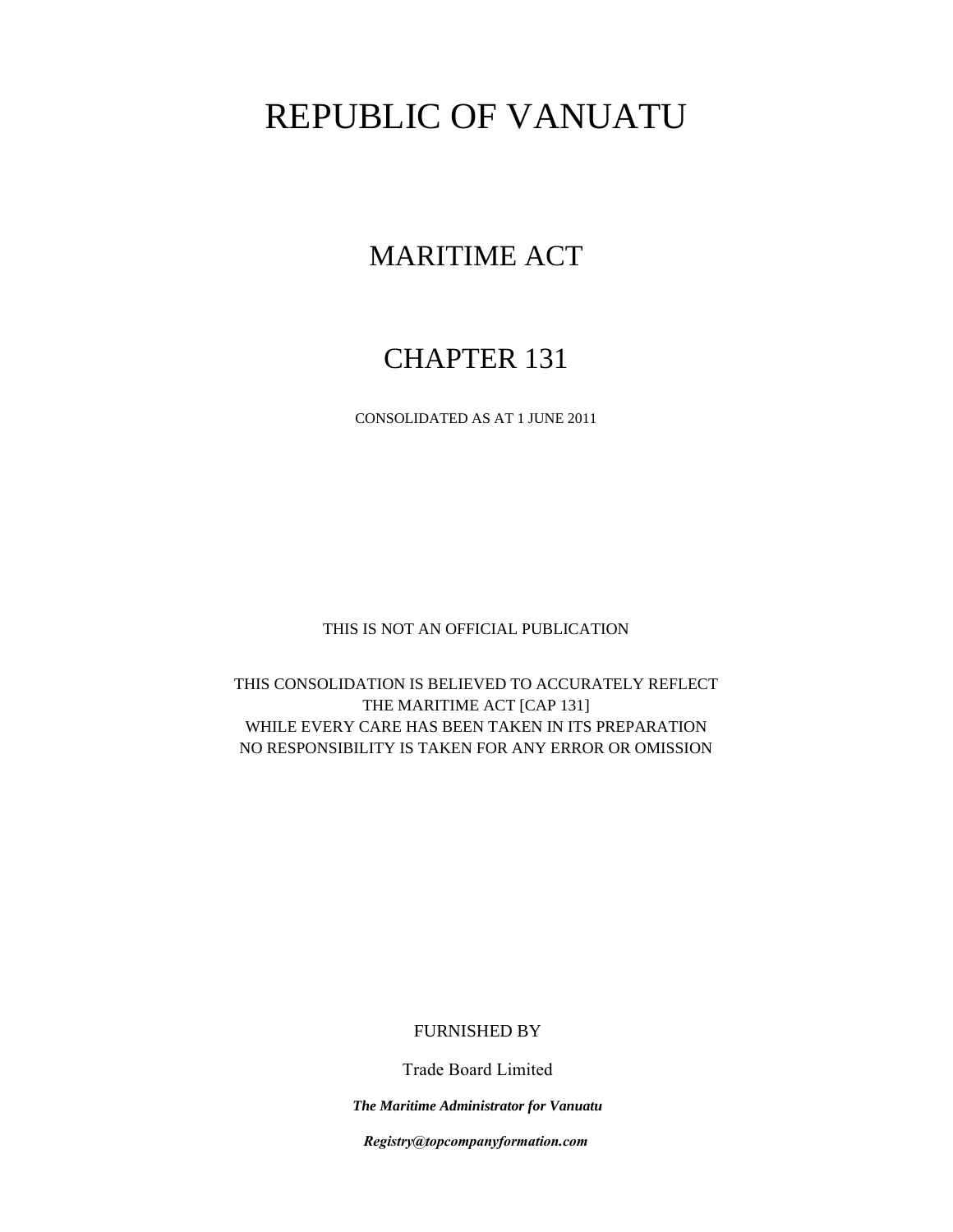MARITIME **Example 20** (CAP. 131)

Commencement: 13 April 1981

# **CHAPTER 131**

# **MARITIME**

Act 8 of 1981 Act 36 of 1982 Act 15 of 1987 Act 8 of 1989 Act 3 of 1990 Act 13 of 1996 Act 31 of 1998 Act 13 of 2008 Act 1 of 2009

#### **ARRANGEMENT OF SECTIONS**

#### **PART 1 – GENERAL**

1. Interpretation

#### **PART 2 – ADMINISTRATION**

- 2. (*Repealed*)
- 3. Deputy Commissioner of Maritime Affairs
- 3A. Special agents
- 4. Maritime Administrator
- 5. Records relating to vessels
- 6. Authority to take declarations and acknowledgments
- 7. (*Repealed*)
- 8. Authority to issue licences, certificates
- 9. Suspension and revocation proceedings
- 10. Fees and penalties

#### **PART 3 – CONSTRUCTION**

- 11. Adoption of general maritime law
- 12. Separability
- 13. General penalty for violation
- 14. Jurisdiction
- 15. Appeals

#### **PART 4 – DOCUMENTATION AND IDENTIFICATION OF VESSELS**

- 16. General provisions
- 17. Vessels eligible to be documented or redocumented
- 18. Registry fee and tonnage taxes
- 19. Annual tonnage tax
- 20. Conditions precedent to issuance of permanent Certificate of Registry
- 21. Declaration
- 22. Measurement
- 23. Certificate of measurement
- 24. Measurement of vessels
- 25. Treatment of shelter-deck and certain other spaces
- 26. Tonnage statements in Certificate of Registry
- 27. Forms of documents
- 28. Numbering Certificates of Registry and licences
- 29. Provisional Certificate of Registry to vessels abroad
- 30. Conditions precedent to issuance of provisional **Certificate**
- 31. Conditions precedent to issuance of bareboat charter Certificate of Registry
- 32. Denial of document
- 33. Waiver of certain requirements of Part 4
- 34. Sale of document forbidden
- 35. Sale or transfer abroad
- 36. Transfer to foreign registry
- 37. Application for surrender of documents
- 38. Surrender of Certificate of Registry
- 39. Surrender of documents of vessel subject to preferred mortgages
- 40. New document
- 41. Builder's certificate
- 42. Names, numbers and marks on vessel
- 43. Numbering of vessels
- 44. Change in name of vessel
- 45. Inspection of document
- 46. Display of ship's papers to consul
- 47. Forgery of documents and false declarations
- 48. Rules and regulations
- 49. Standards of seaworthiness

#### **PART 5 – PREFERRED SHIP MORTGAGES AND MARITIME LIENS**

- 50. Contents of record
- 51. Documentary endorsement of preferred mortgage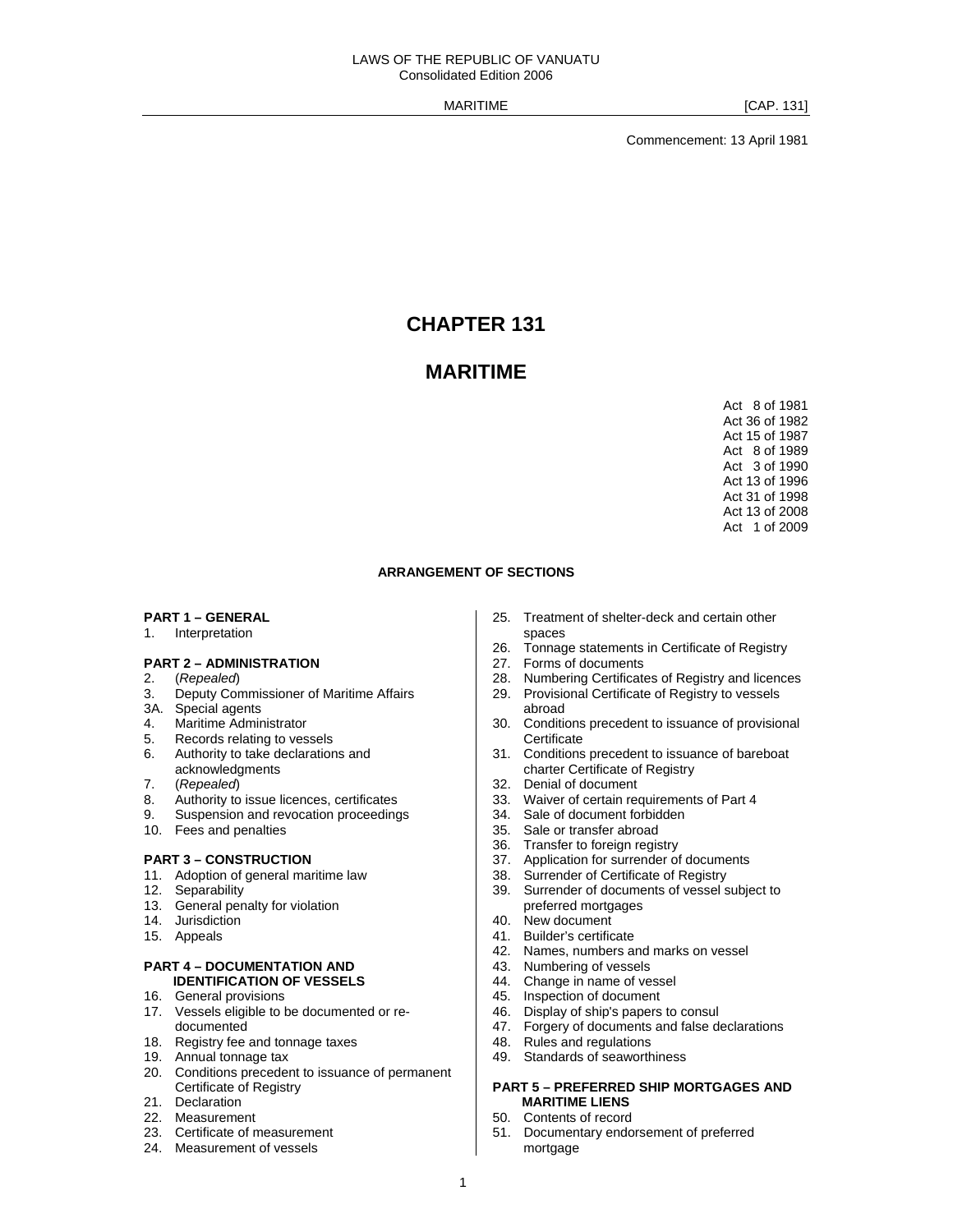- 52. Termination of mortgagee's interests
- 53. Conditions precedent to recording
- 54. Recording of bills of sale
- 55. Recording of mortgages
- 56. Preferred mortgage
- 57. Lien of preferred mortgage
- 58. Interest on preferred mortgage
- 58A. Advances and repayments
- 58B. Units of account
- 59. Disclosure of liens and priority
- 60. Exhibiting certified copies
- 61. (*Repealed*)
- 62. Discharge of mortgage
- 63. Foreclosure and default jurisdiction and procedure
- 64. Preferred status
- 65. Foreclosures
- 66. Necessaries
- 67. Waiver of lien in necessaries
- 67A. Abolition of endorsement

#### **PART 6 – CARRIAGE OF GOODS BY SEA**

- 68. Interpretation
- 69. Risks
- 70. Responsibilities and liabilities
- 71. Rights and immunities
- 71A. Defences
- 72. Surrender of rights and immunities and increase of responsibilities and liabilities
- 73. Special conditions
- 74. Contract permitted as to damages to goods while not on ship
- 75. Effect of Part
- 76. (*Repealed*)
- 77. Bulk cargo-weights ascertained by third parties
- 78. Scope of Part

#### **PART 7 – LIMITATION OF SHIPOWNERS' LIABILITY**

- 79. Owners right to limitation
- 80. Claims
- 81. Limitation fund
- 82. Bail and release
- 83. Applicability
- 84. Fire damage

#### **PART 8 – RADIO**

85. Regulations

# **PART 9 – RULES OF NAVIGATION**

- 86. Regulations for preventing collisions
- 87. Vessel under oars
- 88. Penalty for violation of rules by pilot, engineer, mate or master
- 89. Penalty for violation by vessel
- 90. Assistance in case of collision
- 91. Penalty for failure to render assistance

#### **PART 10 – WRECKS AND SALVAGE**

- 92. Vessels stranded on foreign coasts
- 93. Right to salvage not affected by ownership of vessel
- 94. Salvage remuneration
- 95. Time limit for salvage suits
- 96. Recovery for salvage services rendered by Government vessels
- 97. Marine casualties
- 98. Marine casualty investigations

#### **PART 11 – MERCHANT SEAMEN**

- 99. Application
- 100. Interpretation
- 101. Full complement required
- 102. Officers' licences
- 103. Penalty for misuse of licences or certificates
- 104. Termination of employment of master
- 105. Duties of the master
- 106. Special powers of masters
- 107. Certain seamen's rights provided for master
- 108. Wrongful death of master
- 109. Shipping articles required for seamen
- 110. Exemptions with respect to shipping articles
- 111. Penalty for alteration of shipping articles
- 112. Penalty for shipping without shipping articles
- 113. Duration and extension of shipping articles
- 114. Termination of shipping articles
- 115. Certificate of service
- 116. Exemptions with respect to certificates of service
- 117. Minimum age at sea
- 118. Payment of wages
- 119. Wages for unjustifiable discharge
- 120. Stowaway entitled to wages, if there is an agreement
- 121. Grounds for discharge
- 122. Advances and allotment of wages
- 123. Wages and clothing exempt from attachment
- 124. Vacation allowance and holidays
- 125. Agreements as to loss of lien or right to wages
- 126. Wages not dependent on freight earned
- 127. Wages, maintenance and cure for sick and injured seaman
- 127A. Benefits of compensation for loss of life
- 128. Wrongful death
- 129. Death on board
- 130. Issuance of death certificate
- 131. Burial expenses
- 132. Working hours overtime
- 133. Repatriation

138. Desertion

151. Time limit

2

- 134. Loss of right of repatriation
- 135. Offences against the internal order of the vessel

139. Incitement of seamen to revolt or mutiny

144. Protection of freedom of association 145. Bargaining and execution of labour contract 146. Provisions authorized in labour contracts 147. Provisions prohibited in labour contracts

149. Strikes, picketing and like interference 150. Conciliation, mediation and arbitration of labour disputes, differences or grievances

152. Minister to make rules and regulations

- 136. Prohibition of corporal punishment
- 137. Drunkenness, neglect of duty

140. Revolt or mutiny of seamen 141. Entry of the offences in logbook 142. Abandonment of seamen 143. Freedom of association

148. Protection of labour contract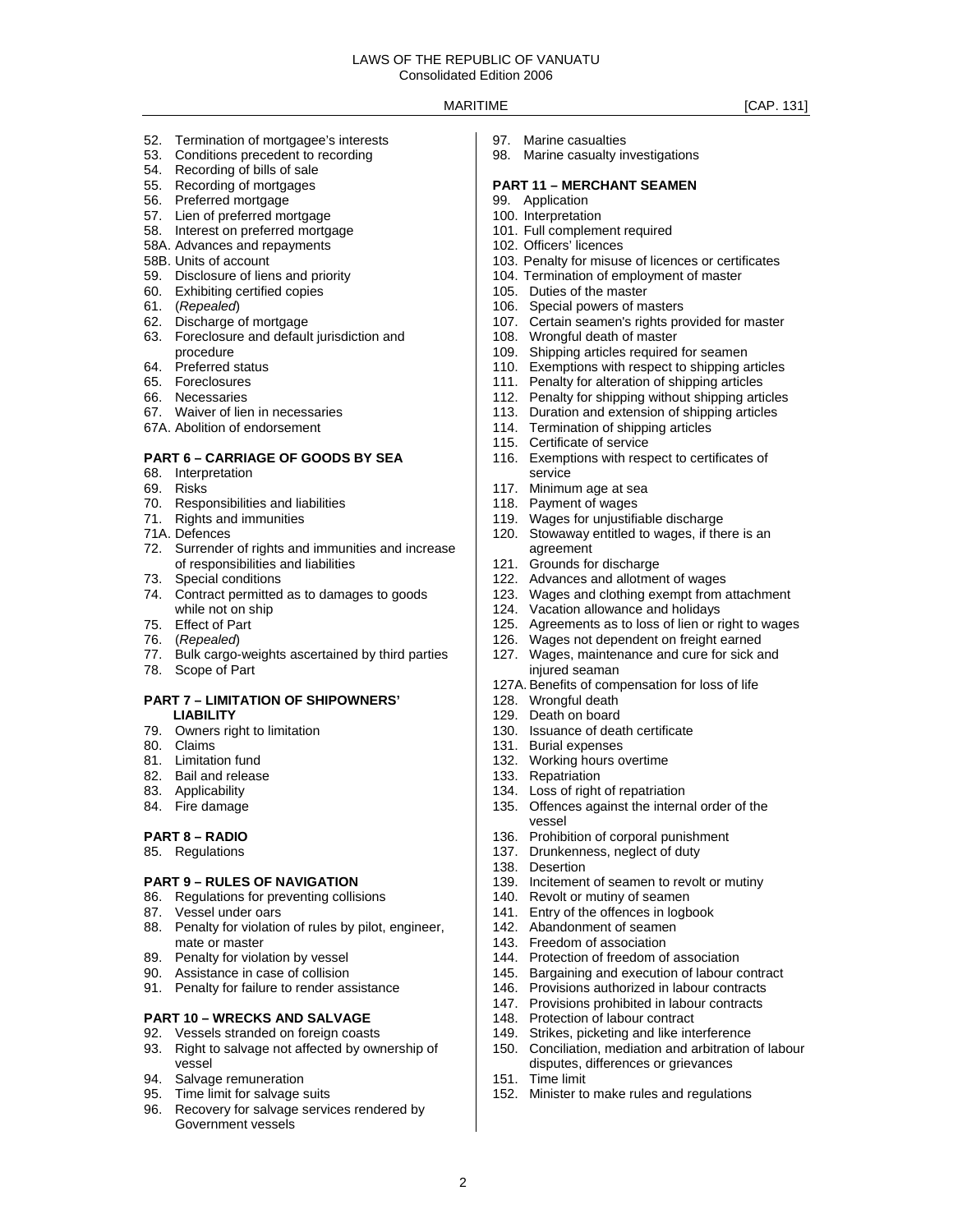# **MARITIME**

**To provide for the establishment of a shipping register for vessels of Vanuatu engaged in foreign trade and for matters connected therewith.** 

#### **PART 1 – GENERAL**

#### **1. Interpretation**

In this Act, unless the context otherwise requires –

"Administrator" means the Maritime Administrator appointed under section 4;

 "Authority" means the Vanuatu Maritime Authority established by the Vanuatu Maritime Authority Act [Cap. 253];

 "Commissioner" means the Commissioner of Maritime Affairs appointed under section 12 of the Vanuatu Maritime Authority Act [Cap. 253];

 "Deputy Commissioners" mean the Deputy Commissioners appointed under section 3;

"documented" means registered, enrolled or licensed;

"dollars" mean United States dollars;

 "foreign trade" means trade between Vanuatu and a foreign country or between one foreign country and another and includes the transportation of goods between the ports of Vanuatu and ports of foreign countries and between the ports of one foreign country and another;

13 of '08 "Minister" means the Minister responsible for administration of this Act;

 "ship's document" means the Certificate of Registry whether permanent or provisional;

"special agent" means a special agent appointed under section 3A.

#### **PART 2 – ADMINISTRATION**

**2.** (*Repealed*)

#### **3. Deputy Commissioner of Maritime Affairs**

- $13 \text{ of } 08$  (1) Subject to the prior approval of the Council of Ministers, the Minister may in 1 of '09 writing appoint a Commissioner of Maritime Affairs and deputy Commissioners of Maritime Affairs.
- 1 of '09 (2) The Commissioner:
	- 1 of '09 (a) must be employee of the Public Service; and
	- $1 \text{ of } 09$  (b) is deemed to be a leader for the purposes of Parts 2,3,5 and 6 of the Leadership Code Act [CAP 240].
- $13 \text{ of } 08$  (3) The Commissioner may in writing delegate a Deputy Commissioner any of his or her powers or duties under this Act to be exercised in foreign ports.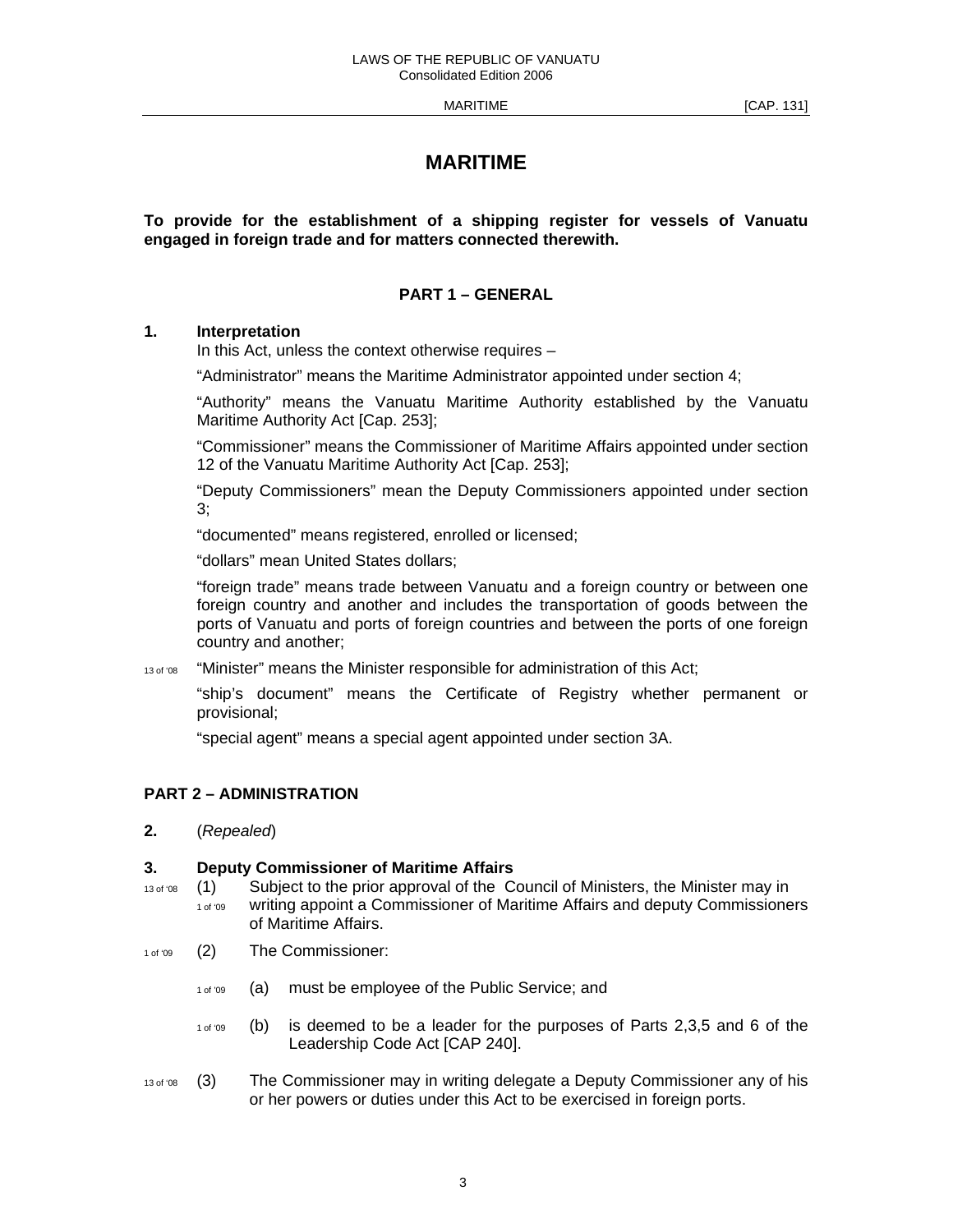#### **3A. Special agents**

- (1) The Commissioner may from time to time appoint such persons as he may think fit, as special agents.
- (2) The Commissioner may delegate to the special agents appointed under subsection (1) any of his powers and duties under the Act to be exercised in foreign ports.
- (3) A Deputy Commissioner may from time to time with the prior written approval of the Commissioner appoint any person as his special agent.
- (4) A Deputy Commissioner may with the prior written approval of the Commissioner delegate to the special agents appointed under subsection (3) any of his powers and duties under the Act, to be exercised in foreign ports.

#### **4. Maritime Administrator**

- 13 of '08 (1) Subject to the prior approval of the Council of Ministers, the Minister may in writing appoint or reappoint, on such terms and conditions as the Minister deems fit, any person or persons, or body corporate, to perform the functions of Maritime Administrator.
- 13 of '08 (2) Nothing in this section is to be taken to alter any obligation under the Government Contracts and Tenders Act [CAP 245].

#### **5. Records relating to vessels**

- 13 of 08 There shall be maintained by the Commissioner at Port Vila, Vanuatu and by every Deputy Commissioner one central office where there shall be recorded or filed, in properly indexed public registers, all documents of the following nature –
	- (a) bills of sale and other instruments of conveyance of vessels;
	- (b) mortgages or hypothecations of vessels;
	- (c) assignments of mortgages;
	- (d) certificates of permanent and provisional registry and licences;
	- (e) licences and certificates of officers and members of ship's crew;
	- (f) all other documents relating to vessels which are entitled to be recorded.

#### **6.** 13 of '08 **Declarations and acknowledgments**

- (1) Any declaration or acknowledgment required to be made under this Act shall be made before –
	- (a) the Commissioner or a Deputy Commissioner; or
	- (b) a consul or consular agent of Vanuatu; or
	- (c) a Diplomatic officer of Vanuatu; or
	- (d) a Barrister or Solicitor; or
	- (e) a notary public, justice of the peace, a Commissioner of oaths or any other officer, authorised in that behalf by the laws of the place where the declaration is made; or
- 13 of '08 (f) any other fit and proper person authorised by the Minister, Commissioner or Deputy Commissioner for such purposes.
- (2) Any document purporting to have affixed, impressed or subscribed thereon or thereto the seal or signature of any person authorised under this Act to take a declaration shall be admissible in evidence without proof of the seal or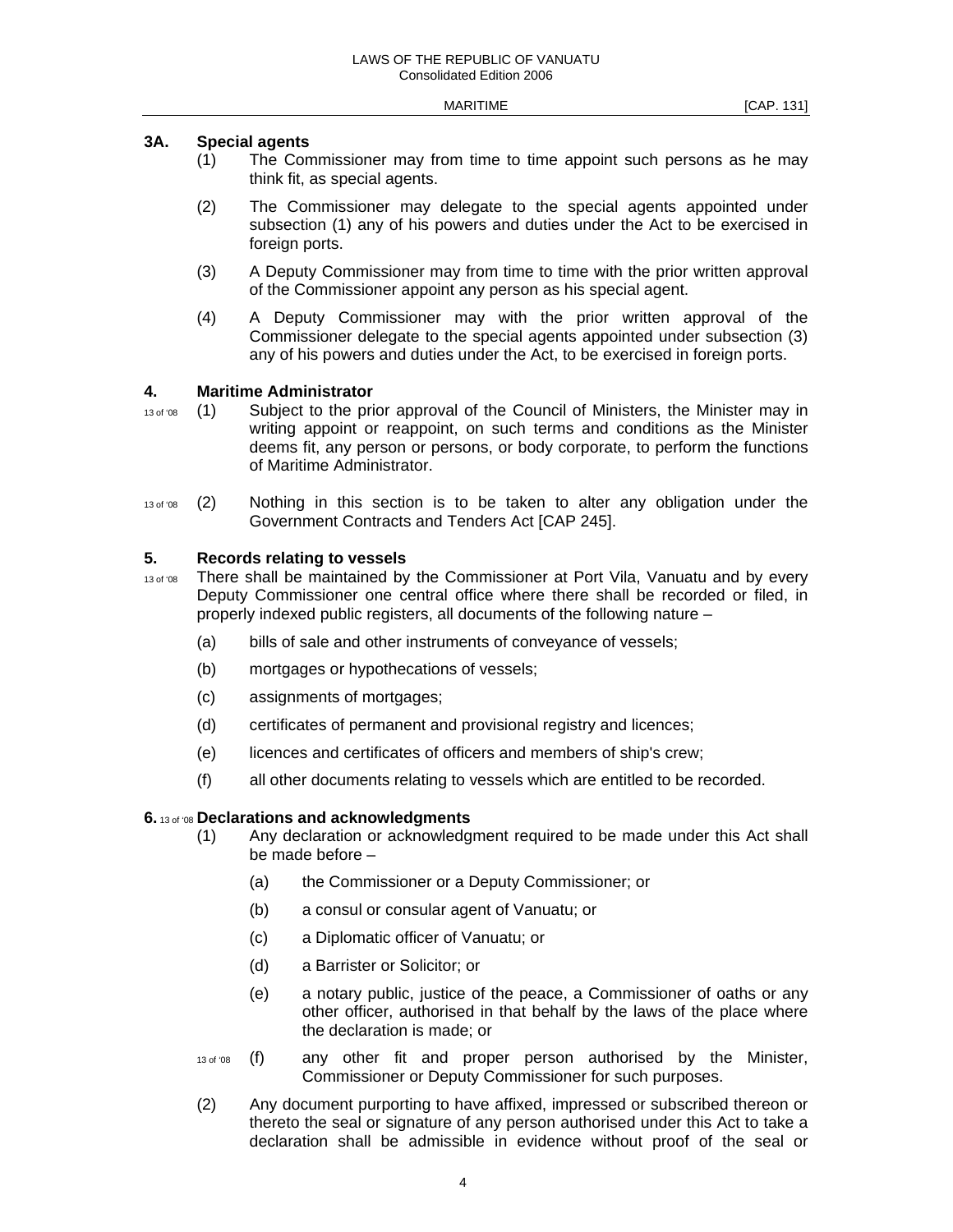signature being the seal or signature of that person or of the official or other status of that person.

**7.** (*Repealed*)

# **8. Issue licences and certificates**

- (1) The Commissioner and every Deputy Commissioner are authorised to issue all such licences, certificates or other documents for officers and ship's personnel on vessels registered under this Act, as are necessary or proper for carrying out the purposes of the maritime law or of any international convention to which Vanuatu is or may become a party.
- (2) In carrying out the licensing, certification and upgrading of ship's officers and personnel, the Minister upon the recommendation of the Commissioner shall from time to time, by Order, establish such standards, rules and regulations as he or she deems necessary and appropriate for maintaining a high standard for the merchant marine of Vanuatu.
- (3) Failure of an owner of a vessel registered under this Act to file any required report relating to officers employed on the vessel shall result in an automatic fine of 1500 dollars for each offence and until paid, each such fine shall constitute a maritime lien on the vessel.
- (4) Failure of an owner of a vessel registered under this Act to ensure that each officer employed on the vessel holds a valid licence of competence to fill the position held by him duly issued under the provisions of this Act shall subject the owner thereof to a fine of 750 dollars for each officer so employed who does not hold such licence. Where such failure is admitted or is established by any required report, the fine shall be automatic. If a proper licence is obtained within 30 days of notice, from the Commissioner or Deputy Commissioner, the fine with respect thereto shall be remitted. Until paid or remitted, each fine shall constitute a maritime lien on the vessel.

# **9. Suspension and revocation proceedings**

- (1) The Commissioner or any Deputy Commissioner shall have power to suspend or to revoke any licence, certificate, permit or document issued under the provisions of this Act.
- (2) The Minister, on the recommendation of the Commissioner, may from time to time make such rules and regulations as are deemed necessary and appropriate to the conduct of suspension and revocation proceedings.

# **10. Fees and penalties**

- (1) The Minister may, on the recommendation of the Commissioner, prescribe all fees and penalties except in cases where the fee and penalty are already provided for in this Act;
- (2) Where any tonnage tax or any fee payable under this Act or under any regulation made thereunder is not paid on or before the due date such tax or fee shall be deemed to be in default and the person who is liable to pay such tax or fee shall in addition to that tax or fee pay as penalty a further sum in such amount and in such manner as may be prescribed under subsection (1) of this section.
- (3) The net tonnage of unique design and special purpose vessels shall be stipulated prior to the registration for the purposes of this section.
- (4) With respect to any vessel which has been admitted to Vanuatu registry and thereafter undergoes structural alteration or re-measurement resulting in a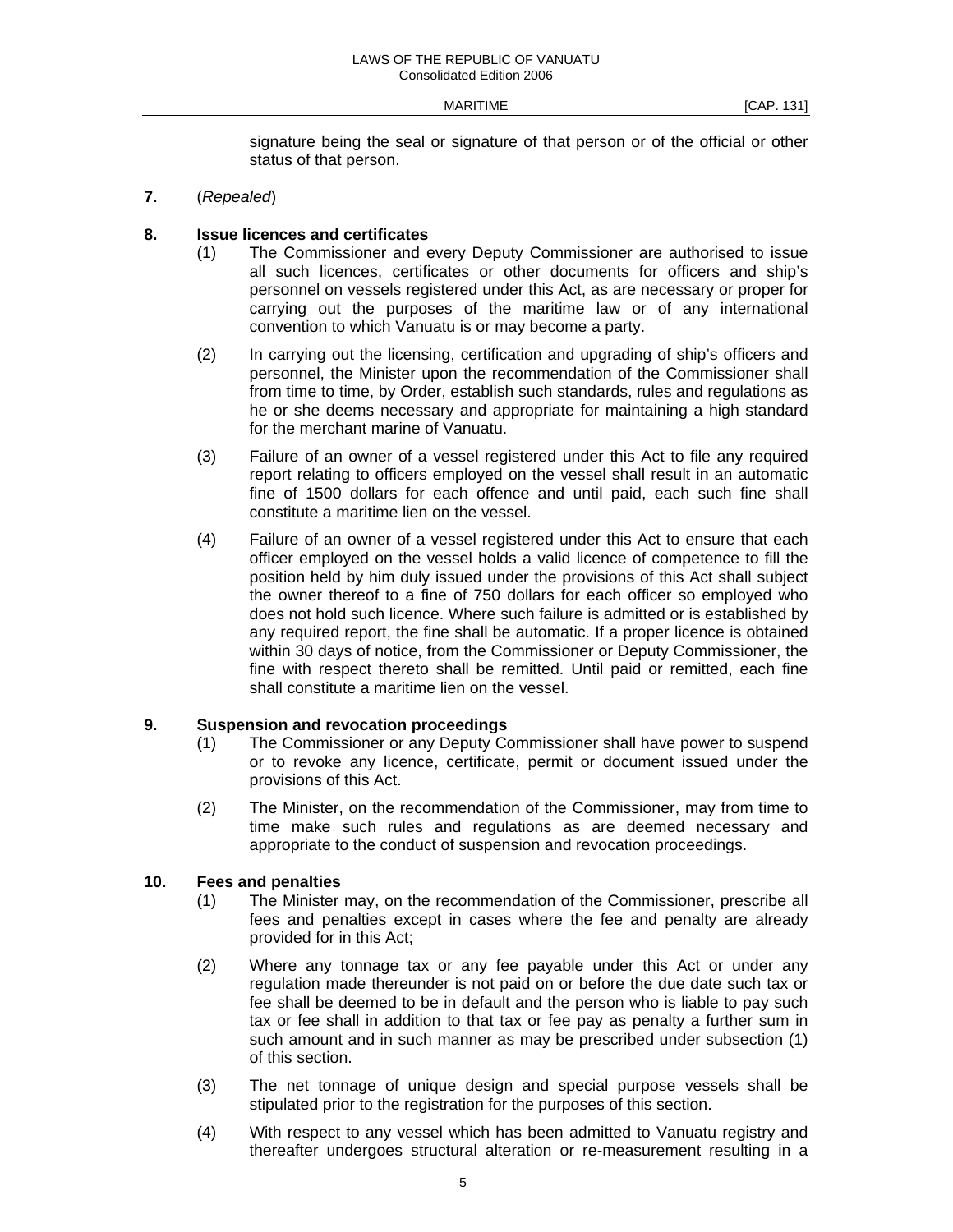change in net tonnage, there shall be paid prior to re-entry into service a corresponding adjustment of the registration fees computed on any increase in tonnage.

# **PART 3 – CONSTRUCTION**

## **11. Adoption of general maritime law**

 Insofar as it does not conflict with any other provision of this Act or any statutory law of Vanuatu, the non-statutory general maritime law of the United States of America is hereby declared to be and is hereby adopted as the general maritime law in respect of all vessels registered under this Act.

## **12. Separability**

 If any provision of this Act, or the application of any such provision to any circumstances or persons, natural or corporate, shall be held invalid, the validity of the remainder of this Act and the applicability of such provisions to other circumstances or persons, individual or corporate, shall not be affected thereby.

#### **13. General penalty for violation**

 Except as expressly provided in this Act, any person who is convicted by a court of competent jurisdiction of a violation of any of the provisions of this Act or of rules and regulations thereunder shall, upon conviction, be liable to a fine not exceeding 25,000 dollars or imprisonment for a term not exceeding 10 years, or to both.

#### **14. Jurisdiction**

 All causes of action arising out of, or under, this Act are hereby declared and shall be cognizable before the Supreme Court of Vanuatu but, except as otherwise expressly provided in this Act, the provisions of this section shall not be deemed to deprive other courts elsewhere of jurisdiction to enforce such causes of action.

#### **15. Appeals**

- (1) Appeal from any decision of a Deputy Commissioner or special agent, pursuant to any provision of this Act or any rule and regulation made thereunder, may be made to the Commissioner.
- (2) Any person aggrieved by the decision of the Commissioner, upon any appeal made to him under subsection (1), or by any decision of the Commissioner pursuant to any other provisions of this Act or rules and regulations made 13 of '08 thereunder, may appeal from that decision to the Minister.
- 13 of '08 (3) The Commissioner or the Minister, as the case may be, may determine an appeal under this section by affirming, varying or setting aside the decision from which an appeal is made and must notify the appellant in writing of such determination.

### **PART 4 – DOCUMENTATION AND IDENTIFICATION OF VESSELS**

#### **16. General provisions**

 No self-propelled or sailing vessel engaged in foreign trade shall fly the flag of Vanuatu or be accorded the rights and privileges of a vessel of Vanuatu unless such vessel shall be registered in accordance with the provisions of this Part. The home port of every vessel so registered shall be Port Vila, and the name of the home port shall be shown on the Certificate of Registry.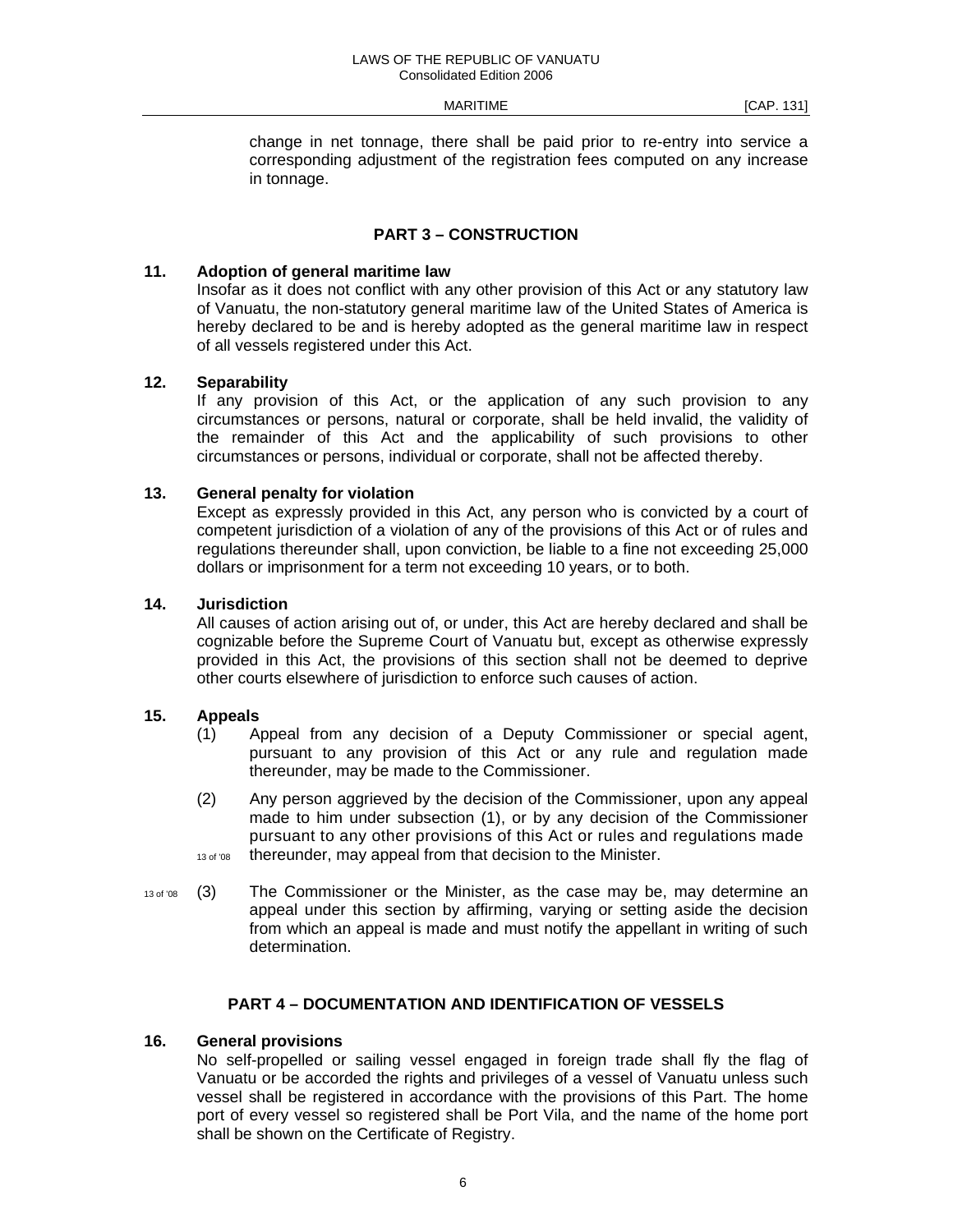#### **17. Vessels eligible to be documented or re-documented**

- (1) Vessels of the following classes are eligible to be documented or redocumented under this Act –
	- (a) any sea-going vessel engaged in foreign trade owned by a citizen or national of Vanuatu;
	- (b) any yacht or other vessel used exclusively for pleasure, of 50 net tons or over, owned by a citizen or national of Vanuatu;
	- (c) vessels on bareboat charter to a citizen or national of Vanuatu:

 Provided such vessels shall not be eligible for documentation if, on 1 January in the year in which documentation is sought, such vessels are over 20 years of age, computed from completion of first construction;

- (d) (*repealed*)
- (2) (*Repealed*)
- (3) Anything in this section to the contrary notwithstanding, the 20 year age limit requirement referred to in subsection (1), may be waived by the Commissioner or Deputy Commissioner and a vessel of more than 20 years of age may be registered in exceptional cases where it has been demonstrated to the satisfaction of the Commissioner or Deputy Commissioner that –
	- (a) the vessel meets all other requirements for registration, and
	- (b) the vessel receives the top classification of one of the ship classification societies authorised by this Act or any regulation made thereunder.
- (4) Anything in this section to the contrary notwithstanding, the ownership requirement referred to in subsection (1)(a) may in exceptional cases be waived by the Commissioner or Deputy Commissioner where –
	- (a) the vessel meets all other requirements for registration; and
	- (b) it has been satisfactorily demonstrated that there is an absolute and genuine need for such waiver.
- (5) In this section, the words "citizen" or "national" shall include corporations, partnerships and associations of individuals.

#### **18. Registry fee and tonnage taxes**

(1) The following registration fee shall be payable upon registration –

| for vessels of 5,000 tons or less                | 1.05 dollars per net ton |
|--------------------------------------------------|--------------------------|
| for vessels of 5,001 tons and up to 25,000 tons  | 0.87 dollars per net ton |
| for vessels of 25,001 tons and over              | 0.70 dollar per net ton  |
| for registration of vessels on bareboat charter, |                          |
| of any tonnage                                   | 0.35 dollars per net ton |

- (2) Anything in this section to the contrary notwithstanding, the Commissioner 13 of '08 may if he feels justified after consultation with the Minister and, if the Minister gives his or her prior written approval, reduce or waive the registration fee payable on the registration of any vessel under this Act.
- (3) There shall be an annual tonnage tax per net ton: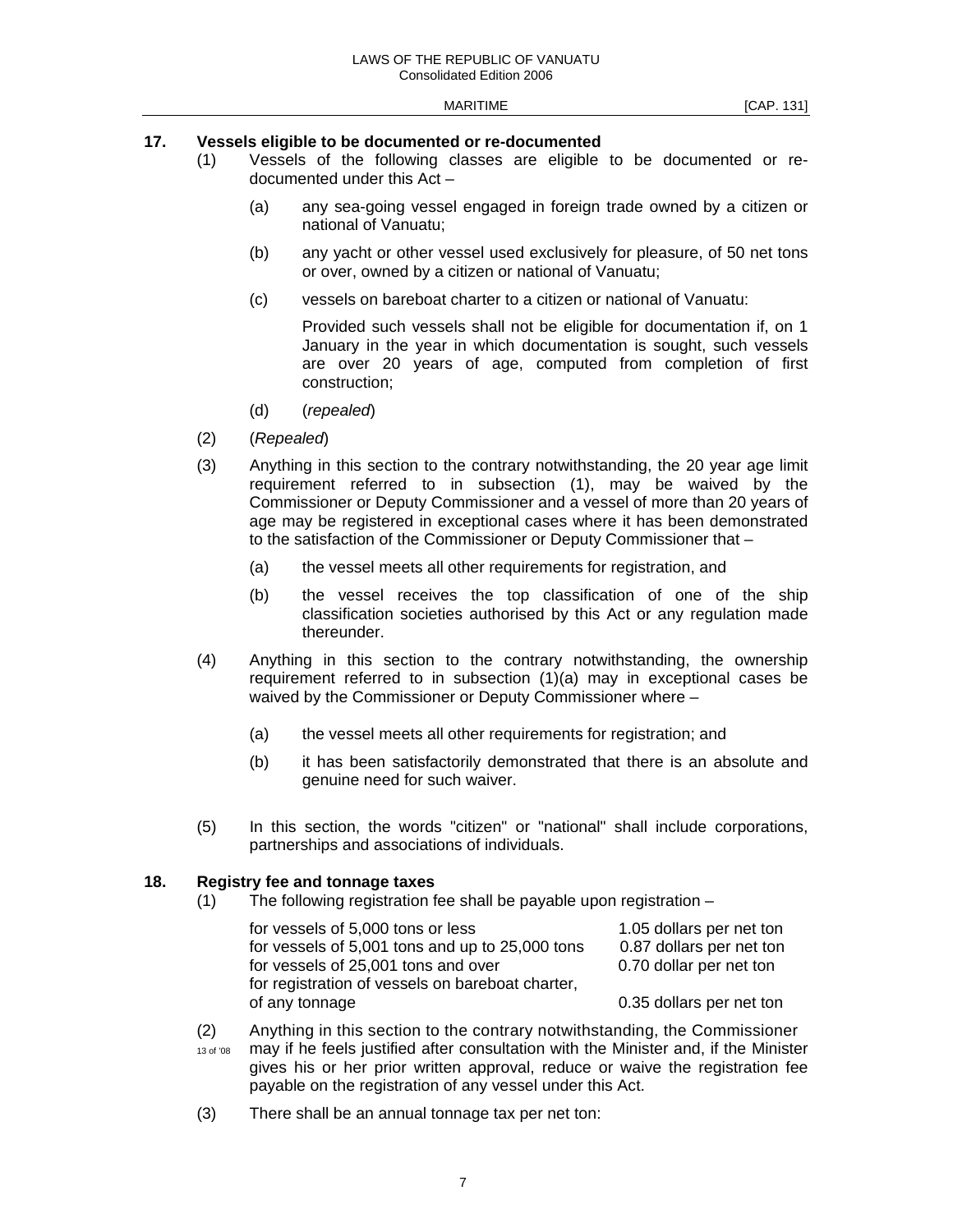Provided, however, that as to any vessel of less than 500 net tons registered under this Act, the registration fee and annual tonnage tax shall be equal to that required for a vessel of 500 net tons.

- (4) All unpaid tonnage taxes and all other charges (not to exceed 10,000 dollars) due to the office of the Commissioner or Deputy Commissioner shall constitute a maritime lien on the vessel second only to liens for wages and salvage.
- (5) Tonnage taxes may be reviewed annually, provided that where an increase is made it shall not take effect until the first day in January in the year next following such increase.

#### **19. Annual tonnage tax**

- (1) Except as herein otherwise provided, the annual tonnage tax on vessels provided for in section 18 shall be due on the first day in January in each year.
- (2) Upon failure to pay the tonnage tax as provided in subsection (1), the Commissioner or any Deputy Commissioner may invalidate the Certificate of Registry of the vessel with respect to which such tax is payable.
- (3) No Certificate of Registry, either permanent or provisional, shall be issued for a vessel not previously registered under the provisions of this Act, unless a sum equal to the tonnage tax for 1 year is paid in respect of the vessel. In the case of a vessel initially registered, the amount payable on the first day of January of the year immediately following the date of its initial registration shall be computed at the rate of 0.25 dollars per net ton for the year remaining between the first anniversary of the date of its initial registration and the close of the calendar year.
- (4) No bareboat charter certificate of registry shall be issued for a vessel registered under section  $17(1)(c)$  of this Act unless a sum equal to 2 years annual tonnage tax as provided in section 18 is paid upon registration.
- (5) The Commissioner and each Deputy Commissioner are authorised to collect the tonnage tax and to issue receipts therefor.
- (6) Unless otherwise provided, all fees payable under this Act or any regulation made thereunder shall be paid in advance on or before 1 January of the year in respect of which such fees are due. If payment is not made before 31 March of such year the Certificate of Registry of the vessel in question may be suspended until all outstanding fees and penalties for late payment thereof are paid.
- (7) All unpaid tonnage taxes, fees and other charges including penalties owing under this Act or regulations made thereunder shall constitute a maritime lien on the vessel in respect of which such amounts are due, and such lien shall have priority over all others save those for wages and salvage.
- (8) No Certificate of Registry shall be returned to the master of a vessel by an officer of Vanuatu with whom it may have been deposited until proof is furnished that the annual tonnage tax and annual fees for the then current year and any penalties owing under this Act have been paid.
- (9) (a) Any vessel which is withdrawn from service and laid up for one year or more shall, subject to any condition prescribed under paragraph (b), be exempted from payment of annual tonnage tax under section 18 in respect of each succeeding year during the period of such withdrawal.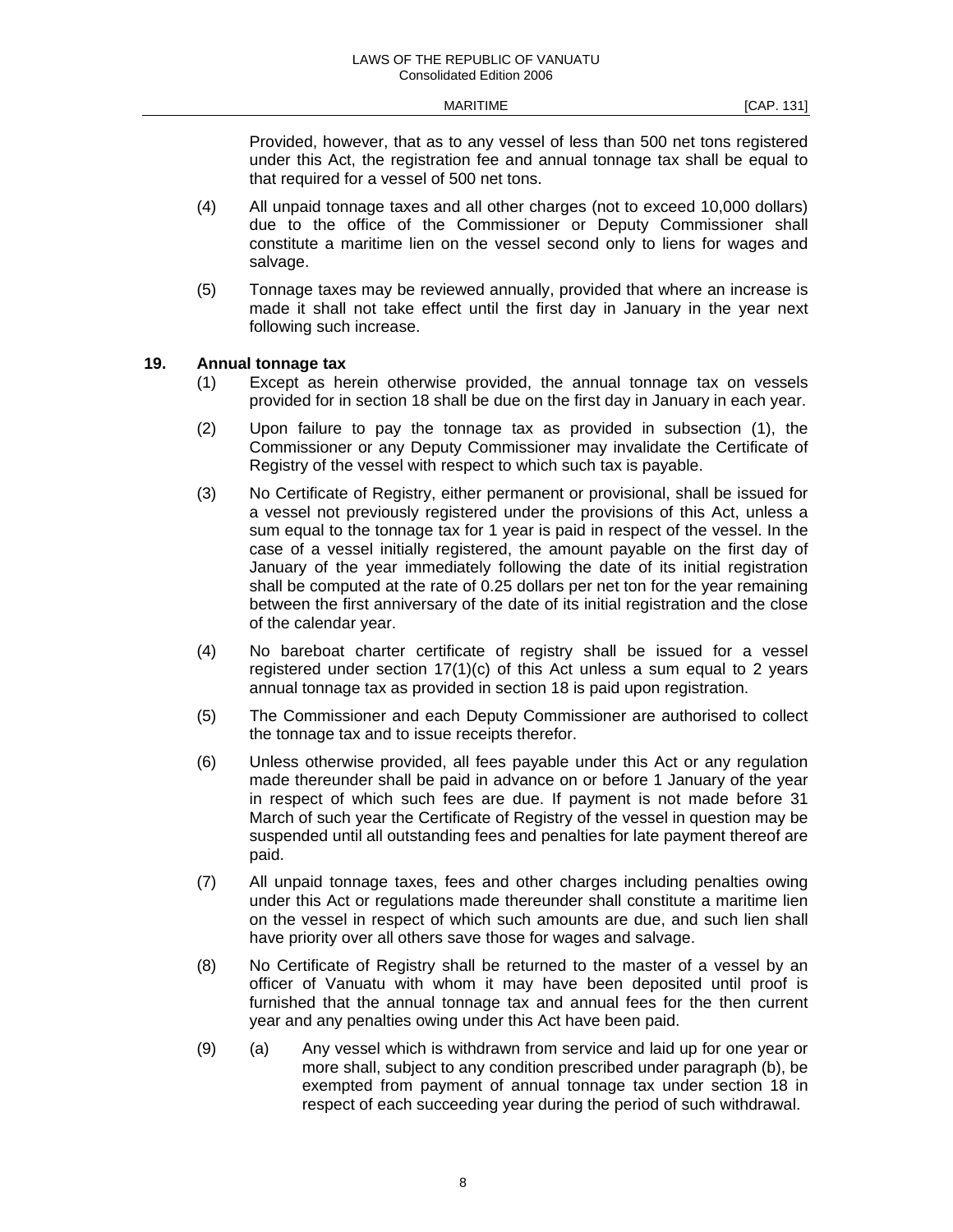Upon the re-entry of service by such vessel the tonnage tax due and payable by such vessel shall be computed *pro rata* from the date of such re-entry for the remainder of that calendar year.

13 of '08 (b) The Minister may prescribe the conditions subject to which any vessel may be exempted under paragraph (a).

#### **20. Conditions precedent to issuance of permanent Certificate of Registry**

 Upon receipt of a written application of an owner of a vessel eligible for documentation under the provisions of this Act requesting the issuance of a Certificate of Registry for the vessel, accompanied by the declaration required by section 21, the Commissioner or any Deputy Commissioner, upon payment of the prescribed fees, may issue a permanent Certificate of Registry for the vessel provided that the owner furnishes proof satisfactory to the issuing officer –

- (a) as to his ownership of the vessel;
- (b) that any foreign marine document for the vessel has been surrendered with the consent of the government that had issued it, or that it has been legally cancelled;
- (c) that the vessel is in a seaworthy condition;
- (d) that the owner has paid the registration fees due in respect of the vessel;
- (e) that the markings of name, official number, net tonnage or tonnages, home port and draft required by section 42 have actually been made;
- (f) that a certificate of measurement as required by section 23 has been issued.

# **21. Declaration**

- (1) In order to document a vessel, the owner, managing owner, part owner, or his agent, authorised by power of attorney, where such vessel is owned by individuals, or, in the case of a corporate-owned vessel, a director, secretary or assistant secretary of the corporation or other officer or agent authorised in writing shall make a declaration declaring the name of the vessel; its net tonnage or tonnages; the place where built; the name and residence of any other owner and his citizenship; each owners proportion; the name of the affiant and his citizenship.
- (2) (*Repealed*)
- (3) The names of the persons owning shares in an incorporated company owning such vessel need not be stated. The declaration of any other person interested and concerned in the vessel shall not be required. An agent or attorney who purchases any vessel shall make a declaration with respect to the ownership of the vessel and shall declare that he is the agent or attorney for the owner and in such capacity has made such purchase in good faith.
- (4) Notwithstanding section 6, whenever the document of any vessel is lost or destroyed the master or other person in command may make the following declaration before any consular or diplomatic officer or any officer appointed by the Minister, or by the Commissioner or a Deputy Commissioner at or nearest to the port where the vessel is first located after such loss or destruction –

 "I, [*insert the name of the person swearing*] being master or in command of the [*insert type of vessel*] or vessel called the [*insert the name of vessel*] Official No. [*insert number*] owned by [*insert name of owner*] of [*insert domicile of the owner*] do declare that the said vessel has been, as I verily believe, registered according to the laws of Vanuatu by the name of [*insert again name*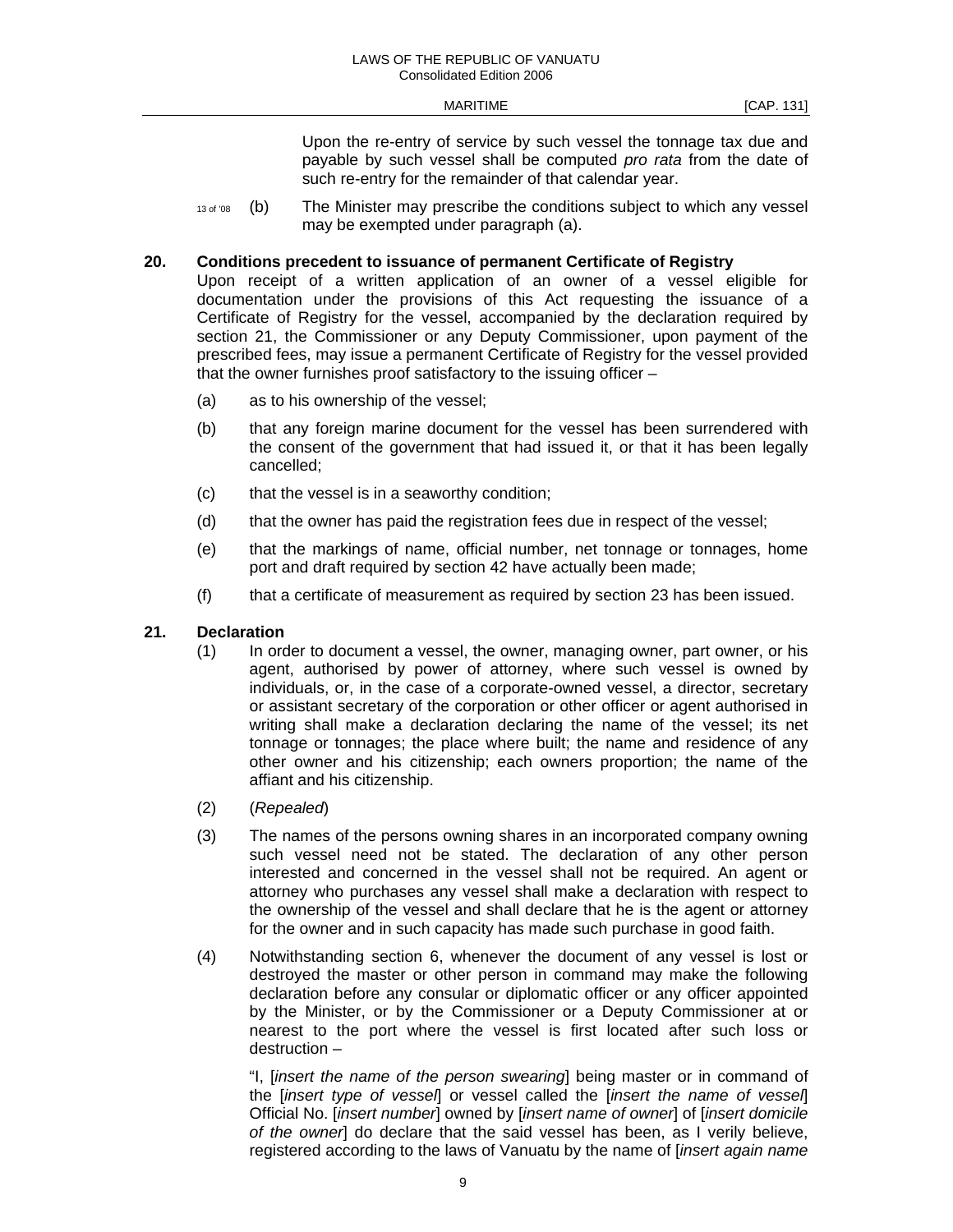*of vessel*], and that a permanent [*or provisional*] Certificate of Registry bearing no. [*insert number of lost Certificate*] was issued for such vessel pursuant to the laws of Vanuatu at [*insert place of issuance of lost Certificate*] on [*insert date of issuance of lost Certificate*] which Certificate has been lost [*or destroyed*]; and that the same, if found, and within my power, will be delivered up to the Commissioner or Deputy Commissioner."

 (5) When a declaration is made as provided in subsection (4), the officer or person taking such declaration shall grant to the vessel a temporary provisional document of registry and insert therein that it is issued in lieu of the one lost or destroyed. Such officer or person shall forthwith send to the Commissioner or to any Deputy Commissioner a written notice, accompanied by a copy of the declaration, advising that such declaration has been made and such temporary provisional document issued. Upon receipt of such notice the Commissioner or such Deputy Commissioner upon being satisfied that the vessel is entitled to a Certificate of Registry, may grant a new Certificate of Registry, identical to that which was lost or destroyed. As soon as practicable after the issuance of such Certificate of Registry, the temporary provisional document herein before referred to shall be surrendered to the Commissioner or to a Deputy Commissioner for cancellation.

# **22. Measurement**

 A vessel shall not be permanently registered until measured by a person appointed by the Commissioner or by the Deputy Commissioner. A vessel registered under this Act shall not be required to be measured anew unless her burden has been changed.

# **23. Certificate of measurement**

 The person or agent appointed under section 22 to measure a vessel shall certify, specifying the building of the vessel, number of decks and masts, length, breadth, depth, tonnage or tonnages, and such other particulars usually descriptive of the identity of a vessel, and that the markings required by section 42 have actually been made.

# **24. Measurement of vessels**

 The Minister on the recommendation of the Commissioner shall by Order prescribe the method of measurement for all vessels registered under this Act.

# **25. Treatment of shelter-deck and certain other spaces**

 The "Recommendations on the Treatment of Shelter-Deck and other 'Open' Spaces", adopted on 18 October 1963, by the Assembly of the Intergovernmental Maritime Consultative Organisation, are hereby adopted and the Minister on the recommendation of the Commissioner may issue Orders for the purpose of effectuating those Recommendations.

# **26. Tonnage statements in Certificate of Registry**

- (1) Each ship's Certificate of Registry shall state the gross and net tonnage or tonnages determined in accordance with such rules and regulations as the Commissioner may prescribe.
- (2) Upon application by the owner or master of a vessel registered under this Act engaged in foreign trade, the Commissioner or his duly authorised agent may attach to the document an appendix for use in foreign ports, stating separately, the measurement of such space or spaces as are there permitted to be deducted from gross tonnage or tonnages.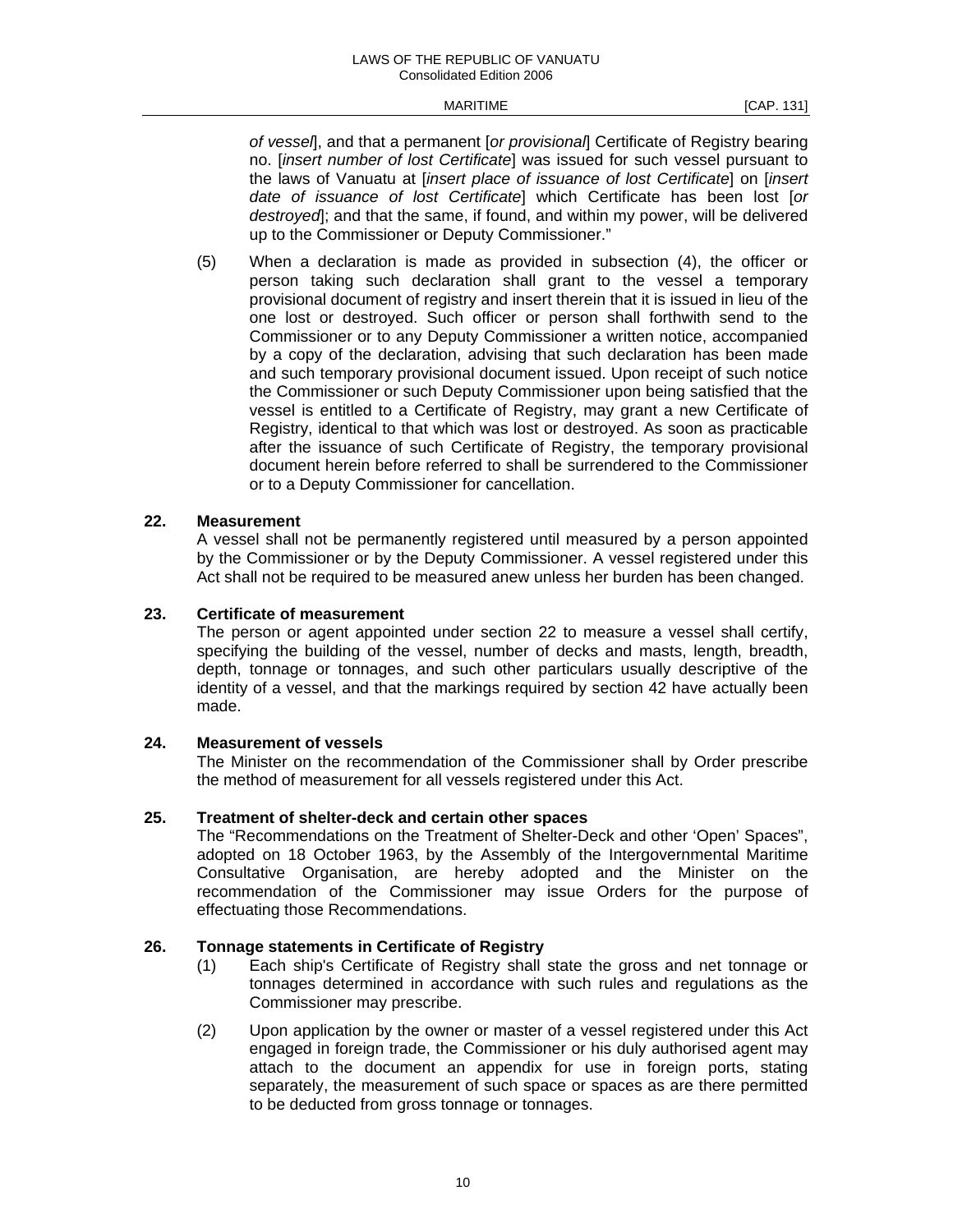# **27. Forms of documents**

 The Minister on the recommendation of the Commissioner shall prescribe and furnish forms of bareboat charter, provisional and permanent Certificates of Registry and other ship documents; and may prescribe forms of endorsements that may be made on ship documents from time to time, without issuance of a new document or surrender of the old document, to show liens and encumbrances.

# **28. Numbering Certificates of Registry and licences**

 The Commissioner or his duly authorised agent shall progressively number the licences and Certificates of Registry, respectively, granted by him, beginning anew at the commencement of each year, and shall make a record thereof in a book kept for that purpose. Bareboat charter Certificates of Registry shall be assigned a separate series of numbers as the Commissioner or his duly authorised agent stipulates. He shall also retain permanently copies of all such documents issued by or surrendered to him.

# **29. Provisional Certificate of Registry to vessels abroad**

- (1) Upon compliance with the provisions set forth in section 30, a provisional Certificate of Registry may be issued by the Commissioner or any Deputy Commissioner, by a Vanuatu consular or diplomatic officer or consular agent upon direction by the Commissioner or any Deputy Commissioner, or by any other person designated by the Minister, to vessels abroad which are to be documented under the flag of Vanuatu.
- (2) Copies of provisional Certificates of Registry issued by persons other than the Commissioner or Deputy Commissioner shall be furnished as soon as practicable by the issuing officer to the Commissioner and all Deputy Commissioners.
- (3) Unless sooner invalidated, a provisional Certificate of Registry shall entitle the vessel to the privileges of a vessel of Vanuatu in the foreign trade until the expiration of 1 year from its date.
- (4) The Commissioner or his duly authorised agent shall prescribe the conditions in accordance with which provisional Certificates of Registry shall be issued and renewed and the manner in which they shall be surrendered in exchange for permanent Certificates of Registry.

#### **30. Conditions precedent to issuance of provisional Certificate**

- (1) Upon receipt by the Commissioner or Deputy Commissioner of a written application of an owner of a vessel eligible for documentation under the provisions of this Act requesting the issuance of a Certificate of Registry for the vessel, accompanied by the declaration or declarations required by section 21, and upon payment of the prescribed fees to the officer receiving such application, the Commissioner or any Deputy Commissioner or any issuing official listed in section 29(1) may issue a provisional Certificate of Registry for the vessel, provided the owner shall furnish proof satisfactory to the officer receiving such application –
	- (a) as to his ownership of the vessel;
	- (b) that if there is an outstanding foreign marine document for the vessel, the government that had issued it has consented to its surrender and that either the marine document has been surrendered for cancellation or that the owner has issued orders to the master of the vessel to surrender the foreign marine document for cancellation immediately upon receipt of the provisional Certificate of Registry on board the vessel; or that the outstanding document has been legally cancelled;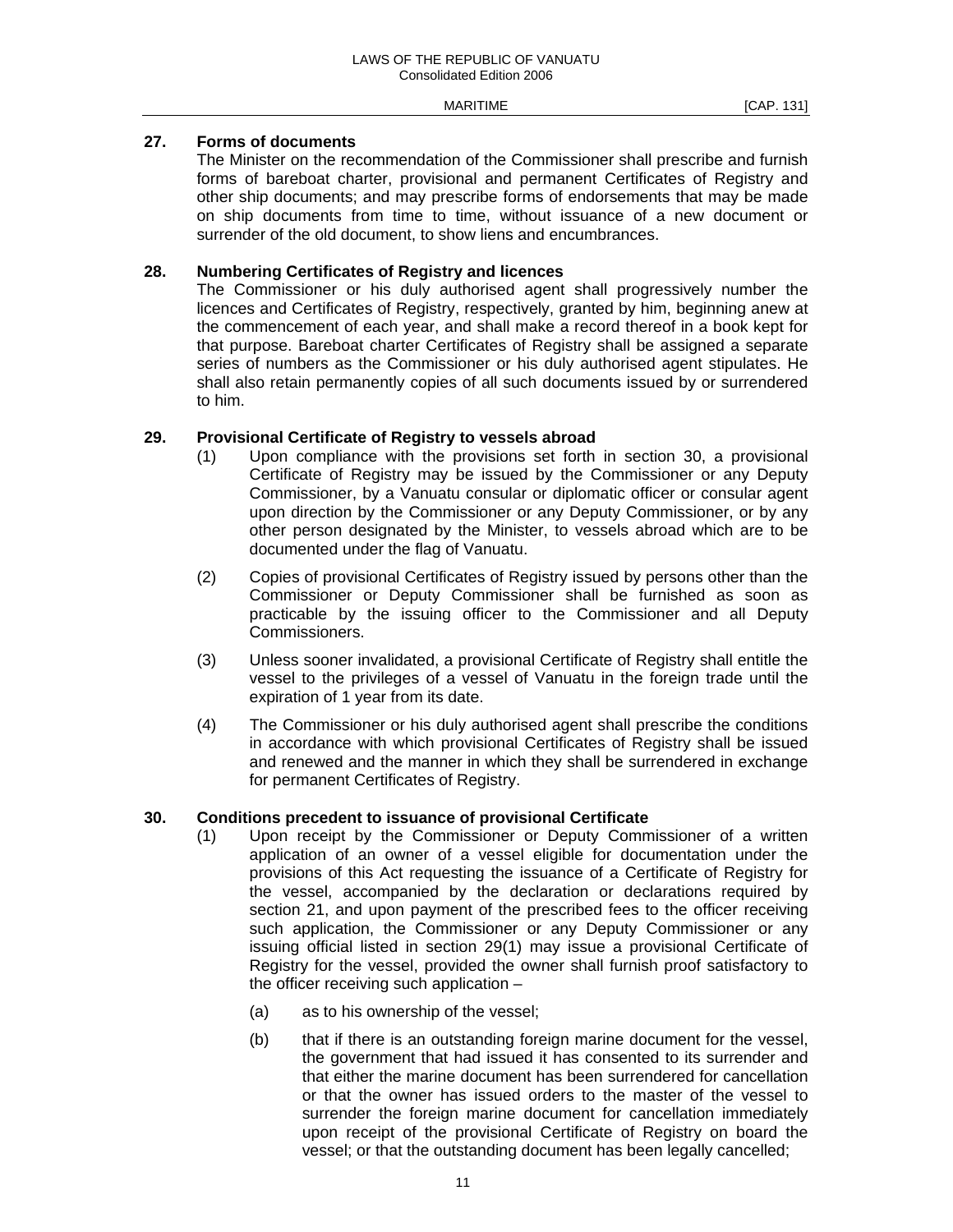- (c) that the vessel is in a seaworthy condition;
- (d) that the owner has paid the registration fees due in respect of the vessel being the initial registration fee;
- (e) that the markings of name, official number, net tonnage or tonnages, home port and draft required by section 42 have either actually been made or that the owner has issued orders to the master of the vessel to have such markings made immediately upon receipt of the Vanuatu provisional Certificate of Registry on board the vessel.
- (2) Unless the owner within 30 days after issuance of the provisional Certificate of Registry shall furnish satisfactory proof to the officer to whom the application for documentation has been presented, showing that the vessel's outstanding foreign marine document has actually been surrendered for cancellation and that the markings required by section 42 have actually been made, or if before such 30 day period it is established that any of the obligations hereunder will not or cannot be complied with, such officer may declare the provisional Certificate of Registry to be null and void.
- (3) As soon as reasonably practicable after admeasurement of the vessel and the surrender for cancellation of any outstanding foreign marine document for the vessel and the making of the markings required by section 42 a permanent Certificate of Registry shall be issued in place of any provisional Certificate theretofore issued, and such provisional Certificate shall be surrendered as promptly as circumstances permit to the Commissioner or Deputy Commissioner. When the permanent Certificate of Registry is issued after the issuance of a provisional Certificate, the charges originally paid shall be adjusted in accordance with the tonnage established by the certificate of measurement.
- (4) For good cause shown the Commissioner or any Deputy Commissioner may, from time to time, renew a provisional Certificate of Registry for a period not exceeding 1 year.

#### **31. Conditions precedent to issuance of bareboat charter Certificate of Registry**

- (1) Anything in this Act to the contrary notwithstanding a bareboat charterer of a vessel registered in a foreign registry may, where permitted by that foreign registry, obtain a bareboat charter Certificate of Registry for a period of not exceeding five years, on payment of a prescribed fee and upon presentation to the Commissioner or Deputy Commissioner of the following –
	- (a) a written application;
	- (b) a copy of the charter party in a form satisfactory to the Commissioner or Deputy Commissioner and certified as true and correct by any person permitted to take oaths under section 21;
	- (c) proof of ownership, and consent of the registered owner of the vessel;
	- (d) consents of holders of all mortgages, hypothecations or similar charges against the vessel in the foreign registry;
	- (e) (*repealed*)
	- (f) written consent of the country of registry, or presentation of satisfactory evidence that such consent is not required;
	- (g) a certificate of ownership and encumbrance, transcript of registry, or other such document from the foreign registry showing all recorded liens and encumbrances.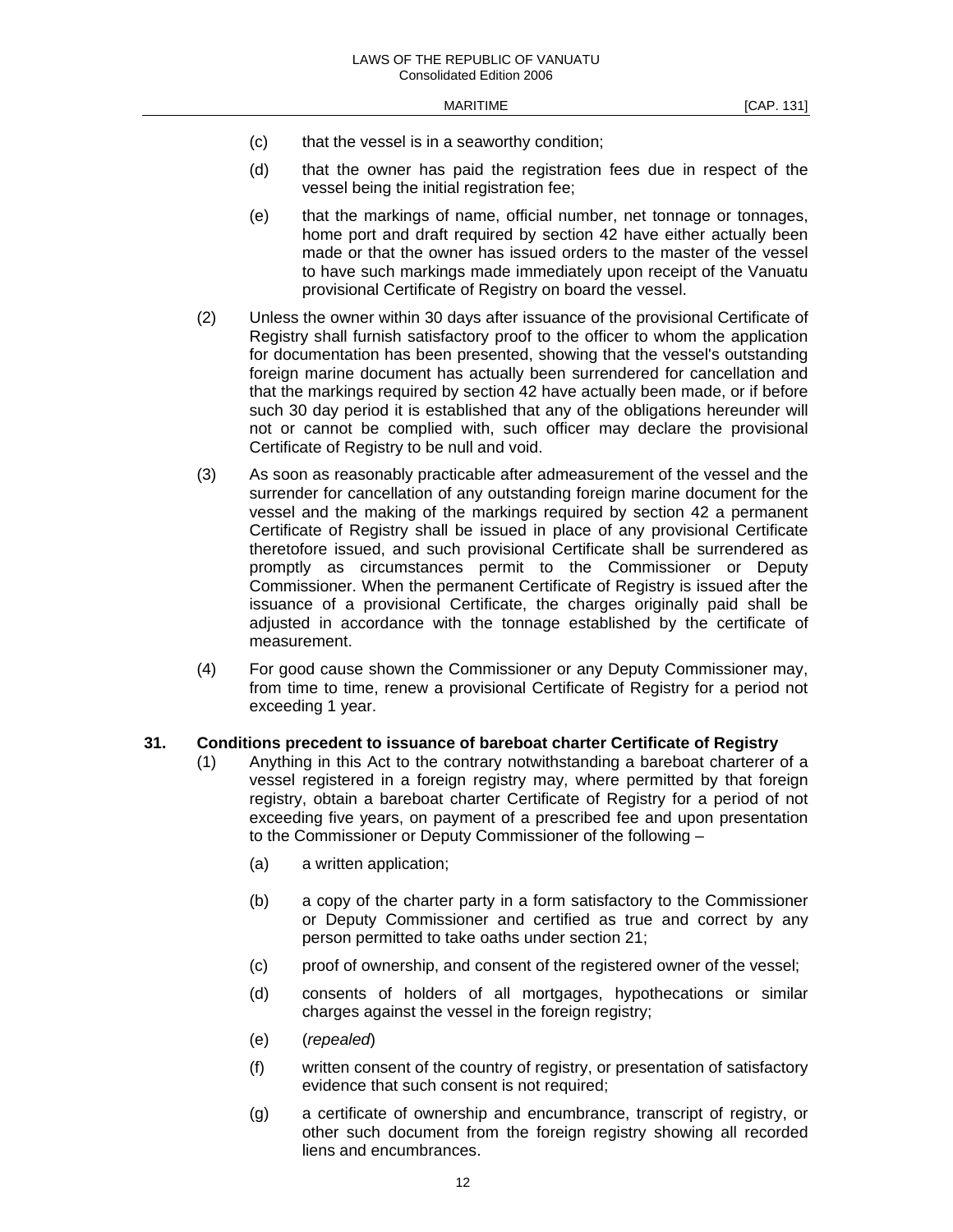- (2) During any period in which a vessel carries a bareboat charter Certificate of Registry, at no time shall a document indicating a transfer of ownership be recorded against the vessel in the record books maintained at the office of the Commissioner or Deputy Commissioner. Any mortgage, hypothecation or similar charge, or document related thereto, which is at any time recorded in the foreign registry shall be recorded in the office of the Commissioner or Deputy Commissioner as provided for in subsection (3).
- (2A) Any mortgage, hypothecation or similar charge related to any vessel in respect of which a bareboat charter Certificate of Registry is issued, may be created only by the owner of that vessel in accordance with the laws of the nation where the vessel is registered.
- (3) Copies of mortgages, hypothecations or charges referred to in subsection (1)(d) shall upon payment of the prescribed fee be recorded in the same order as recorded in the foreign registry in a bareboat charter mortgage book maintained at the office of the Commissioner or Deputy Commissioner. Two certified copies of the recorded document shall be furnished to the bareboat charterer 1 of which is to be placed upon and retained on board the vessel. All such foreign mortgages, hypothecations and charges shall have preferred status as under section 64.
- (3A) The Commissioner or the Deputy Commissioner may waive the requirement of recordation of any mortgage, hypothecation or similar charge under subsection (2) or (3), upon obtaining the written consent of the registered owner and the bareboat charterer of the vessel and of the holders of all the mortgages, hypothecation or similar charges against such vessel.
- (3B) Where a waiver is provided in accordance with subsection (3A) of this section and any document presented under paragraph (g) of subsection (1) shows any lien or encumbrance on the vessel, the following endorsement shall be made on the provisional and permanent bareboat certificates of registry: –

 *This bareboat charter certificate of registry has been issued in accordance with section 31 of the Vanuatu Maritime Act [Cap. 131]. Pursuant to subsection (3A) of that section, the requirement of recordation of any mortgage, hypothecation or similar charge, recorded in the foreign registry in which the vessel is registered, has been waived. Notwithstanding such waiver such mortgage, hypothecation or similar charge shall have preferred status under and subject to section 64 of the said Act. The primary jurisdiction of the registry in which the vessel is registered is* 

- (4) Where permitted by the foreign registry, a bareboat charter Certificate of Registry may be extended for a period of five years upon filing, prior to the expiration of the current certificate, an application, together with a copy of the charterparty, a certificate of ownership and encumbrance or transcript of registry, and the written consents of all mortgagees with the Commissioner or Deputy Commissioner and upon payment of the prescribed fees and taxes.
- (5) A bareboat charter Certificate of Registry may be cancelled prior to its date of expiration upon presentation to the Commissioner or Deputy Commissioner of the following –
	- (a) written consent of all holders of record of any mortgage, hypothecation or other charge on the vessel;
	- (b) written consent of the owner;
	- (c) written consent of the bareboat charterer; and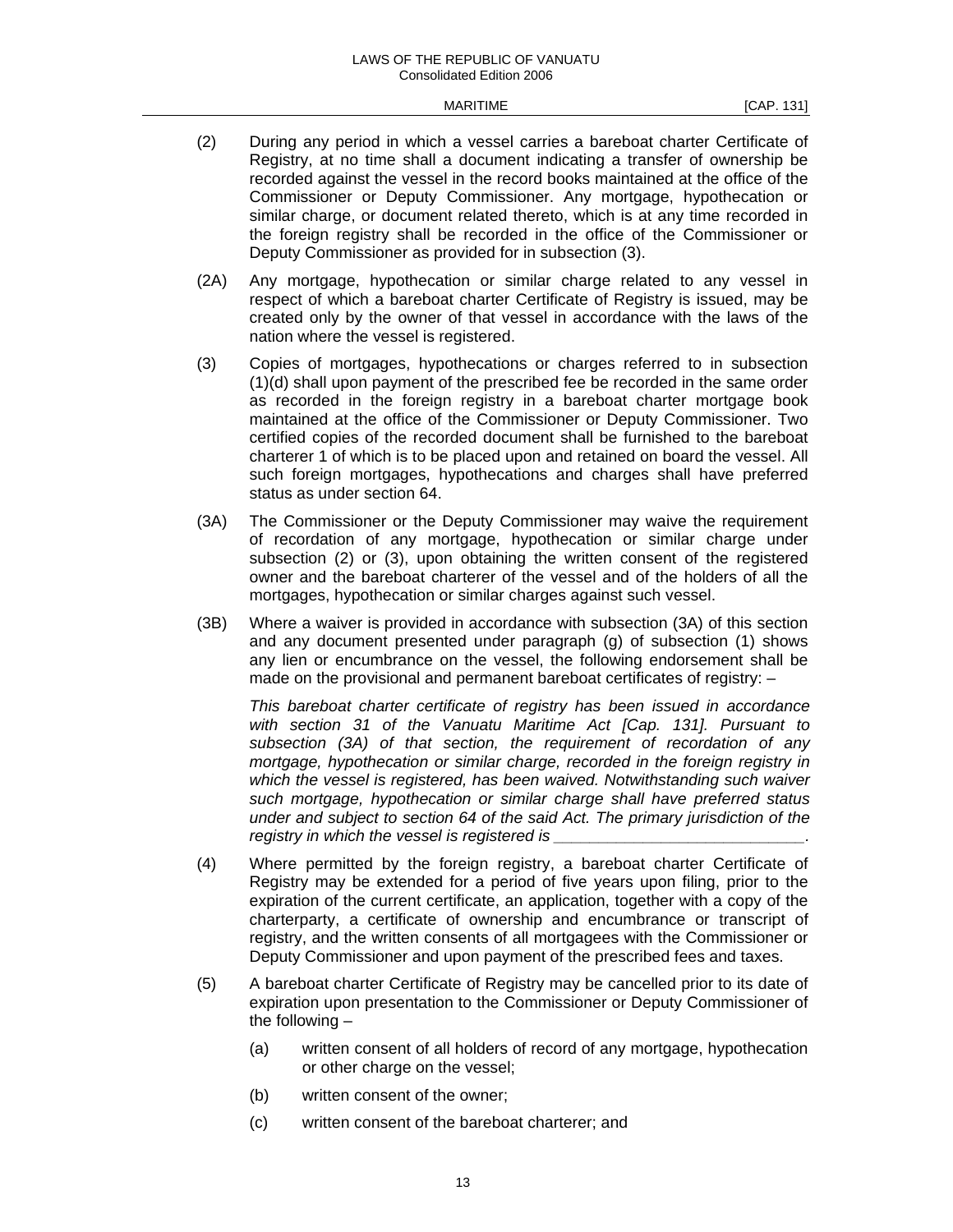- (d) surrender of the bareboat charter Certificate of Registry and the radio licence for cancellation. If the vessel is sold or transferred during the time it carries a bareboat charter Certificate of Registry, the Certificate shall become null and void at the time of the sale or transfer and must be surrendered for cancellation within 30 days or such further time as may be allowed by the Commissioner or Deputy Commissioner.
- (6) The bareboat charterer of a Vanuatu vessel may register the vessel in a foreign jurisdiction, where permitted by that jurisdiction, upon obtaining written consent of the Commissioner or Deputy Commissioner, which may be granted upon presentation of the following –
	- (a) written consent of the owner;
	- (b) written consent of all holders of record of any mortgage, hypothecation or other charges recorded in the offices of the Commissioner and Deputy Commissioner;
	- (c) (*repealed*)
	- (d) a copy of the foreign document, certified as true and correct, to be submitted by the bareboat charterer within 30 days following registry in the foreign jurisdiction.

## **32. Denial of document**

 The Commissioner or his agent or consular or diplomatic officer shall not grant a document or issue papers to any vessel until all applicable provisions of this Part have been complied with.

#### **33. Waiver of certain requirements of Part 4**

 There an owner of a vessel registered in a foreign registry is prevented from, or incurs inordinate delay in, complying with any of the requirements of sections 20(b), 29(1), and 30(1)(b) and 31 because of abnormal conditions existing in the country of foreign registration the Commissioner or Deputy Commissioner may waive such requirements upon the owner furnishing proof to the satisfaction of the officer receiving such application that such owner has been so prevented or delayed because of such abnormal conditions existing in the country of foreign registration. Such owner shall provide an affidavit setting out full particulars of all mortgages, hypothecations or other charges registered or entitled to be registered on the foreign registry in respect of the vessel and upon receipt of either the written consent of all holders of mortgages, hypothecations or other charges or the release thereof the vessel may be registered and all such mortgages, hypothecations or such other charges shall be recorded in the same order of precedence as were recorded on the foreign registry.

# **34. Sale of document forbidden**

 A document shall be used solely for the vessel for which it is granted, and it shall not be sold, lent, or otherwise disposed of to any person.

# **35. Sale or transfer abroad**

 A registered vessel sold or transferred in whole or in part while without Vanuatu, but without change of flag, shall comply with the provisions of this Part relating to the documentation of vessels and a new document shall be obtained.

# **36. Transfer to foreign registry**

 The owner of a documented vessel who desires to transfer the vessel to a foreign registry may do so provided that there are no unfulfilled obligations owing to the Republic of Vanuatu in respect of the vessel. Before such transfer is accomplished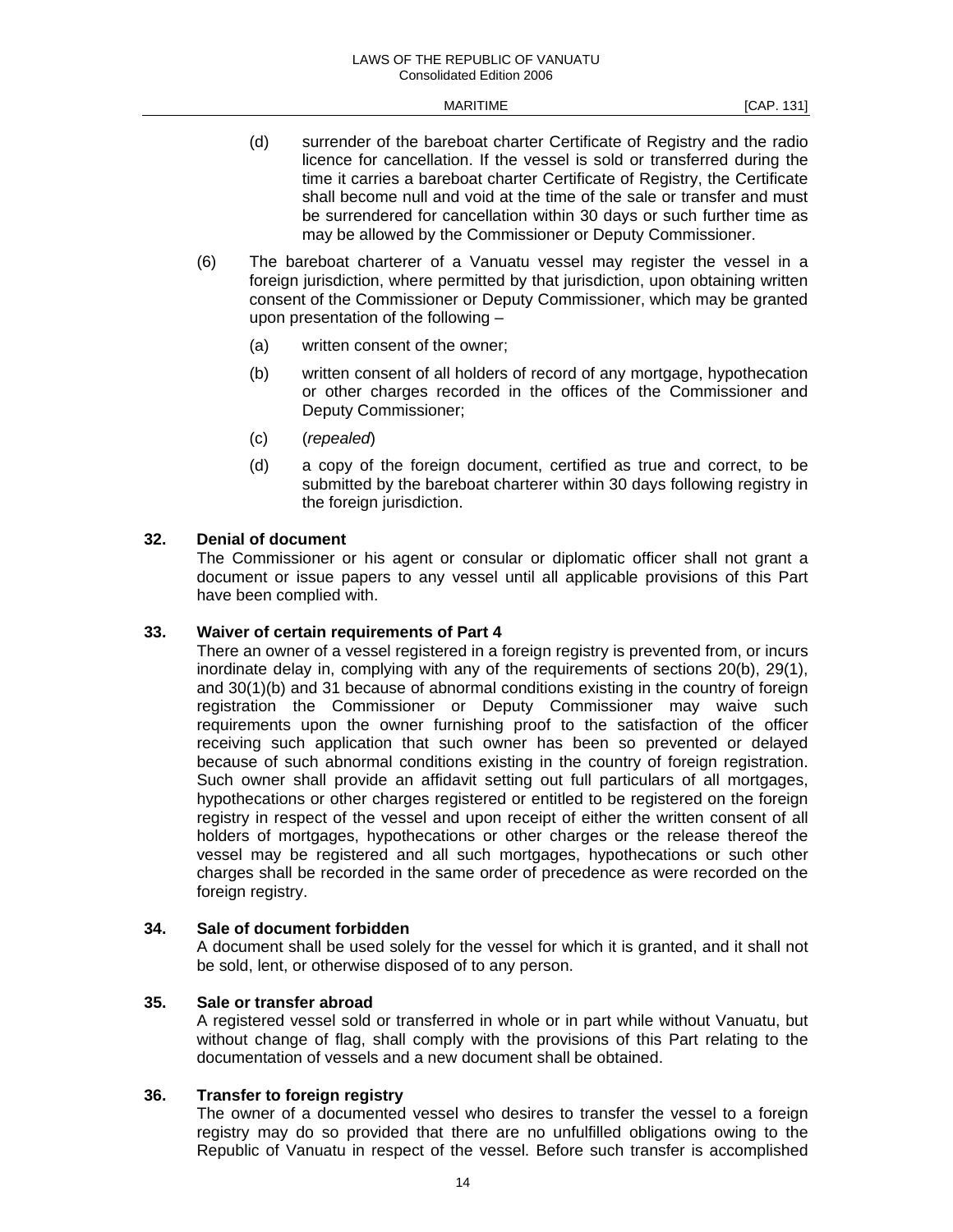the registered owner shall surrender the ship's document to the Commissioner or his duly authorised agent or to a consular or diplomatic officer of Vanuatu.

#### **37. Application for surrender of documents**

 Before a Certificate of Registry shall be accepted for surrender, the registered owner shall submit to the Commissioner or Deputy Commissioner a written application specifying the name of the vessel, the reasons for the proposed surrender, the name and nationality of the proposed new owner, if any, and, if a transfer to foreign registry is contemplated, the name of the country to whose registry transfer is desired.

# **38. Surrender of Certificate of Registry**

- (1) If a registered vessel is lost, taken by an enemy, burned, broken up, or otherwise prevented from returning to the port to which she may belong, the Certificate of Registry if preserved, shall be delivered up within 8 days after the arrival of the master or person in command, to the Commissioner or his authorised agent.
- (2) When an application is made for new registry of a vessel, its former Certificate of Registry shall be delivered up to the Commissioner or his duly authorised agent to whom such application is made.
- (3) Where a Certificate of Registry is granted in lieu of one lost, the lost Certificate, if found, shall be delivered up to the Commissioner or his duly authorised agent who shall thereupon cancel it.

## **39. Surrender of documents of vessel subject to preferred mortgages**

 The Certificate of Registry of a vessel subject to a preferred mortgage shall not be accepted for surrender without the consent of the mortgagee except in the case of a provisional Certificate of Registry for the purpose of issuing a permanent Certificate.

#### **40. New document**

 (1) Whenever a documented vessel is sold or transferred wholly or partly, without change of flag, or is altered in form or burden, by being lengthened or built upon, or from one denomination to another, by the mode or method of rigging or fitting, she shall be documented anew, by her former name.

 Every such sale or transfer shall be evidenced by a written instrument in the nature of a bill of sale reciting the entire Certificate of Registry. Otherwise the vessel shall not be documented anew.

- (2) In cases of a combination vessel that can be used either for the carriage of liquid cargo in bulk or dry cargo in bulk, if the Certificate of Registry shows the vessel in the condition or use providing the greater net and gross tonnage and has attached thereto an addendum showing the vessel in the other condition or use with the lesser gross and net tonnage, then a change of a vessel from one condition or use to the other would not require the vessel to be documented anew.
- (3) When the Commissioner or his duly authorised agent determines that any vessel has been sold or transferred by process of law, and that her document is retained by the former owner, he may grant a new document, under such sale, upon the owner complying with the requirements of this Part, excepting only the delivering up of the former document. This subsection shall not remove the liability of any person to any penalty for not surrendering the papers belonging to any vessel on a transfer or sale of such vessel.
- (4) Any vessel required to be documented anew which is not so documented shall not be deemed a vessel of Vanuatu. If a former document has not been delivered up, except where it has been lost or destroyed and the declaration in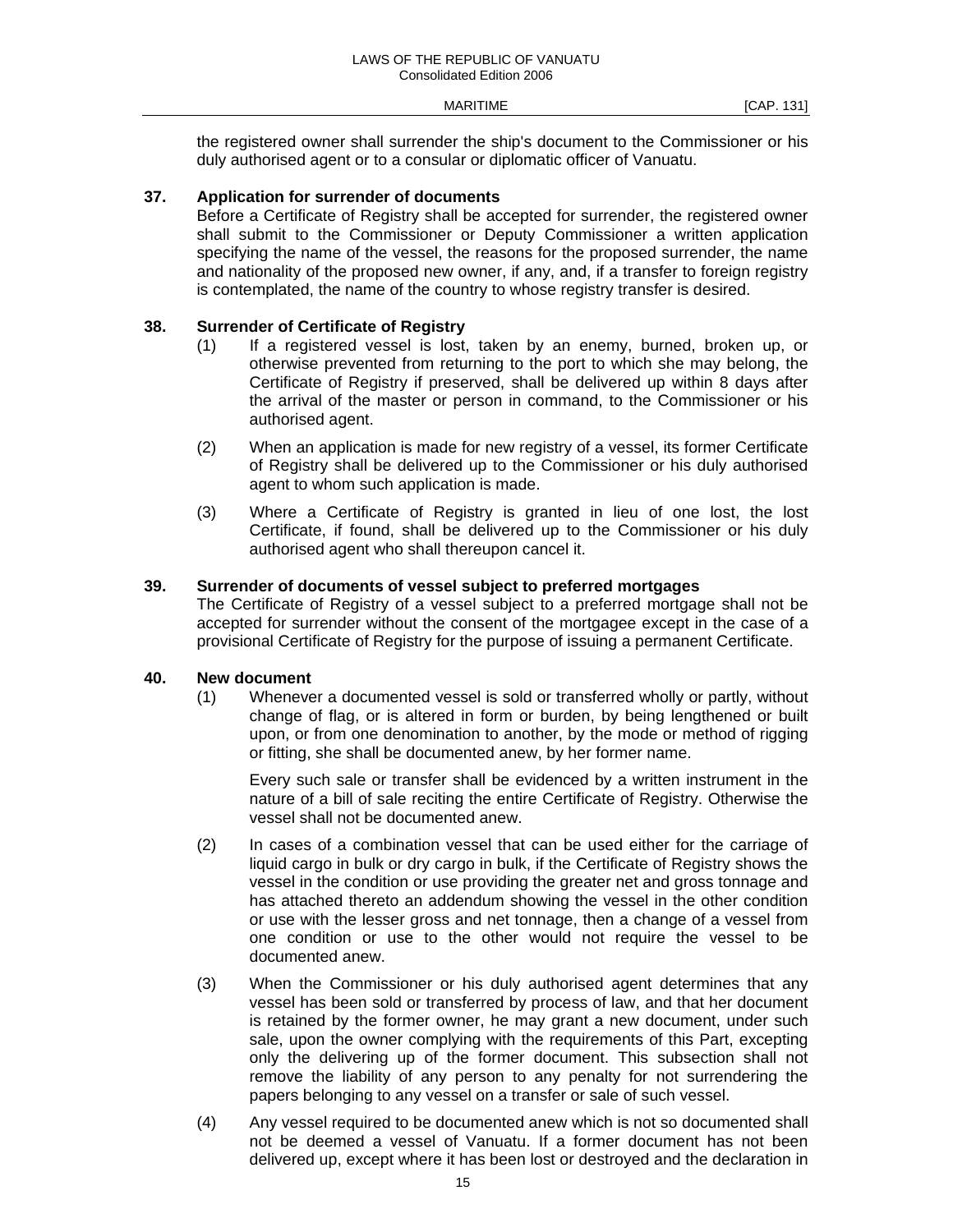respect thereof has been made, the owner of such vessel shall be liable to a fine of not more than 500 dollars.

## **41. Builder's certificate**

 In order for the first time to register a vessel newly built and previously undocumented under any flag, the builder by whom or under whose direction the vessel has been built, shall certify as follows –

- (a) that it was built by him or under his direction;
- (b) the place where built;
- (c) the time when built;
- (d) the person for whom built;
- (e) build;
- (f) number of decks and masts;
- (g) length;
- (h) breadth;
- (i) depth;
- (j) tonnage or tonnages; and
- (k) such other circumstances as are usually descriptive of the identity of a vessel.

## **42. Names, numbers and marks on vessel**

- (1) Every documented vessel shall have her name marked upon each bow and upon the stern. The home port of the vessel shall also be marked upon the stern. These names shall be painted or guilded, or consist of cut or carved or cast Roman letters in light colour on a dark background, or in a dark colour on a light background, secured in place and distinctly visible. The smallest letters used shall not be less than 4 inches in size. If any such vessel is found without these names being so marked, the owner shall be liable to a fine of 10 dollars for each name omitted.
- (2) Each vessel of Vanuatu, in addition to having her name painted on her stern, shall have such name conspicuously placed in distinct plain letters of not less than 6 inches in length, on each side of the pilot house, if any, and in case the vessel has sidewheels, also on the outer side of each wheelhouse. Any such vessel found without having her name so marked shall be subject to a fine of 10 dollars for each marking omitted.
- (3) The Commissioner or his duly authorised agent may prescribe a system of numbering documented vessels. The designated number and the net tonnages of each vessel shall be carved deeply or otherwise marked permanently on her main beam. If at any time such vessel ceases to be so marked, she shall be liable to a fine of 30 dollars on every arrival in Vanuatu.
- (4) The draft of every registered vessel shall be marked upon the stern post, in English feet or in decimetres, in either Arabic or Roman numerals. The bottom of each numeral shall indicate the draft to that line.

#### **43. Numbering of vessels**

 Upon the initial registration (either permanent or provisional) of a vessel, the Commissioner either directly or through the Deputy Commissioner issuing the Certificate, shall assign to the vessel an official number.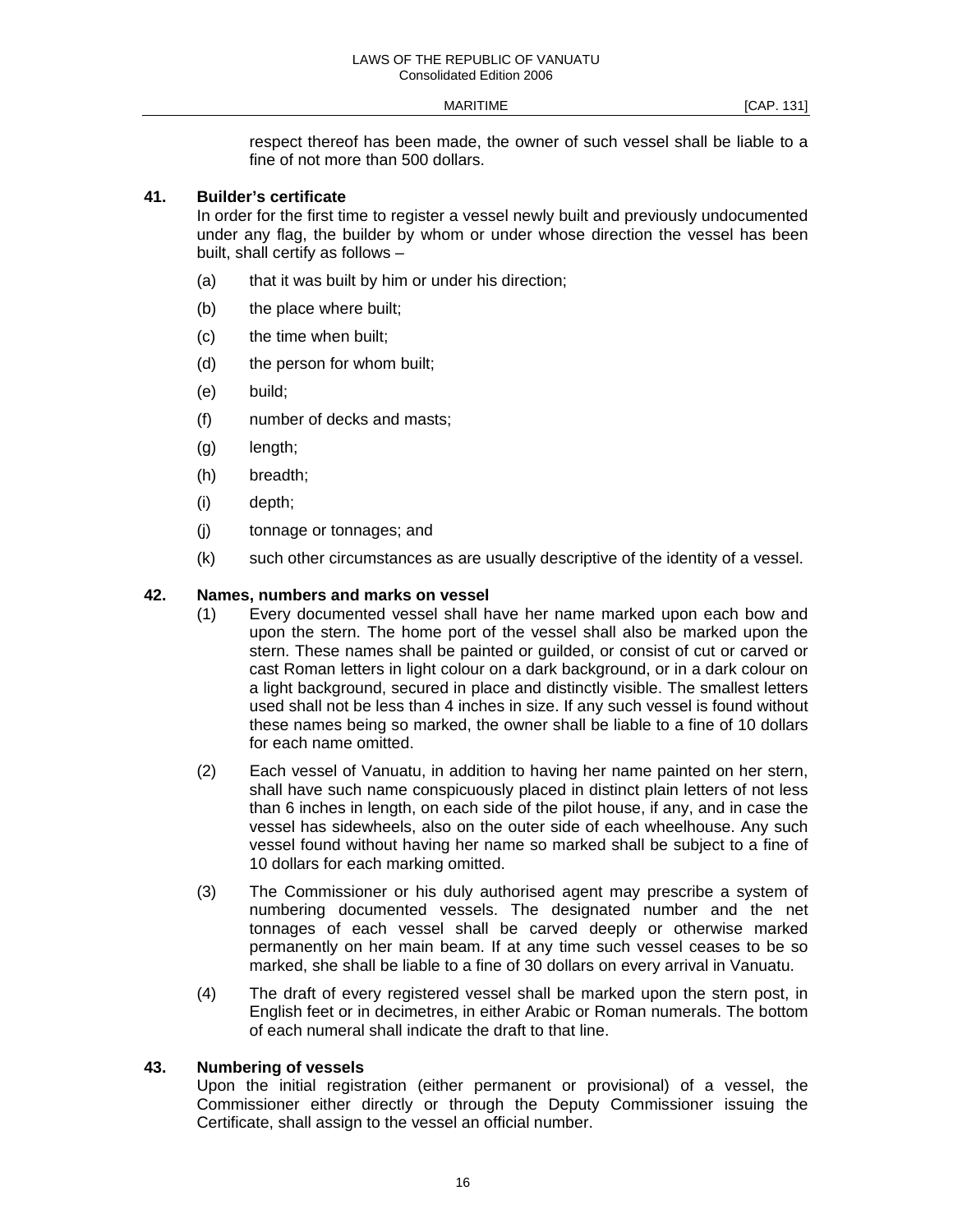#### **44. Change in name of vessel**

- (1) The Commissioner or his duly authorised agent may change the name of a vessel of Vanuatu on application of the owner.
- (2) The Commissioner or his agent shall establish necessary rules and regulations and procure necessary evidence as to age, condition, where built, and pecuniary liability of the vessel so as to prevent injury to public or private interest. Upon granting permission the Commissioner or his agent shall cause the order for changing of name to be published in the Vanuatu Gazette. The person desiring the change of name shall pay the cost of procuring evidence and advertising.
- (3) A fee of 200 dollars shall be payable by the owners of vessels for securing such changes of name.
- (4) Whenever the name of a vessel of Vanuatu is changed, or any device, advertisement, or contrivance is used with intent to deceive as to its true name or character, such vessel shall be forfeited.

#### **45. Inspection of document**

 Any officer concerned in the collection of revenue may at all times inspect the document of a vessel. A master who fails to exhibit the same, when required by such 13 of '08 Officer shall be liable to a fine of 500 dollars, and if his failure is wilful shall be liable to

13 of '08 a fine of not more than 5,000 dollars, or to imprisonment for not more than 1 year, or to both.

#### **46. Display of ship's papers to consul**

- (1) Upon arrival during customary business hours of a documented vessel at any foreign port where there is located the principal consular office of a Vanuatu consul or vice consul, the master, ship's agent or other authorised person shall, upon request of such consul or vice consul display to him, without payment of any fee, the vessel's Certificate of Registry and annual tonnage tax receipt.
- (2) Where a request has been made and the ship's papers have not been properly displayed, the vessel shall not be detained therefor by the Vanuatu consul or vice consul making the request, but he shall immediately notify the Commissioner or a Deputy Commissioner of such non-compliance.
- (3) Subsection (1) shall not apply to a vessel whose papers have been displayed in a foreign port within the previous 90 days.
- (4) Whether local port regulations do or do not require clearance of a vessel from a Vanuatu consul or vice consul, it shall not be required in relation to such clearance that the signing on or off of crew or the execution of any ship's papers or documents be done before a Vanuatu consul or vice consul, or that any ship's papers or documents be witnessed, visaed, stamped or otherwise legalized by a Vanuatu consul or vice consul.

#### **47. Forgery of documents and false declarations**

 (1) If any owner, agent, or attorney commits the offence of forgery under the Penal Code Act [Cap. 135], to obtain documentation of a vessel or commits an offence under subsection (3) of this section, in relation to any vessel, such vessel, her tackle, apparel and furniture shall be forfeited, or the value thereof recovered from such person.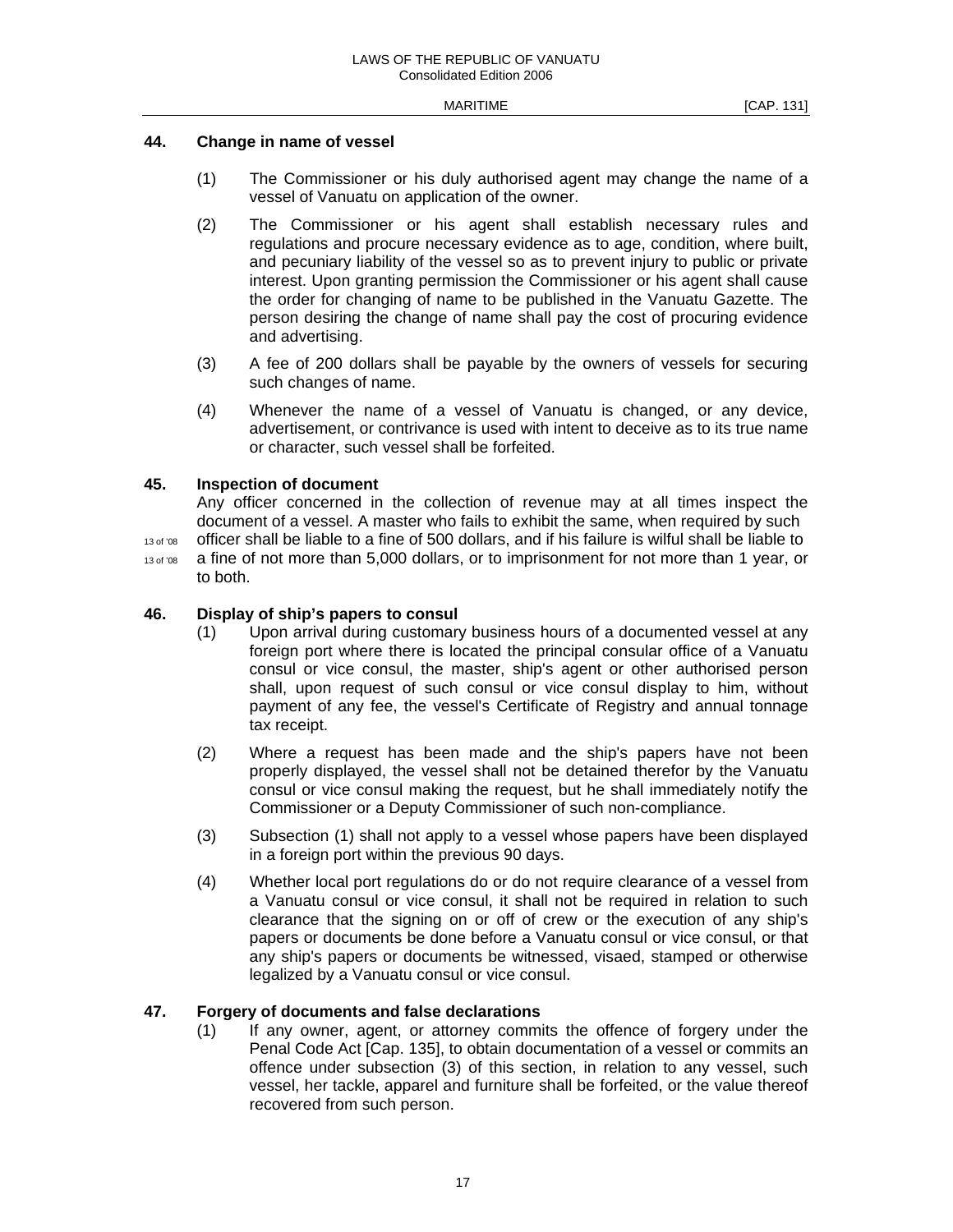(2) Any person who is guilty of an offence under subsection (1) or (3) shall be liable to a fine of not exceeding 100,000 dollars or to imprisonment for a term not exceeding 10 years, or to both:

 Provided the provisions of this subsection shall not apply in relation to the owner, agent, or attorney, if forfeiture is made under subsection (1) of this section.

- $(3)$  Any person who in the case of any declaration made under this Act
	- (a) wilfully makes, or assists in making, or procures to be made any false statement; or
	- (b) utters, produces or makes use of any declaration or document containing any such false statement knowing such declaration or document to contain a false statement,

shall be guilty of an offence.

## **48. Rules and regulations**

- $13 \text{ of } 08$  (1) The Minister may by Order make regulations not inconsistent with this Act for the better carrying out or giving effect to the provisions of this Act and as he may deem fit in the interests of the Vanuatu Merchant marine and domestic and foreign commerce of the nation.
- 13 of '08 (2) Without limiting subsection (1), the Minister may in such Orders provide for all or any of the following:
	- 13 of '08 (a) the registration, identification and regulation of transfers of vessels;
	- $13 \sigma$  (b) the fees and penalties payable in accordance with subsection 10(1);
	- 13 of '08 (c) the procedure to be followed for the hearing and determination of an appeal under section 15;
	- 13 of '08 (d) the conditions for exemption from tonnage tax in accordance with subsection 19(9);
	- 13 of '08 (e) the measurement of vessels under section 24;
	- 13 of '08 (f) the prescription of forms under section 27;
	- 13 of '08 (g) the establishment of standards of seaworthiness under section 49.
- $13 \text{ of } 08$  (3) The Minister may by Order add to or vary or modify any of the Schedules to the Act including any matter set out therein.
- 13 of '08 (4) The Minister may by Order delegate to an officer or employee of the Public Service any of his or her powers under this Act excluding this power of delegation.

#### **49. Standards of seaworthiness**

 The Minister on the recommendation of the Commissioner may from time to time by Order establish standards of seaworthiness required for the registration of vessels and may appoint classification societies or others to determine any questions involved.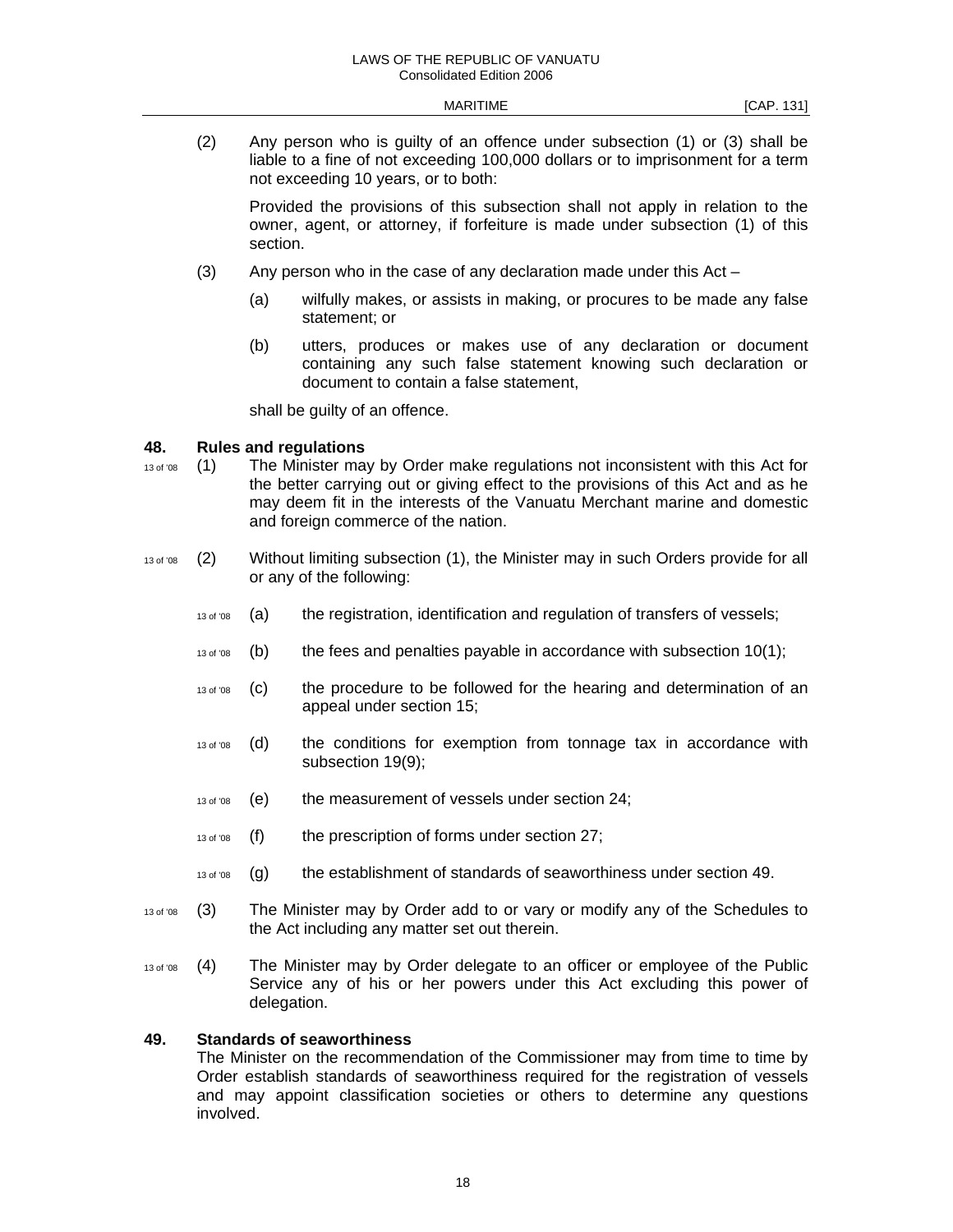### **PART 5 – PREFERRED SHIP MORTGAGES AND MARITIME LIENS**

#### **50. Contents of record**

- (1) A sale, conveyance, hypothecation, mortgage or assignment of mortgage of any vessel shall not be valid in respect of such vessel, against any person other than the grantor or mortgagor, his heirs or devisees and persons having actual notice thereof, until the instrument evidencing such transaction is recorded in the office of the Commissioner or Deputy Commissioner.
- (2) The Commissioner or Deputy Commissioner shall record such instruments in the order of their reception in books to be kept for that purpose and indexed to show –
	- (a) the name of the vessel;
	- (b) the name of the parties;
	- (c) the time and date of reception of the instrument;
	- (d) the interest in the vessel transferred or affected; and
	- (e) the amount and date of maturity of any mortgage.

## **51. Documentary endorsement of preferred mortgage**

 A valid mortgage, which at the time it is made, includes the whole of any vessel, shall have a preferred status in respect of such vessel as of the date of its recording, if -

- (a) (*repealed*)
- (b) the mortgage is recorded as provided herein; and
- (c) (*repealed*)
- (d) the mortgage does not stipulate that the mortgagee waives the preferred status thereof.

#### **52. Termination of mortgagee's interests**

 A vessel which is the subject of a preferred mortgage may not be cancelled from the Register for so long as the indebtedness secured by the preferred mortgage remains unsatisfied or the mortgage is not otherwise discharged. The interest of the mortgagee in a vessel registered under this Act shall not be terminated by a forfeiture of the vessel for a violation of any law of Vanuatu, unless the mortgagee authorized, consented, or conspired to effect the illegal act, failure, or omission which constituted such violation.

#### **53. Conditions precedent to recording**

 A bill of sale, conveyance, or mortgage shall not be recorded unless it states the interest of the grantor or mortgagor in the vessel, and the interest so sold, conveyed or mortgaged. A bill of sale, conveyance, mortgage or certificate of discharge thereof shall not be recorded unless previously acknowledged before the Commissioner or a Deputy Commissioner or a consul or consular agent of Vanuatu or before a notary public or other officer authorised by the laws of the place where the acknowledgement is made to take acknowledgements of deeds.

#### **54. Recording of bills of sale**

 The Commissioner or any Deputy Commissioner may accept for recording in his office upon payment of a fee of fifty dollars any bill of sale of a vessel which recites the interest of the grantor in the vessel and the interests sold or conveyed, provided it has previously been acknowledged in accordance with the provisions of section 53, and provided further that any bill of sale of a vessel already documented under the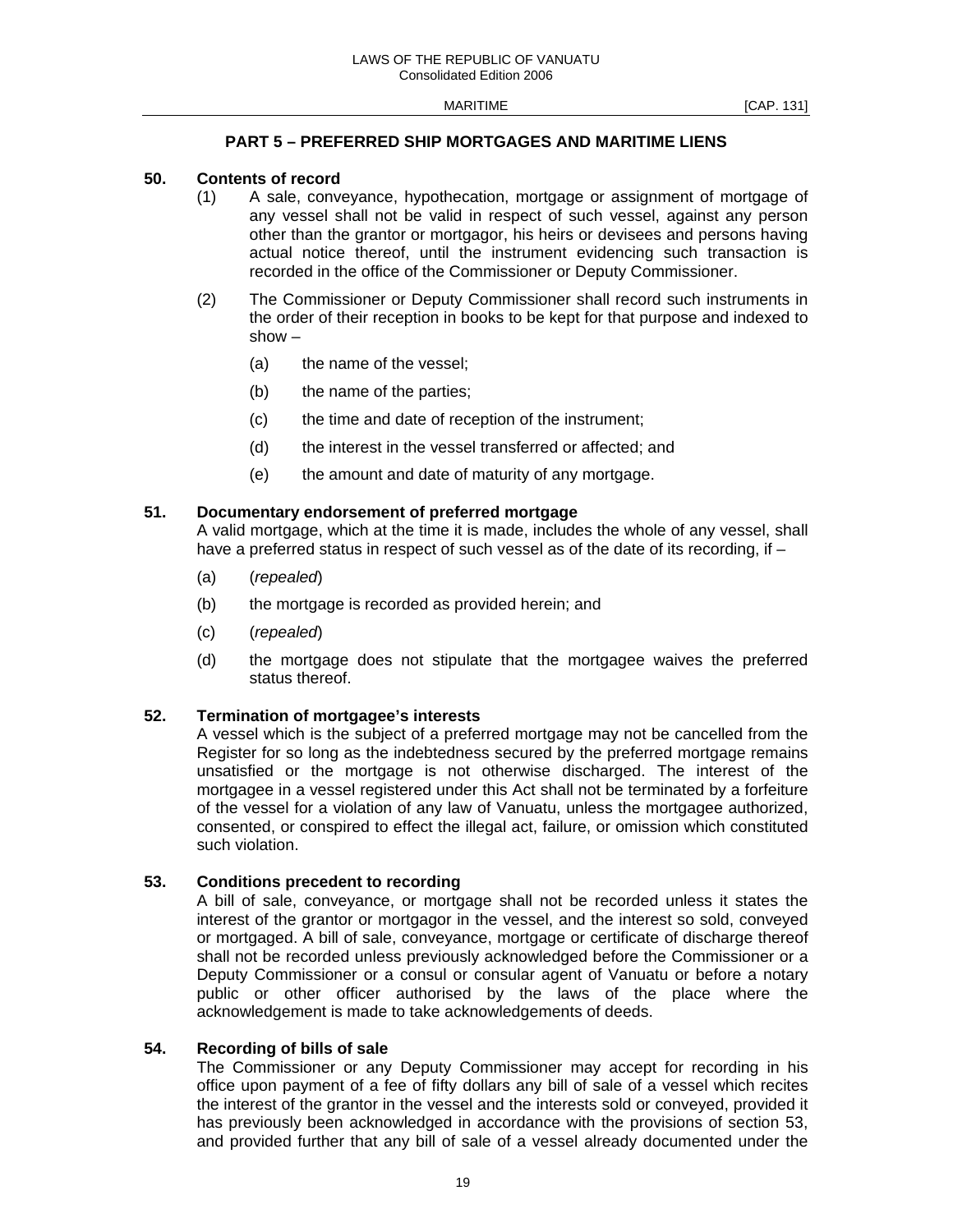laws of Vanuatu must have incorporated therein a true copy of its latest Certificate of Registry.

#### **55. Recording of mortgages**

 The Commissioner or any Deputy Commissioner may accept for recording in his office, upon payment of a fee of four hundred and twenty five dollars any mortgage (including a revolving credit mortgage) on a vessel which recites the interest of the mortgagor in the vessel and the interest so mortgaged, provided it has been previously acknowledged in accordance with the provisions of section 53, and provided further that written proof is furnished to him of the amounts and dates of any documents or evidence of debts in support thereof. At the time of recording the Commissioner or Deputy Commissioner will, if requested, certify without charge 2 copies of any mortgage so recorded.

#### **56. Preferred mortgage**

- (1) A mortgage which complies with the conditions enumerated in this Part is designated as a preferred mortgage.
- (2) (*Repealed*)
- (3) (*Repealed*)
- (4) (*Repealed*)
- (5) A mortgage which includes property other than a vessel shall not be held a preferred mortgage unless the mortgage provides for the separate discharge of such property by the payment of a specified portion of the mortgage indebtedness.
- (6) (*Repealed*)

#### **57. Lien of preferred mortgage**

- (1) A preferred mortgage shall constitute a maritime lien upon the mortgaged vessel in the amount of the outstanding mortgage indebtedness secured by such vessel.
- (2) The lien of a preferred mortgage referred to in subsection (1) shall not in any way be impaired or affected because the vessel's document following recording of the mortgage has expired, or has been restrictively endorsed, suspended, revoked or cancelled.

#### **58. Interest on preferred mortgage**

 Notwithstanding anything to the contrary in any other law, a preferred mortgage may bear such interest on an obligation secured by the mortgage as the parties may agree which interest may be at fixed rates, variable rates, rates based upon formulas or by adding margins to the mortgagee's cost from time to time of funding an obligation secured by the mortgage, or by any other method to which the parties may agree.

#### **58A. Advances and repayments**

 (1) A preferred mortgage shall not be extinguished or lose its priority because all previously outstanding obligations secured thereby have been fully repaid or otherwise performed, provided that an advance or other value is to be given at a later time pursuant to commitment existing at the time the mortgage is recorded. For the purpose of this paragraph an advance or other value is given "pursuant to commitment" if the mortgagee or other person entitled to the benefit of the security of the mortgage has bound himself to give it, whether or not subsequent event of default or other event not within his control has relieved or may relieve him from his obligation.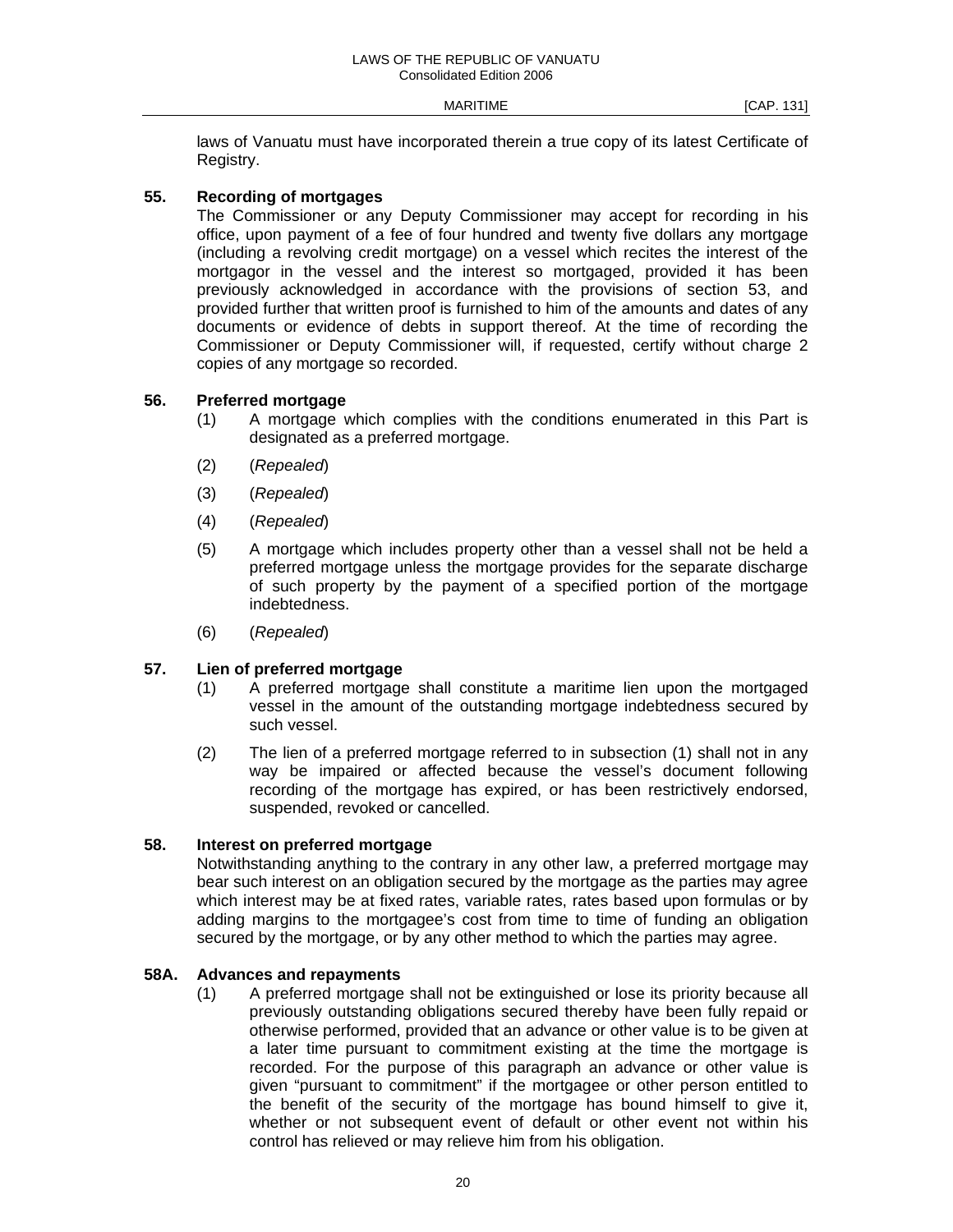- (2) When a preferred mortgage secures an obligation in respect of which one or more advances or repayments may be made from time to time in the future and the maximum amount outstanding under the obligation at any one time is limited to a certain amount, the amount to be recorded with respect to such obligation may be either –
	- (a) such maximum amount that may be outstanding at any one time; or
	- (b) the aggregate of all possible advances that may be made.

 The recording shall clearly indicate whether the amount is the maximum amount that may be outstanding at any one time or is the aggregate of all possible advances.

#### **58B. Units of account**

- (1) The obligations secured by a preferred mortgage may be expressed in any unit or units of account to which the parties may agree, including but not limited to currency of the Republic of Vanuatu, currency or currencies of any foreign state or states, or in equivalents of any other unit or units of account established by inter-governmental organizations.
- (2) If a preferred mortgage secures an obligation in one or more specified units of account and there is an option to have a unit of account alternated from time to time, the principal amount of the mortgage to be recorded shall be denominated in one or more of the said specified units of account. The recordation may include as additional words "or an equivalent amount in any alternate unit of account," or similar language, and if such additional words are recorded, no change in the recorded amount shall be required to reflect the fact that the obligation or any portion thereof is subsequently denominated in a different unit or units of account, unless the parties otherwise agree.
- (3) When a preferred mortgage secures an obligation in respect of which there is an option to have the obligation amount denominated from time to time in alternate units of account but which continues to be payable in, or by reference to, a specified unit of account –
	- (a) the amount of the obligation to be recorded shall be expressed in the specified unit of account; and
	- (b) notwithstanding any exercise of the option, no change in the recorded amount shall be required.
- (4) A preferred mortgage referred to in subsection (2) or (3) of this section may additionally secure any loss up to a specified amount arising out of fluctuations between a specified unit of account and any alternate unit of account in which the obligation amount may be denominated from time to time, and such specified amount shall also be recorded.

#### **59. Disclosure of liens and priority**

- (1) The mortgagor, before executing a preferred mortgage, shall disclose to the mortgagee in writing the existence of any maritime lien, prior mortgage, or other obligation or liability upon the vessel to be mortgaged, which is known to the mortgagor.
- (2) After the execution of such mortgage and before the mortgagee has had a reasonable time in which to record it, the mortgagor, without the consent of the mortgagee, shall not incur any contractual obligation creating a lien upon the vessel, other than liens for wages of stevedores when employed directly by the owner, operator, master, ship's husband, or agent of the vessel, for wages of the crew of the vessel, for general average or for salvage, including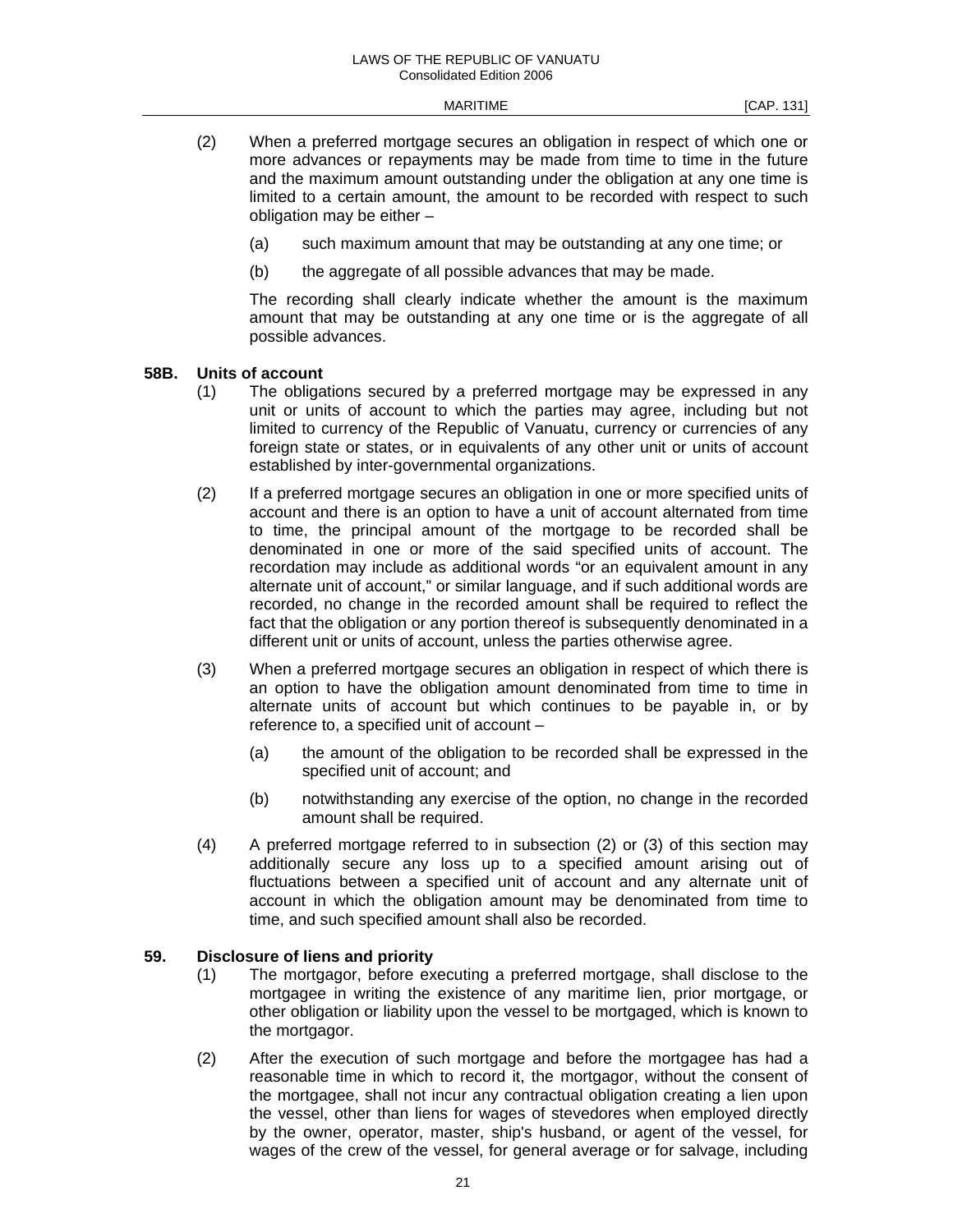contract salvage, tonnage taxes and all other charges (not to exceed 1,000 dollars) of the Commissioner in respect of the vessel.

 (3) Whoever, being a mortgagor or an officer of a corporate mortgagor, with intent to defraud, violates this section shall be liable to a fine not exceeding 3,000 dollars or to imprisonment for a term not exceeding 2 years, or to both. The mortgage indebtedness shall thereupon become immediately due and payable at the election of the mortgagee.

# **60. Exhibiting certified copies**

- (1) Upon recording a preferred mortgage, 2 certified copies shall be delivered to the mortgagor who shall place, and use due diligence to retain, 1 copy on board the mortgaged vessel and cause such copy and the document of the vessel to be exhibited by the master to any person having business which may give rise to a maritime lien or to the sale, conveyance, or mortgage of the vessel.
- (2) A master who wilfully fails to exhibit such documents and copy of mortgage may have his licence suspended or revoked.

## **61.** (*Repealed*)

## **62. Discharge of mortgage**

 The mortgagor upon a complete discharge of the mortgage indebtedness shall forthwith file a certificate of such discharge duly executed by the mortgagee, his successors or assigns with the Commissioner or his duly authorised agent, who shall thereupon record the certificate and the mortgagor may similarly file a certificate of partial discharge of a mortgage covering more than 1 vessel.

#### **63. Foreclosure and default jurisdiction and procedure**

- (1) The lien of a preferred mortgage may be enforced in Vanuatu by a suit *in rem* upon default of any term or condition. In addition to any notice by publication, actual notice of the commencement of suit shall be given by the plaintiff, in such manner as the court directs, to the master, other ranking officer, or caretaker of the vessel, and any person who has recorded a notice of claim of an undischarged lien upon the vessel, unless after search by the plaintiff satisfactory to the court, such person is not found within Vanuatu. Failure to give such notice shall not constitute a jurisdictional defect, but the plaintiff shall be liable to such person for damages in the amount of his interest in the vessel terminated by the action.
- (2) The lien of a preferred mortgage may also be enforced by an action *in rem* in admiralty or otherwise in any foreign country in which the vessel shall be found, pursuant to the procedure of such country for the enforcement of ship mortgages constituting maritime liens on vessels documented under the laws of such country.
- (3) Notwithstanding anything in this Act, the mortgagee may, in addition to all other remedies granted by this Part, bring an action *in personam* against the mortgagor in any court of competent jurisdiction for the amount of the outstanding indebtedness or for any deficiency in the full payment thereof.
- (4) This Act does not authorise the enforcement by action *in rem* in admiralty of the rights of the mortgagee in respect of realty or personalty other than the vessel or vessels covered by the mortgage.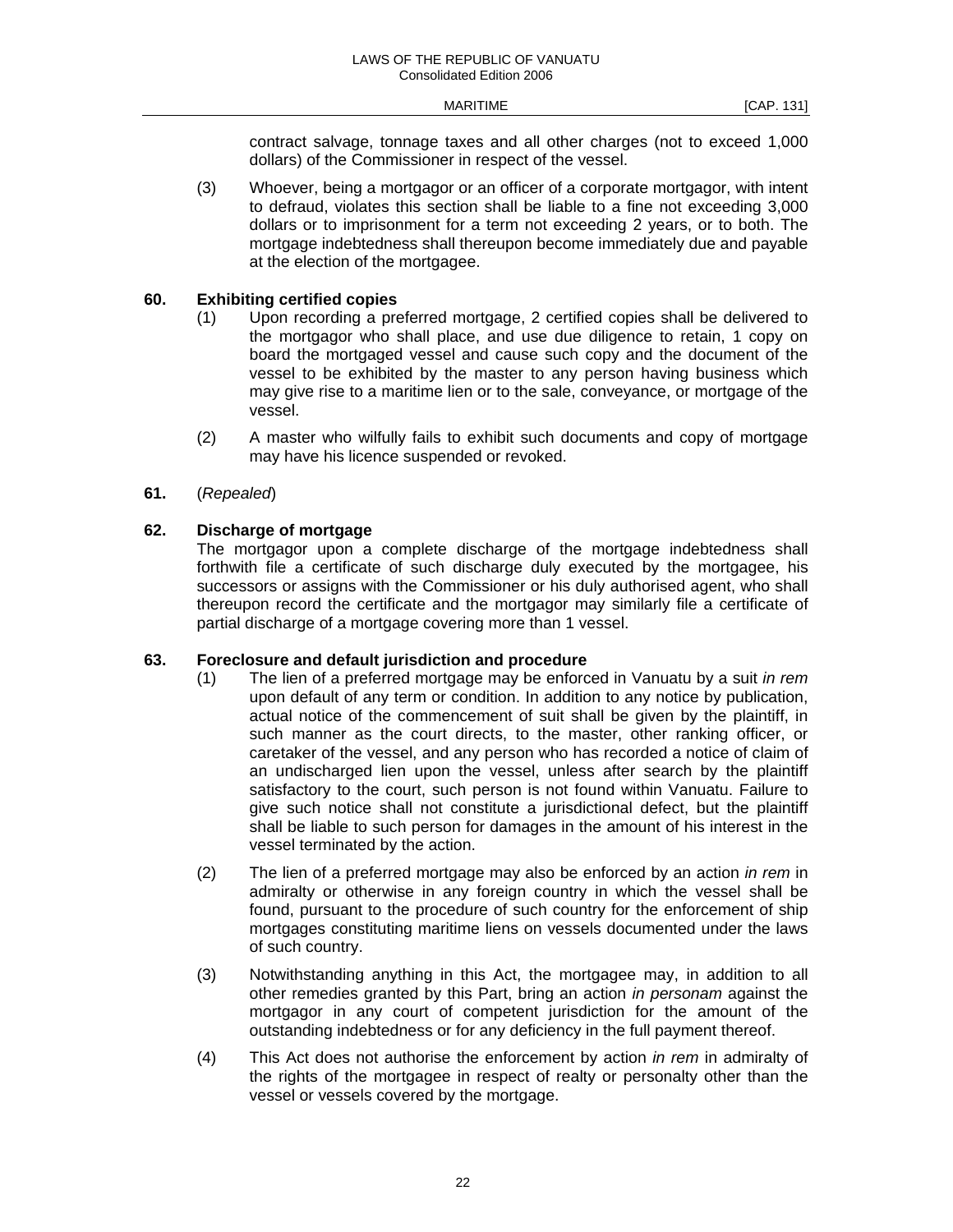#### **64. Preferred status**

 As used in sections 57, 63, 65 and 67 of this Act, the term "preferred mortgage" shall include, in addition to a preferred mortgage made pursuant to the provisions of this Part, any mortgage, hypothecation or similar charge created as security upon any documented foreign vessel if such mortgage, hypothecation or similar charge has been duly and validly executed and registered in accordance with the laws of the nation where the vessel is documented; and the term "preferred mortgage lien" shall also include the lien of such mortgage, hypothecation or similar charge.

## **65. Foreclosures**

 Upon the sale of any vessel in an action *in rem* in admiralty for the enforcement of a preferred mortgage lien, all pre-existing claims on the vessel, including any possessory common law lien shall terminate and shall thereafter attach, in like amount and in accordance with their respective priorities to the proceeds of sale; except that the preferred mortgage lien shall have priority over all claims against the vessel, except liens arising prior in time to the recording of the preferred mortgage as provided in this Part, liens for damages arising out of tort, for crew's wages, for general average, and for salvage (including contract salvage) and expenses and fees allowed and costs taxed by the court.

## **66. Necessaries**

- (1) Whoever furnishes repairs, supplies, towage, use of dry dock or marine railway, or other necessaries, to any foreign or domestic vessel upon the order of the owner or person authorised by the owner, shall have a maritime lien on the vessel.
- (2) The managing owner, ship's husband, master or any person to whom the management of the vessel at the port of supply is entrusted including any such appointed by a charterer, owner *pro hac vice* or agreed purchaser in possession, shall be presumed to have authority from the owner to procure such necessaries, but a person tortuously or unlawfully in possession or charge of the vessel shall not have authority to bind it.
- (3) This section shall not confer a lien when the furnisher knows or by exercise of reasonable diligence could have ascertained, that because of the terms of a charter party, agreement for sale of the vessel, or for any other reason, the person ordering necessaries was without authority to bind the vessel therefor.

#### **67. Waiver of lien in necessaries**

 This Part shall not prevent the furnisher of repairs, supplies, towage, use of dry dock or marine railway, or other necessaries, or the mortgagee, from waiving his right to a lien or in the case of a preferred mortgage lien to the preferred status of such lien, at any time by agreement or otherwise.

# **67A. Abolition of endorsement**

- (1) Except as provided in subsection (2) of this section, nothing in this Act or in any other provision of law, shall require, permit or be construed as requiring or permitting, endorsements of any nature upon any vessel's document in connection with the validity, recording, designation as a preferred mortgage, or preferred status of any mortgage in respect of any such vessel, or the clearance to be given to such vessel following the recording of any such mortgage.
- (2) Any vessel's document issued or reissued prior to the effective date and any instrument made, recorded and endorsed prior to that date shall remain subject to the endorsements requirements under this Act, at that date until such time as the vessel's document is surrendered or reissued or a new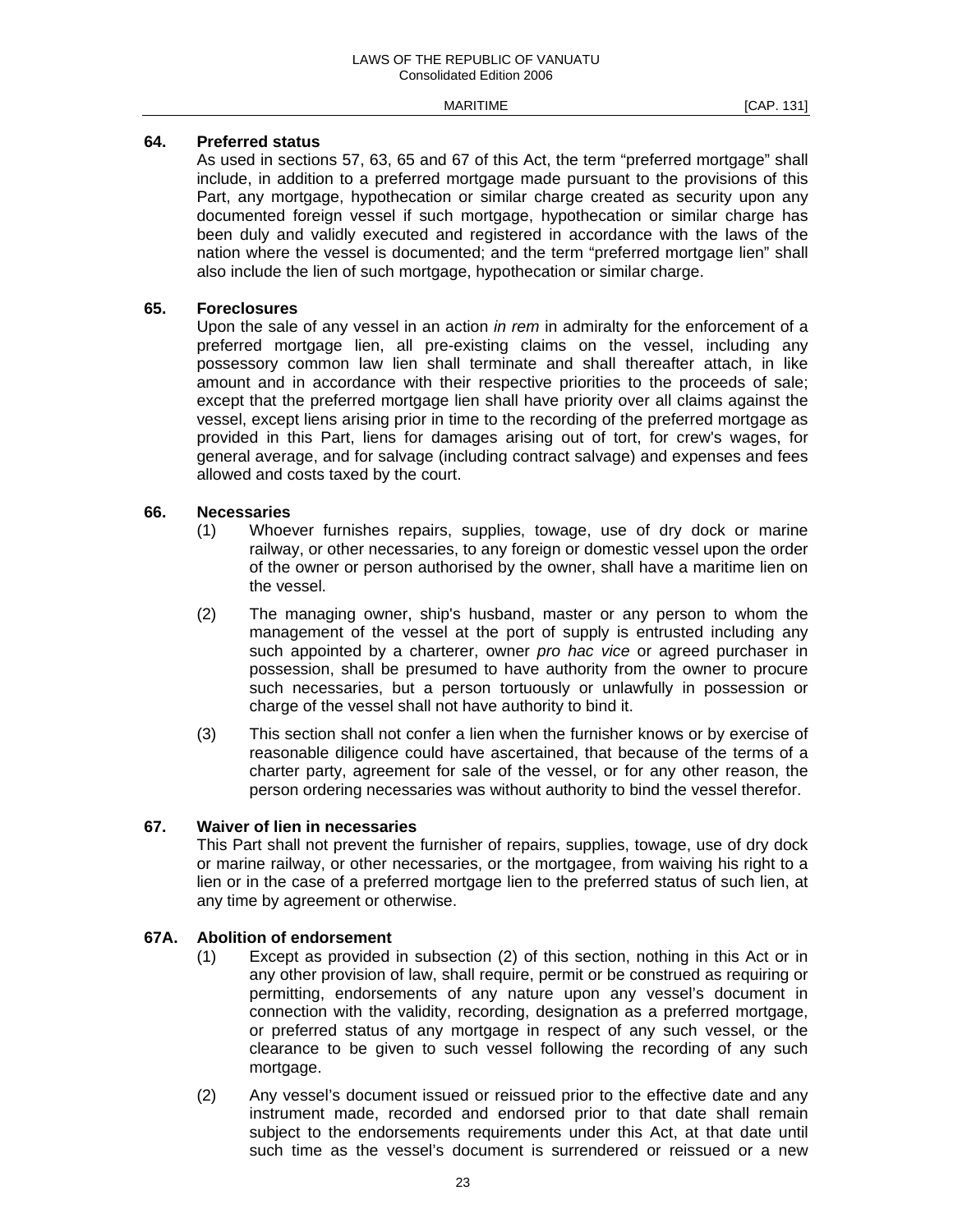document is issued, as the case may be. The effective date in this subsection means the date of the coming into effect of the Maritime (Amendment) Act, 1987.

# **PART 6 – CARRIAGE OF GOODS BY SEA**

#### **68. Interpretation**

In this Part, unless the context otherwise requires –

 "carrier" includes the owner or the charterer who enters into a contract of carriage with a shipper;

 "carriage of goods" covers the period from the time when the goods are loaded on, to the time when they are discharged from the ship;

 "contract of carriage" applies only to contracts of carriage covered by a bill of lading or any similar document of title, insofar as such document relates to the carriage of goods by sea, including any bill of lading or any similar document as aforesaid issued under or pursuant to a charter party from the moment at which such bill of lading or similar document of title regulates the relations between a carrier and a holder of the same;

 "goods" includes goods, wares, merchandise and articles of every kind whatsoever, except live animals and cargo which by the contract of carriage is stated as being carried on deck and is so carried;

"ship" means any vessel used for the carriage of goods by sea.

#### **69. Risks**

 Subject to the provisions of section 73, under every contract of carriage of goods by sea, the carrier in relation to the loading, handling, stowage, carriage, custody, care and discharge of such goods shall be subject to the responsibilities and liabilities and entitled to the rights and immunities hereinafter set forth.

#### **70. Responsibilities and liabilities**

- (1) The carrier shall be bound, before and at the beginning of the voyage to exercise due diligence to –
	- (a) make the ship seaworthy;
	- (b) properly man, equip, and supply the ship; and
	- (c) make the holds, refrigerating and cooling chambers, and all other parts of the ship in which goods are carried fit and safe for their reception, carriage and preservation.
- (2) The carrier shall properly and carefully load, handle, stow, carry, keep, care for and discharge the goods carried.
- (3) After receiving the goods into his charge the master or agent of the carrier, shall, on demand of the shipper, issue to the shipper a bill of lading showing among other things –
	- (a) the leading marks necessary for identification of the goods as the same are furnished in writing by the shipper before the loading of such goods starts:

 Provided such marks are stamped or otherwise shown clearly upon the goods if uncovered, or on the cases or coverings in which such goods

-

*Editor's note: This date is 1 June 1989.*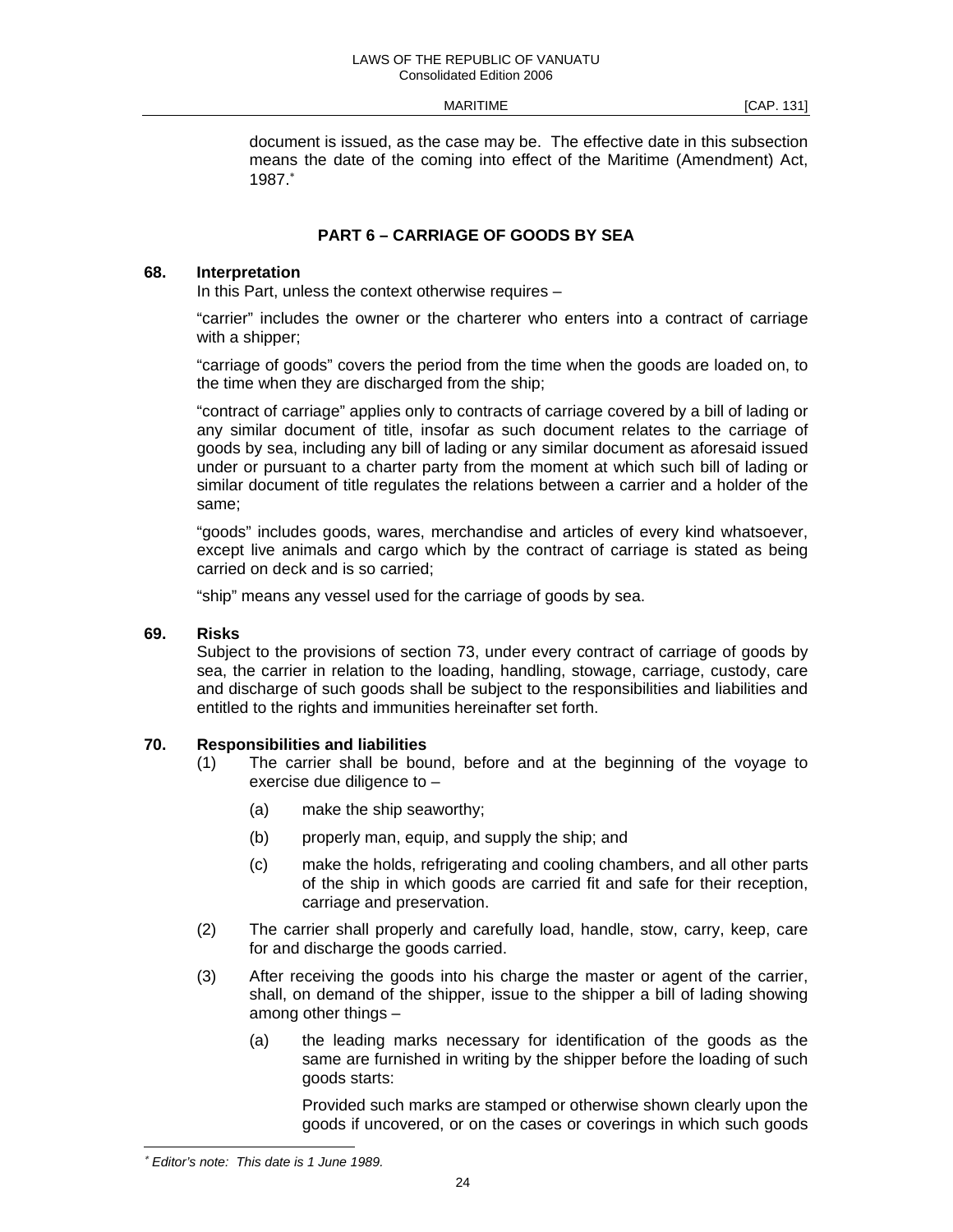are contained, in such a manner as should ordinarily remain legible until the end of the voyage;

- (b) either the number of packages or pieces, or the quantity or weight as the case may be, as furnished in writing by the shipper;
- (c) the apparent order and condition of the goods:

 Provided that no carrier or master or agent of the carrier shall be bound to state or show in the bill of lading any mark, number, quantity, or weight, which he has reasonable grounds for suspecting not accurately to represent the goods actually received or which he has had no reasonable means of checking.

- (4) Such a bill of lading shall be *prima facie* evidence of the receipt by the carrier of the goods as therein described in accordance with subsections (3)(a), (b) and (c) of this section. However, proof to the contrary shall not be admissible when the bill of lading has been transferred to a third party acting in good faith.
- (5) The shipper shall be deemed to have guaranteed to the carrier the accuracy at the time of shipment of the marks, number, quantity and weight, as furnished by him; and the shipper shall indemnify the carrier against all loss, damages and expenses arising or resulting from inaccuracies in such particulars. The right of the carrier to such indemnity shall in no way limit his responsibility and liability under the contract of carriage to any person other than the shipper.
- (6) Unless notice of loss or damage and the general nature of such loss or damage be given in writing to the carrier or his agent at the port of discharge before or at the time of the removal of the goods into the custody of the person entitled to delivery thereof under the contract of carriage, such removal shall be *prima facie* evidence of the delivery by the carrier of the goods as described in the bill of lading.

 If the loss or damage is not apparent, the notice must be given within 3 days of the delivery.

 The notice in writing need not be given if the state of the goods has at the time of their receipt been the subject of a joint survey or inspection.

 Subject to subsection (6A) in any event, the carrier and the ship shall be discharged from all liability whatsoever in respect of the goods, unless action is brought within one year after the delivery of the goods or the date when the goods should have been delivered.

 In the case of any actual or apprehended loss or damage the carrier and the receiver shall give all reasonable facilities to each other for inspecting and tallying the goods.

- (6A) An action for indemnity against a third person may be brought even after the expiration of the time provided in subsection (6) if brought within the time allowed by the law of the court seized of the case; however the time allowed shall not be less than three months commencing from the day when the person bringing such action for indemnity has settled the claim or has been served with process in the action against himself whichever be the earlier.
- (7) After the goods are loaded the bill of lading to be issued by the carrier, master, or agent of the carrier to the shipper shall, if the shipper so demands, be a "shipped" bill of lading; provided that if the shipper shall have previously taken up any document of title to such goods, he shall surrender the same against the issue of the "shipped" bill of lading, but at the option of the carrier such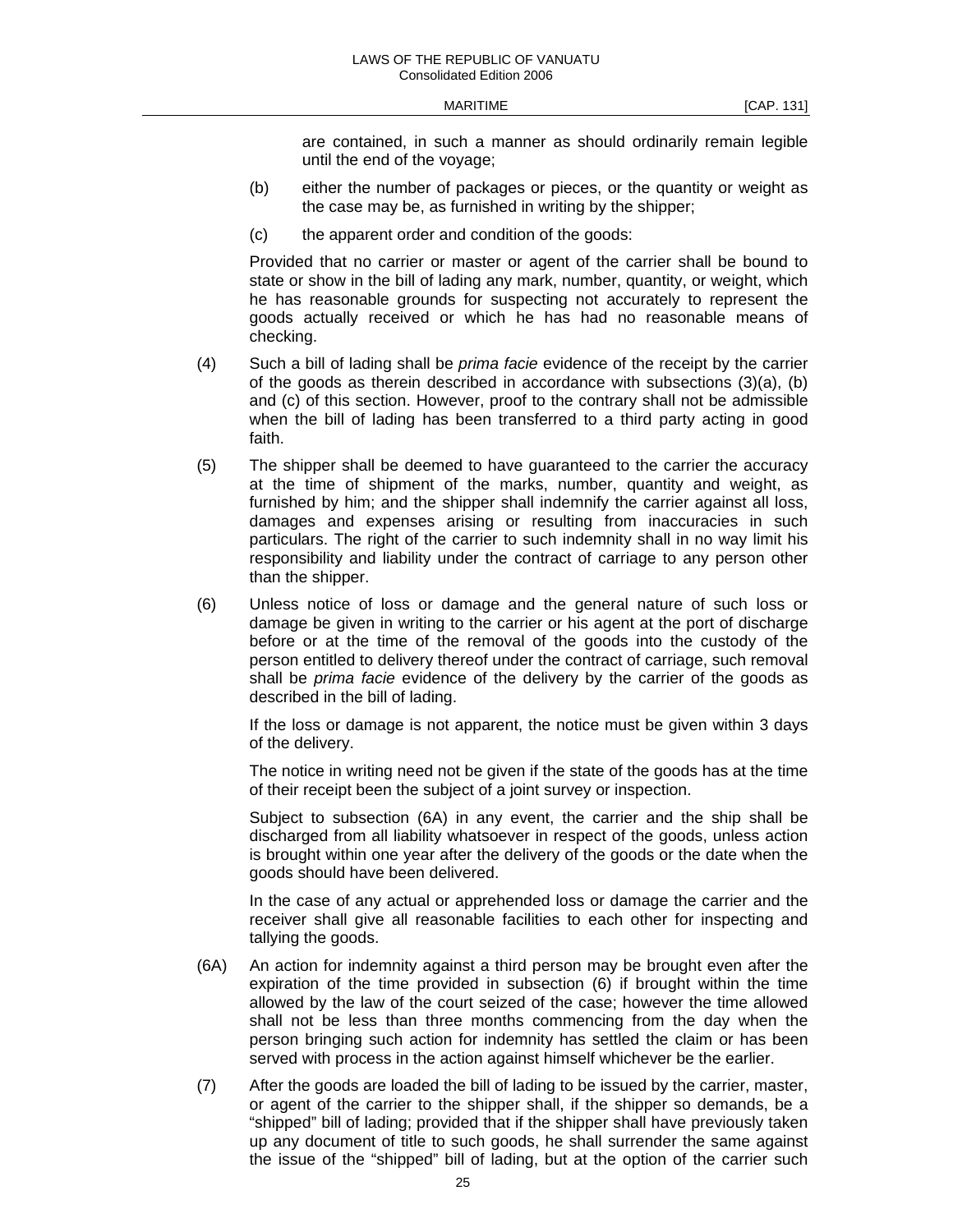document of title may be noted at the port of shipment by the carrier, master, or agent with the name or names of the ship or ships upon which the goods have been shipped and the date or dates of shipment, and when so noted the same shall for the purpose of this section be deemed to constitute a "shipped" bill of lading.

 (8) Any clause, covenant, or agreement in a contract of carriage relieving the carrier or the ship from liability for loss or damage to or in connection with the goods, arising from negligence, fault, or failure in the duties and obligations provided in this section, or lessening such liability otherwise than as provided in this Act, shall be null and void and of no effect.

 A benefit of insurance in favour of the carrier, or similar clause, shall be deemed to be a clause relieving the carrier from liability.

#### **71. Rights and immunities**

- (1) Neither the carrier nor the ship shall be liable for loss or damage arising or resulting from unseaworthiness unless caused by want of due diligence on the part of the carrier to make the ship seaworthy, and to secure that the ship is properly manned, equipped, and supplied, and to make holds, refrigerating and cool chambers, and all other parts of the ship in which the goods are carried fit and safe for their reception, carriage, and preservation in accordance with the provisions of section 70. Whenever loss or damage has resulted from unseaworthiness, the burden of proving the exercise of due diligence shall be on the carrier or other persons claiming exemption under this section.
- (2) Neither the carrier nor the ship shall be responsible for loss or damage arising or resulting from –
	- (a) act, neglect, or default of the master, mariner, pilot, or the servants of the carrier in the navigation or in the management of the ship;
	- (b) fire, unless caused by the actual fault or privity of the carrier;
	- (c) perils, dangers, and accidents of the sea or other navigable waters;
	- (d) Act of God;
	- (e) act of war;
	- (f) act of public enemies;
	- (g) arrest or restraint of princes, rulers, or people, or seizure under legal process;
	- (h) quarantine restriction;
	- (i) act or omission of the shipper or owner of the goods, his agent or representative;
	- (j) strikes or lockouts or stoppage or restraint of labour from whatever cause, whether partial or general;
	- (k) riots and civil commotions;
	- (l) saving or attempting to save life or property at sea;
	- (m) wastage in bulk or weight or any other loss or damage arising from inherent defect, quality, or vice of the goods;
	- (n) insufficiency of packing;
	- (o) insufficiency or inadequacy of marks;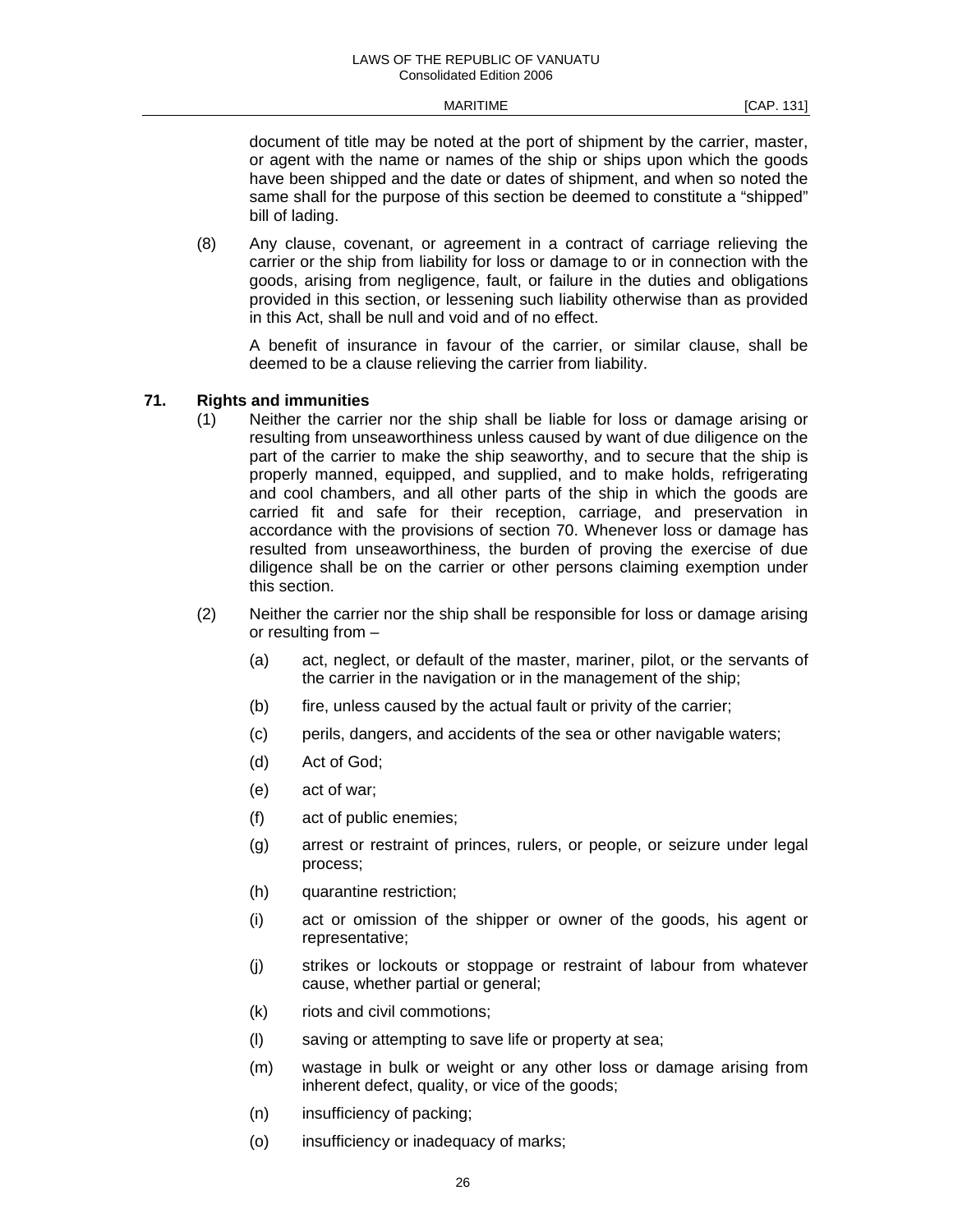- (p) latent defects not discoverable by due diligence; or
- (q) any other cause arising without the actual fault and privity of the carrier and without the fault or neglect of the agents or servants of the carrier but the burden of proof shall be on the person claiming the benefit of this exception to show that neither the actual fault or privity of the carrier nor the fault or neglect of the agents or servants of the carrier contributed to the loss or damage.
- (3) The shipper shall not be responsible for loss or damage sustained by the carrier or the ship arising or resulting from any cause without the act, fault, or neglect of the shipper, his agents, or his servants.
- (4) Any deviation in saving or attempting to save life or property at sea, or any reasonable deviation shall not be deemed to be an infringement or breach of this Act or the contract of carriage, and the carrier shall not be liable for any loss or damage resulting therefrom.
- (5) (a) Unless the nature and value of such goods have been declared by the shipper before shipment and inserted in the bill of lading, neither the carrier nor the ship shall in any event be or become liable for any loss or damage to or in connection with the goods in an amount exceeding 666.67 units of account per package or unit or 2 units of account per kilogram of gross weight of the goods lost or damaged, whichever is the higher.
	- (b) The total amount recoverable shall be calculated by reference to the value of such goods at the place and time at which the goods are discharged from the ship in accordance with the contract, or should have been so discharged.

 The value of the goods shall be fixed according to the commodity exchange price, or if there be no such price, according to the current market price, or if there be no commodity exchange price or current market price, by reference to the normal value of goods of the same kind and quality.

- (c) Where a container, pallet or similar article of transport is used to consolidate goods, the number of packages or units enumerated in the bill of lading as packed in such article of transport shall be deemed the number of packages or units for the purpose of this subsection as far as these packages or units are concerned. Except as aforesaid, such article of transport shall be considered the package or unit.
- (d) The unit of account mentioned in this section is the Special Drawing Right as defined by the International Monetary Fund. The dollar value in terms of the Special Drawing Right shall be calculated in accordance with the method of valuation applied by the International Monetary Fund in effect at the date in question for its operations and transactions.
- (e) Neither the carrier nor the ship shall be entitled to the benefit of the limitation of liability provided for in this subsection if it is proved that the damage resulted from an act or omission of the carrier done with intent to cause damage or recklessly and with knowledge that damage would probably result.
- (f) The declaration referred to in paragraph (a) of this subsection, if embodied in the bill of lading, shall be *prima facie* evidence, but shall not be binding or conclusive on the carrier.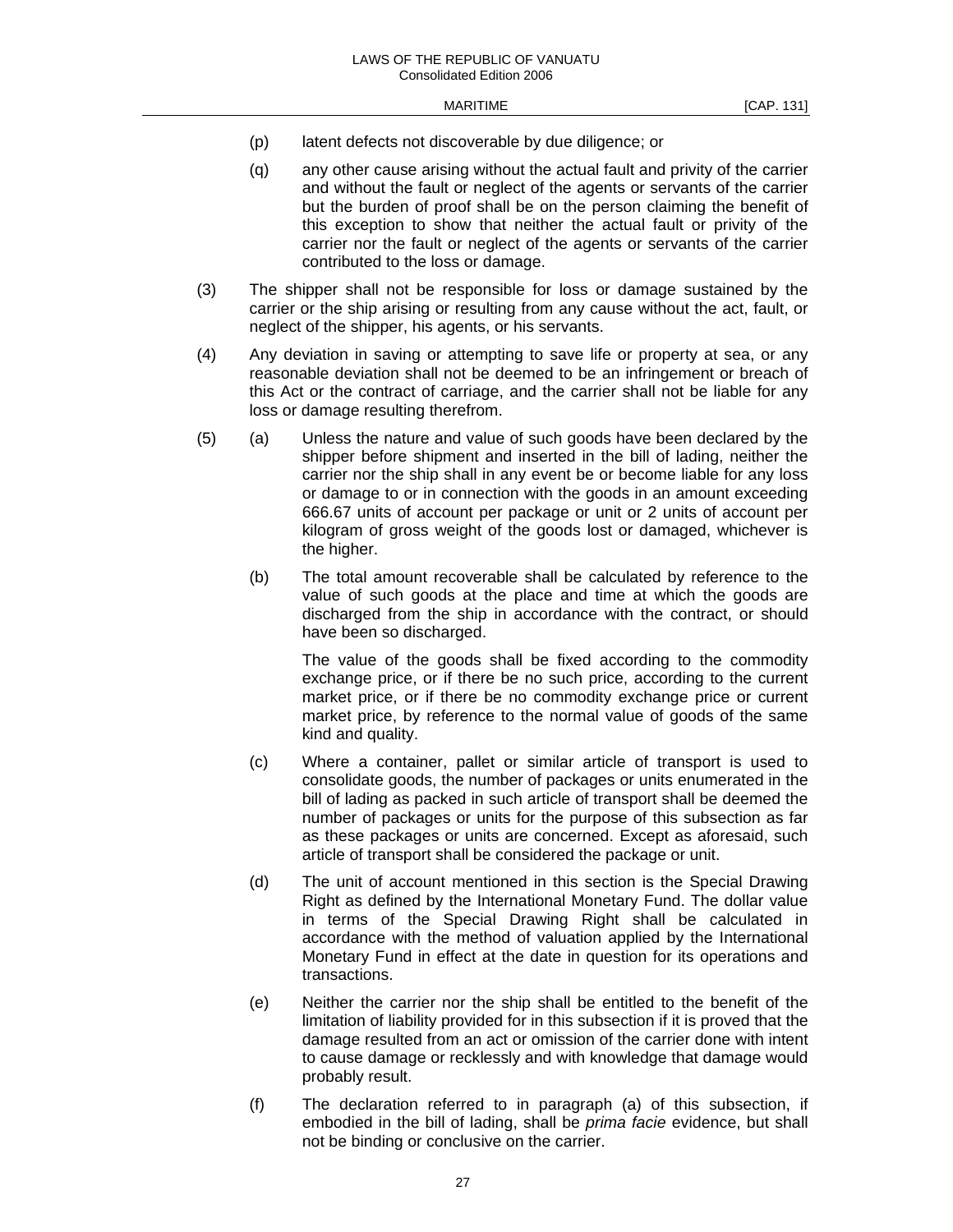- (g) By agreement between the carrier, or master or agent of the carrier, and the shipper, other maximum amounts than those referred to in paragraph (a) of this subsection may be fixed, provided that no maximum amount so fixed shall be less than the appropriate maximum mentioned in that paragraph (a).
- (h) Neither the carrier nor the ship shall be responsible in any event for loss or damage to, or in connection with, goods if the nature or value thereof has been knowingly misstated by the shipper in the bill of lading.
- (6) Goods of an inflammable, explosive or dangerous nature, to the shipment whereof the carrier, master or agent of the carrier has not consented with knowledge of their nature and character, may at any time before discharge be landed at any place or destroyed or rendered innocuous by the carrier without compensation, and the shipper of such goods shall be liable for all damages and expenses directly or indirectly arising out of or resulting from such shipments.

 If any such goods shipped with such knowledge and consent shall become a danger to the ship or cargo, they may in like manner be landed at any place, or destroyed or rendered innocuous by the carrier without liability on the part of the carrier except to general average, if any.

#### **71A. Defences**

- (1) The defences and limits of liability provided for in this Part shall apply in any action against the carrier in respect of loss or damage to goods covered by a contract of carriage whether the action be founded in contract or in tort.
- (2) If such an action is brought against a servant or agent of the carrier (such servant or agent not being an independent contractor), such servant or agent shall be entitled to avail himself of the defences and limits of liability which the carrier in entitled to invoke under this Part.
- (3) The aggregate of the amounts recoverable from the carrier, and such servants and agents, shall in no case exceed the limit provided for in this Part.
- (4) Nevertheless, a servant or agent of the carrier shall not be entitled to avail himself of the provisions of this section, if it is proved that the damage resulted from an act or omission of the servant or agent done with intent to cause damage or recklessly and with knowledge that damage would probably result.
- (5) *(Repealed)*

## **72. Surrender of rights and immunities and increase of responsibilities and liabilities**

- (1) A carrier shall be at liberty to surrender in whole or in part all or any of his rights and immunities or to increase any of his responsibilities and liabilities under this Part; provided that such surrender or increase shall be embodied in the bill of lading issued to the shipper.
- (2) The provisions of this Part shall not be applicable to charterparties, but if bills of lading are issued in the case of a ship under a charterparty they shall comply with the terms of this Part. Nothing in this Part shall be held to prevent the insertion in a bill of lading of any lawful provision regarding general average.

# **73. Special conditions**

 (1) Notwithstanding the provisions of the preceding sections, a carrier, master or agent of the carrier, and a shipper shall, in regard to any particular goods be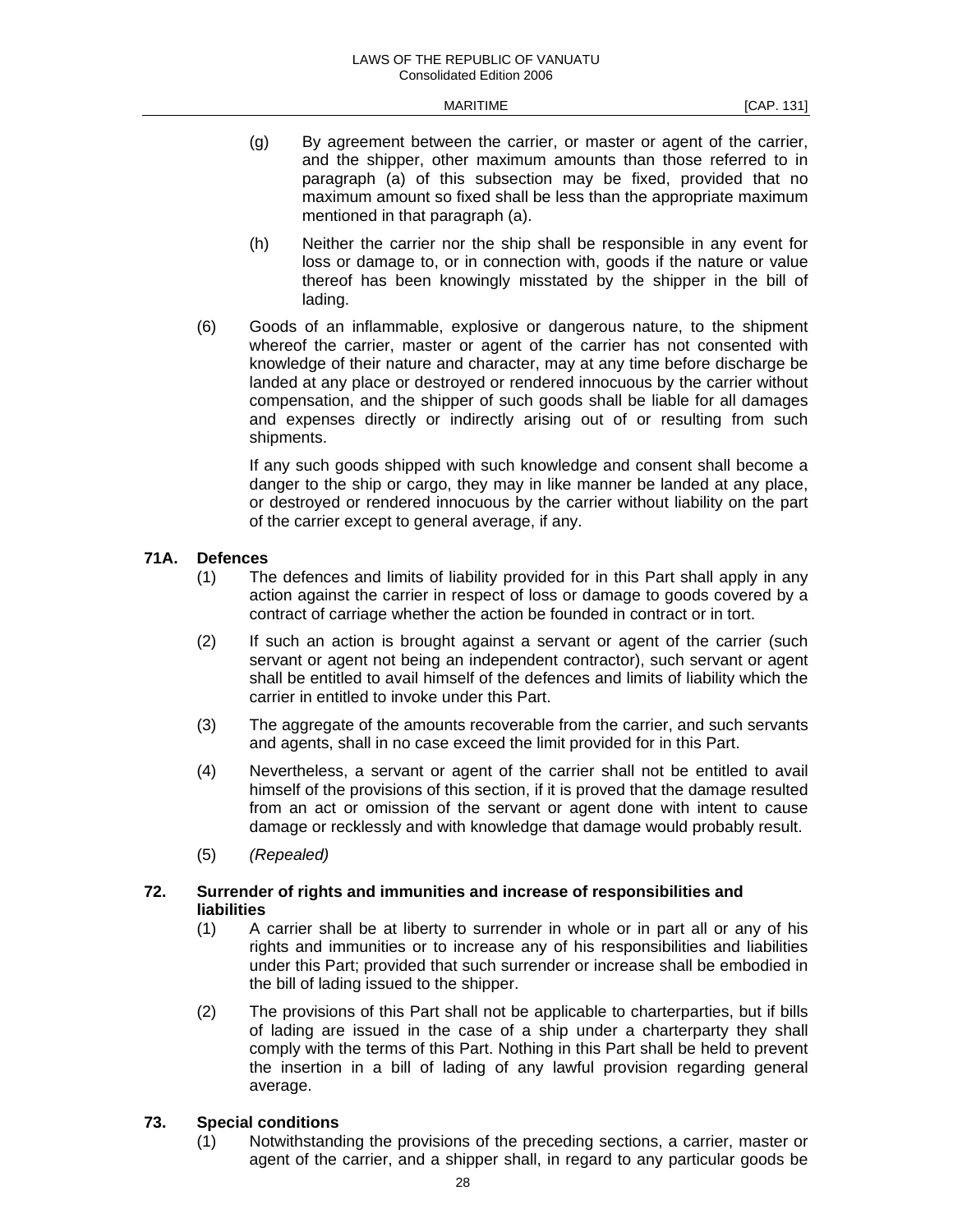at liberty to enter into any agreement in any terms as to the responsibility and liability of the carrier for such goods, and as to the rights and immunities of the carrier in respect to such goods, or his obligation as to seaworthiness (so far as the stipulation regarding seaworthiness is not contrary to public policy), or the care of diligence of his servants or agents in regard to loading, handling, stowage, carriage, custody, care and discharge of the goods carried by sea; provided that in this case no bill of lading has been or shall be issued and that the terms agreed shall be embodied in a receipt which shall be a nonnegotiable document and shall be marked as such.

 (2) Any agreement so entered into shall have full legal effect; provided that this section shall not apply to ordinary commercial shipments made in the ordinary course of trade but only to other shipments where the character or condition of the property to be carried or the circumstances, terms and conditions under which the carriage is to be performed are such as reasonably justify a special agreement.

# **74. Contract permitted as to damages to goods while not on ship**

 Nothing contained in this Part shall prevent a carrier or a shipper from entering into any agreement, stipulation, condition, reservation, or exemption as to the responsibility and liability of the carrier or the ship for the loss or damage to or in connection with the custody and care and handling of goods prior to the loading on and subsequent to the discharge from the ship on which the goods are carried by sea.

## **75. Effect of Part**

 The provisions of this Part shall not affect the rights and obligations of the carrier under the provisions of Part 7 of this Act, or under the provisions of any statute for the time being in force, relating to the limitation of the liability of the owners of sea-going vessels.

 The provisions of this Part shall not affect the provisions of any International Convention or national law governing liability for nuclear damage.

# **76.** (*Repealed*)

#### **77. Bulk cargo-weights ascertained by third parties**

 Where under the customs of any trade the weight of any bulk cargo inserted in the bill of lading is a weight ascertained or accepted by a third party other than the carrier or the shipper, and the fact that the weight is so ascertained or accepted is stated in the bills of lading, then, notwithstanding anything in this Act, the bill of lading shall not be deemed to be *prima facie* evidence against the carrier of the receipt of goods of the weight so inserted in the bill of lading, and the accuracy thereof at the time of shipment shall not be deemed to have been guaranteed by the shipper.

#### **78. Scope of Part**

This Part shall apply to all contracts for carriage of goods by sea –

- (a) on board Vanuatu vessels in foreign trade; or
- (b) to or from ports of Vanuatu in foreign trade whatever may be the nationality of the ship, the carrier, the shipper, the consignee, or any other interested person.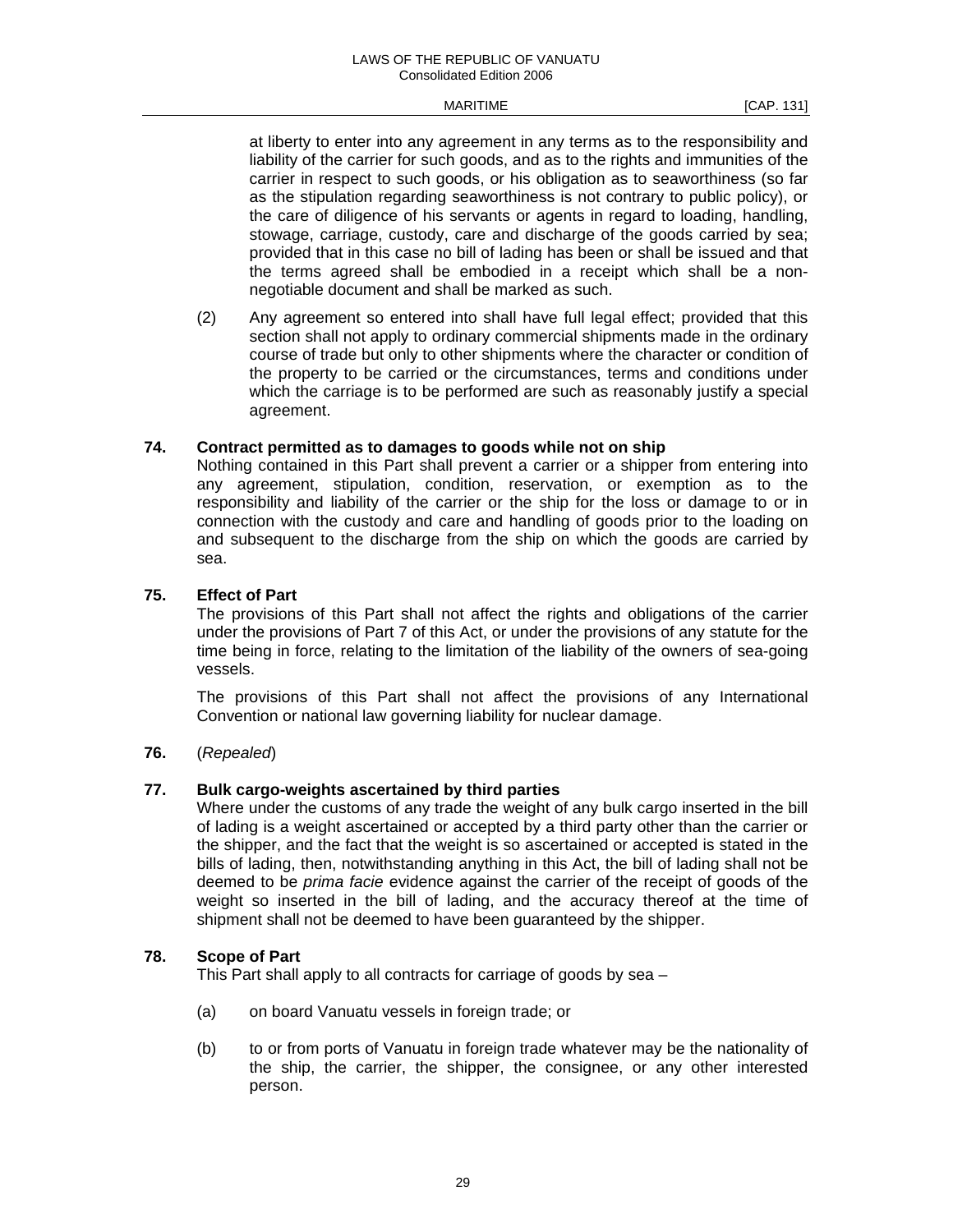# **PART 7 – LIMITATION OF SHIPOWNERS' LIABILITY**

#### **79. Owners' right to limitation**

- (1) The owner of a ship may limit his liability in accordance with section 81 in respect of claims arising from any of the following occurrences, unless the occurrence giving rise to the claim resulted from the actual fault or privity of the owner –
	- (a) loss of life of, or personal injury to, any person being carried in the ship, and loss of, or damage to, any property on board the ship;
	- (b) loss of life of, or personal injury to, any other person, whether on land or on water, loss of or damage to any other property or infringement of any rights caused by the act, neglect or default of any person on board the ship for whose act, neglect or default the owner is responsible:

 Provided however, that in regard to the act, neglect or default of this last class of person, the owner shall only be entitled to limit his liability when the act, neglect or default is one which occurs in the navigation or the management of the ship or in the loading, carriage or discharge of its cargo or in the embarkation, carriage or disembarkation of its passengers;

- (c) any obligation or liability imposed by any law relating to the removal of any wreck and arising from or in connection with the raising, removal or destruction of any ship which is sunk, stranded or abandoned (including anything which may be on board such ship) and any obligation or liability arising out of damage caused to harbour works, basins and navigable waterways.
- (2) In this Part the expression "personal claims" means claims resulting from loss of life and personal injury; "property claims" means all other claims set out in subsection (1).
- (3) An owner shall be entitled to limit his liability in the cases set out in subsection (1) even in the cases where his liability arises, without proof of negligence on the part of the owner or of persons for whose conduct he is responsible, by reason of his ownership, possession, custody or control of the ship.
- (4) Nothing in this section shall apply to
	- (a) claims for salvage or claims for contribution in general average;
	- (b) claims by the master, by members of the crew, by any servants of the owner on board the ship or by servants of the owner whose duties are connected with the ship, including the claims of their heirs, personal representatives or dependents, if under the law governing the contract of service between the owner and such servants the owner is not entitled to limit his liability in respect of such claims or if he is by such law only permitted to limit his liability to an amount greater than that provided for in section 81.
- (5) If the owner of a ship is entitled to make a claim against a claimant arising out of the same occurrence, their respective claims shall be set off against each other and the provisions of this Part shall only apply to the balance, if any.
- (6) The act of invoking limitation of liability shall not constitute an admission of liability.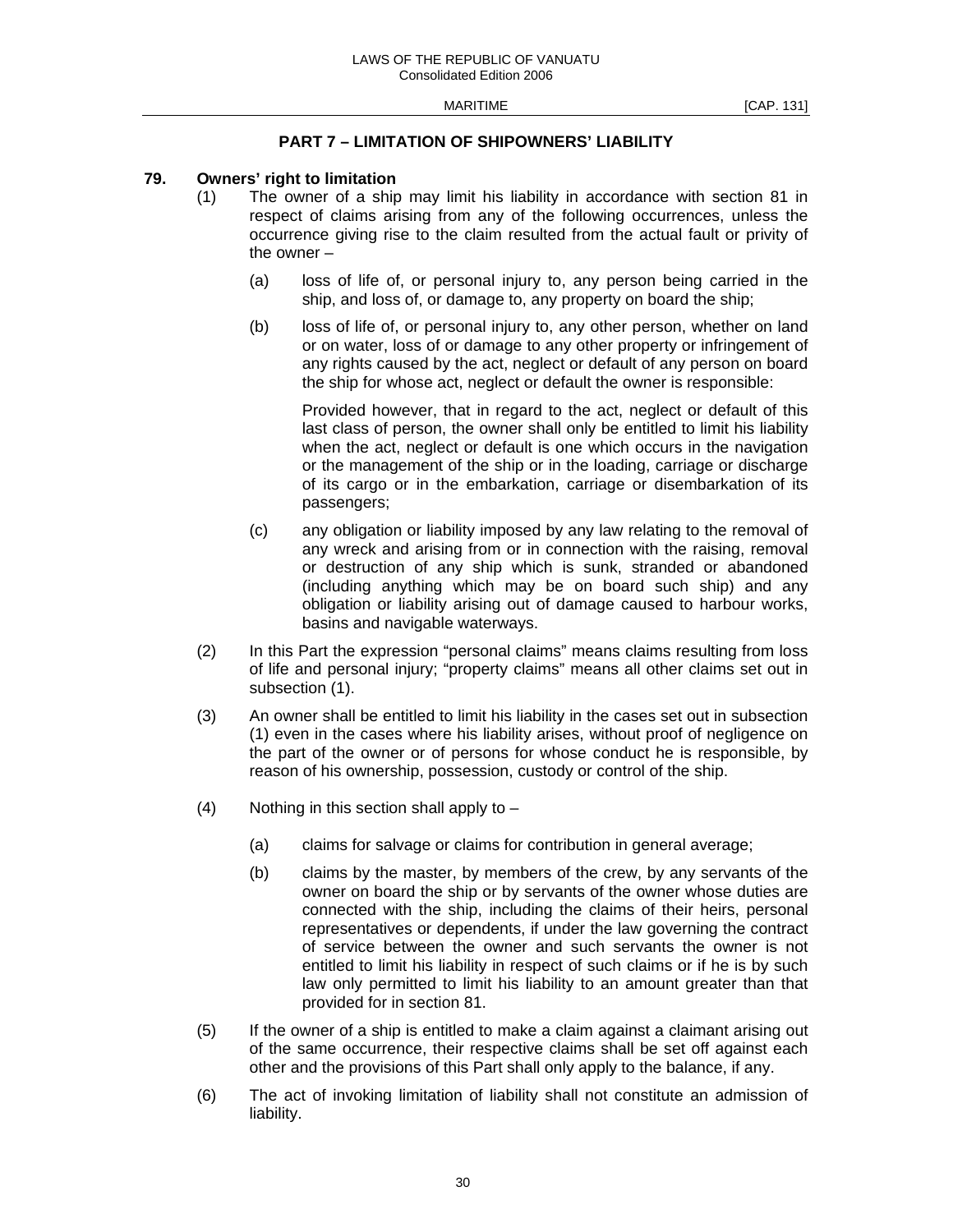#### **80. Claims**

- (1) The limit of liability prescribed by section 81 shall apply to the aggregate of personal claims and property claims which arise on any distinct occasion without regard to any claims which have arisen or may arise on any other distinct occasion.
- (2) Where the aggregate of the claims which arise on any distinct occasion exceeds the limits of liability provided for by section 81 the total sum representing such limits of liability may be constituted as one distinct limitation fund.
- (3) The fund thus constituted shall be available only for the payment of claims in respect of which limitation of liability can be invoked.
- (4) After the fund has been constituted, no claimant against the fund shall be entitled to exercise any right against any other assets of the shipowner in respect of his claim against the fund, if the limitation fund is actually available for the benefit of the claimant.

#### **81. Limitation fund**

- (1) The amounts to which the owner of a ship may limit his liability under section 79 shall be  $-$ 
	- (a) where the occurrence has only given rise to property claims, an aggregate amount of 67 dollars for each ton of ship's tonnage;
	- (b) where the occurrence has only given rise to personal claims, an aggregate amount of 207.70 dollars for each ton of the ship's tonnage;
	- (c) where the occurrence has given rise both to personal claims and property claims, an aggregate amount of 207.70 dollars for each ton of the ship's tonnage, of which a first portion amounting to 140.70 dollars for each ton of the ship's tonnage shall be exclusively appropriated to the payment of personal claims and of which a second portion amounting to 67 dollars for each ton of the ship's tonnage shall be appropriated to the payment of property claims; provided, however, that in the cases where the first portion is insufficient to pay the personal claims in full the unpaid balance of such claims shall rank rateably, with the property claims for payment against the second portion of the fund.
- (2) In each portion of the limitation fund the distribution among the claimants shall be made in proportion to the amounts of their established claims.
- (3) If before the fund is distributed the owner has paid in whole or in part any of the claims set out in section 79, he shall *pro tant*o be placed in the same position in relation to the fund as the claimant whose claim he has paid, but only to the extent that the claimant whose claim he has paid would have had a right of recovery against him under the laws of Vanuatu.
- (4) Where the shipowner establishes that he may at a later date be compelled to pay in whole or in part any of the claims set out in section 79, the court may order that a sufficient sum shall be provisionally set aside to enable the shipowner at such later date to enforce his claim against the fund in the manner set out in subsection (3).
- (5) For the purpose of ascertaining the limit of an owner's liability in accordance with the provisions of this section the tonnage of a ship of less than 300 tons shall be deemed to be 300 tons.
- (6) For the purpose of this Part only, tonnage shall be calculated as follows –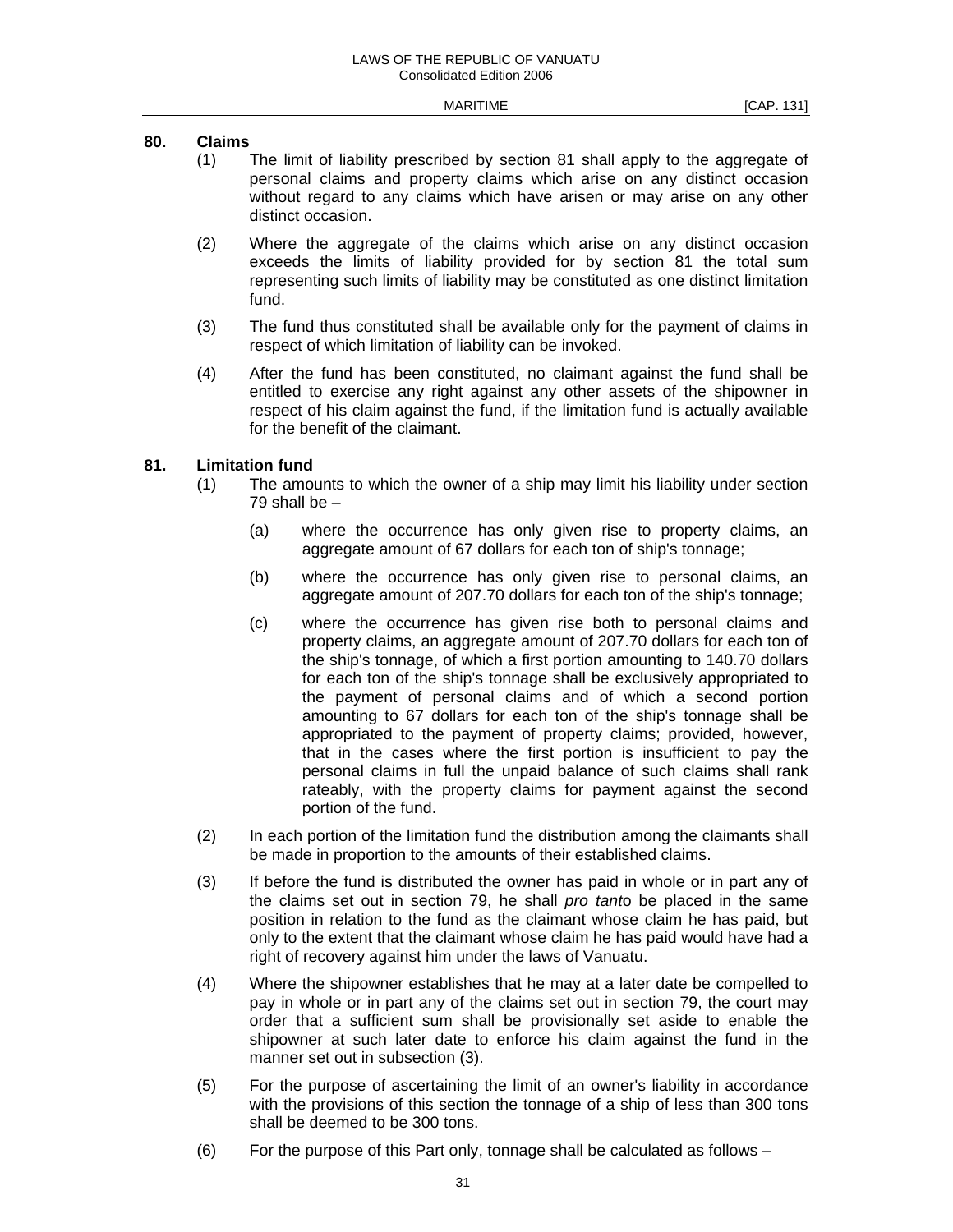- (a) in the case of steamships or other mechanically propelled ships there shall be taken the net tonnage with the addition of the amount deducted from the gross tonnage on account of engine room space for the purpose of ascertaining the net tonnage;
- (b) in the case of all other ships there shall be taken the net tonnage.

#### **82. Bail and release**

- (1) Whenever a shipowner is entitled to limit his liability under this Part and the ship has been arrested or attached within the jurisdiction of Vanuatu or bail or other security has been given to avoid arrest a court may, in its discretion, order the release of the ship or other property or of the security given if it is established by the shipowner that he has already given satisfactory bail or security, in Vanuatu or elsewhere, in a sum equal to the full limit of his liability under this Part and that the bail or other security so given is actually available for the benefit of the claimant in accordance with his rights.
- (2) Where, in circumstances mentioned in subsection (1), bail or other security has already been given –
	- (a) at the port where the accident giving rise to the claim occurred;
	- (b) at the first port of call after the accident if the accident did not occur in a port;
	- (c) at the port of disembarkation or discharge if the claim is a personal claim or relates to damage to cargo,

 the court shall order the release of the ship or the bail or other security given, subject to the conditions set forth in subsection (1).

- (3) The provisions of subsections (1) and (2) shall apply likewise if the bail or other security already given is a sum less than the full limit of liability under this Part; provided that satisfactory bail or other security is given for the balance.
- (4) When the shipowner has given bail or other security in a sum equal to the full limit of his liability under this Part such bail or other security shall be available for the payment of all claims arising on a distinct occasion and in respect of which the shipowner may limit his liability.

#### **83. Applicability**

- (1) In this Part the liability of the shipowner includes the liability of the ship herself.
- (2) Subject to subsection (3), the provisions of this Part shall apply to the charterer, manager and operator of the ship, and to the master, members of the crew and other servants of the owner, charterer, manager or operator acting in the course of their employment, in the same way as they apply to an owner himself; provided that the total limits of liability of the owner and all such other persons in respect of personal claims and property claims arising on a distinct occasion shall not exceed the amounts determined in accordance with section 81.
- (3) When actions are brought against the master or against the members of the crew such persons may limit their liability even if the occurrence which gives rise to the claims resulted from the actual fault or privity of one or more of such persons. If, however, the master or member of the crew is at the same time the owner, co-owner, charterer, manager or operator of the ship the provisions of this subsection shall only apply where the act, neglect or default in question is an act, neglect or default committed by the person in question in his capacity as master or as member of the crew of the ship.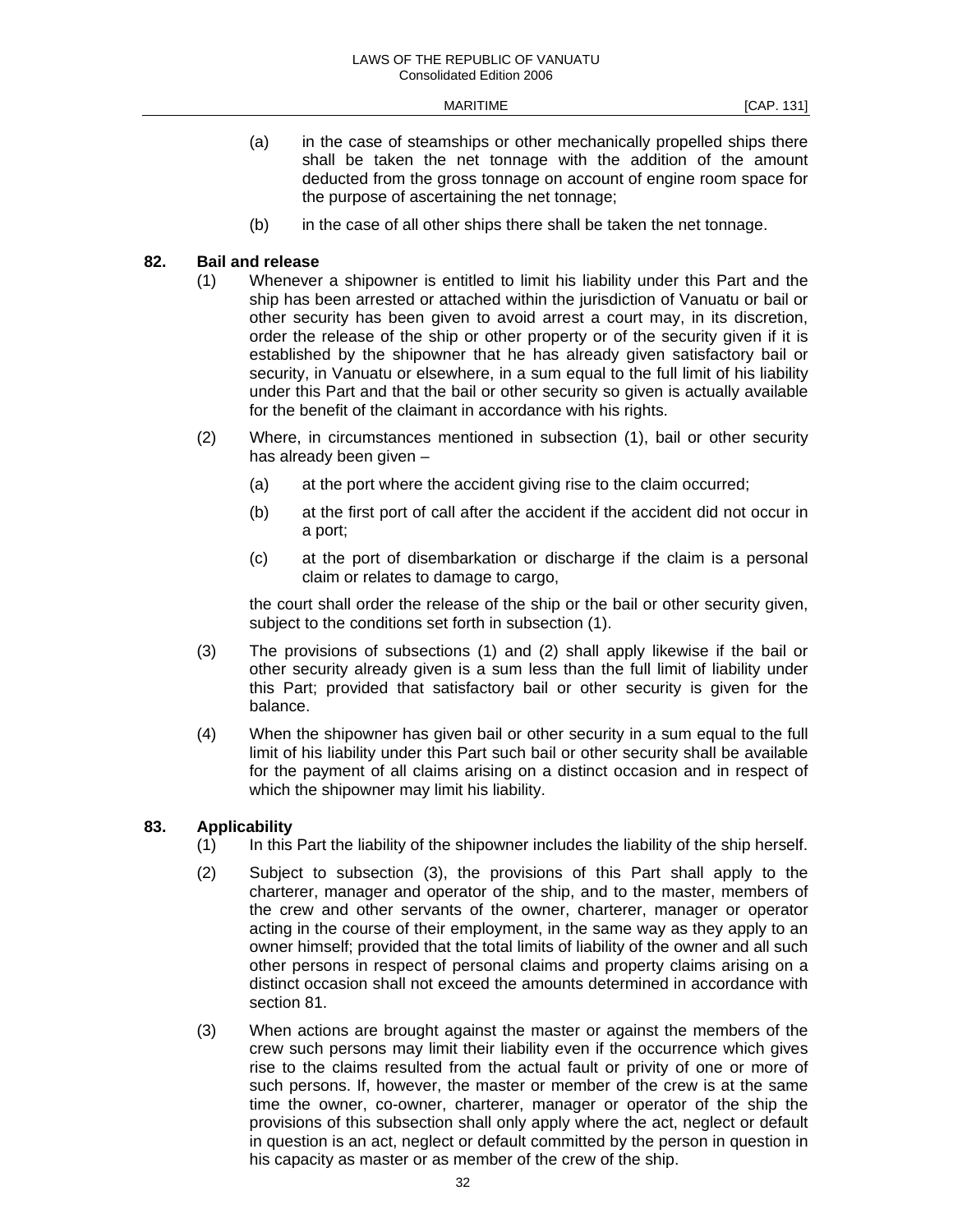#### **84. Fire damage**

 No owner of any vessel shall be liable to answer for, or make good to any person, any loss or damage which may happen to any merchandise whatsoever, which shall be shipped, taken in, or put on board any such vessel, by reason or by means of any fire happening to or on board the vessel, unless such fire is caused by the actual fault or privity of such owner.

## **PART 8 – RADIO**

## **85. Regulations**

 The Minister responsible for telecommunication may, on the recommendation of the Commissioner from time to time, make such rules and regulations as may be deemed by him necessary and appropriate to the efficient administration of maritime mobile radio stations.

## **PART 9 – RULES OF NAVIGATION**

## **86. Regulations for preventing collisions**

 The regulations approved by the International Conference on Revision of the International Regulations for Preventing Collisions at Sea, 1972, and such changes therein as in the future shall be made by an international convention to which Vanuatu subscribes, shall be followed by all vessels and seaplanes navigating all harbours, rivers, and inland waters of Vanuatu and shall be followed by all Vanuatu vessels and seaplanes upon the high seas and in all waters connected therewith navigable by seagoing vessels except as provided in such regulations which regulations shall have effect as if specifically enacted by statute and fully set forth herein.

#### **87. Vessel under oars**

 The term "vessel under oars" as set forth in the Regulations referred to in section 86 shall be interpreted to include canoes and various non-descript local craft.

#### **88. Penalty for violation of rules by pilot, engineer, mate or master**

 Every pilot, engineer, mate, master or other person in charge of any vessel, boat, canoe, or nondescript local craft who neglects or refuses to observe the provisions of this Part shall be liable to a fine of 100 dollars in addition to all damages sustained by any passenger in his person or baggage resulting from such neglect or refusal; provided that nothing herein shall relieve any vessel, owner, corporation, or other person from any liability incurred by reason of such neglect or refusal.

#### **89. Penalty for violation by vessel**

 Every vessel that shall be navigated without complying with the provisions of this Part 13 of '08 Shall be liable to a fine of 500 dollars, for which sum the vessel so navigated shall be liable and may be seized and proceeded against before any court of competent jurisdiction in Vanuatu.

#### **90. Assistance in case of collision**

 In every case of collision between 2 vessels it shall be the duty of the master or person in charge of each vessel, if and in so far as he can do so without serious danger to his own vessel, crew, and passengers (if any), to stand by the other vessel until he has ascertained that it needs no further assistance; to render to the other vessel, and to its master, crew or passengers (if any), such assistance as may be practicable and necessary to save them from any danger caused by the collision; and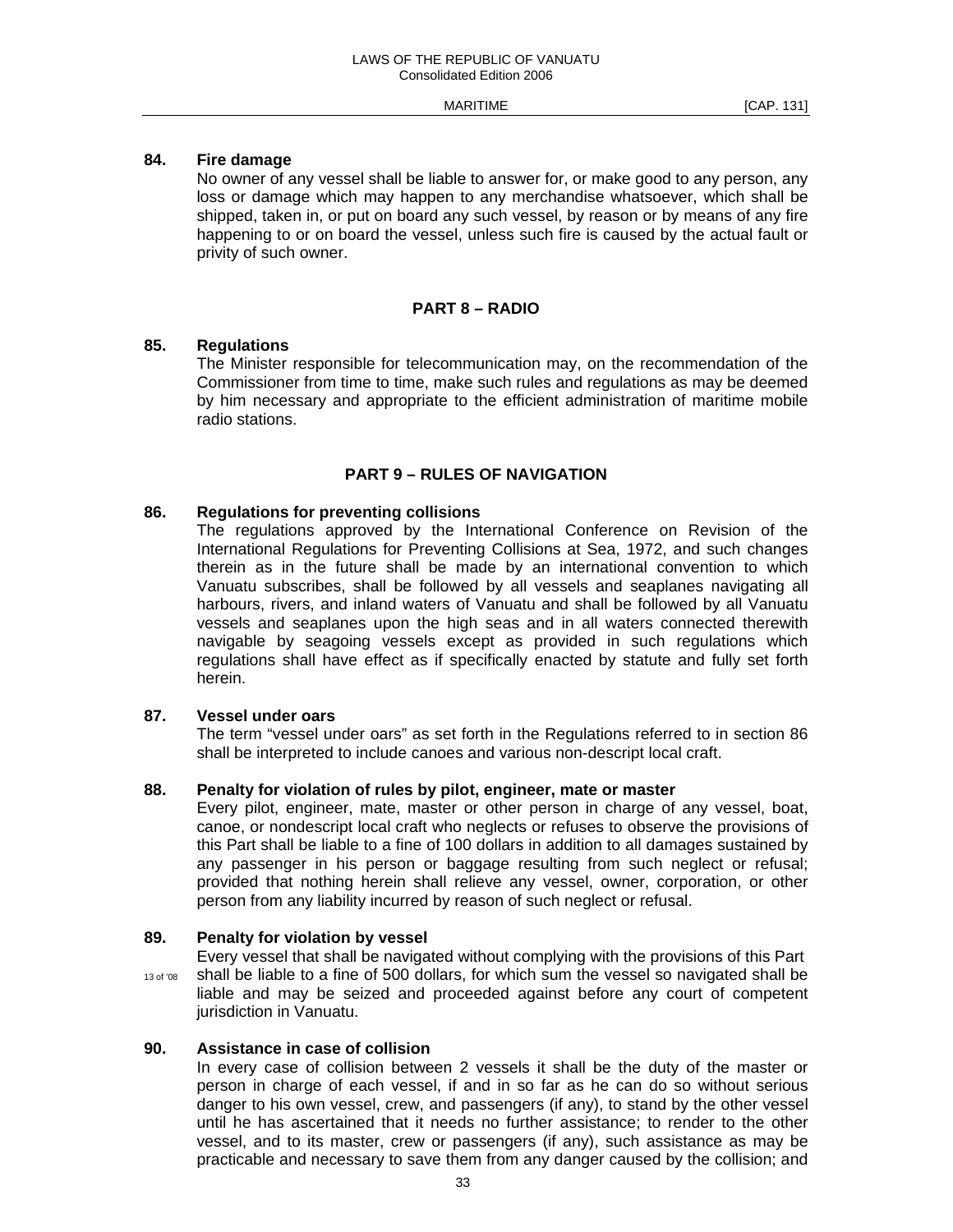to report to the master or person in charge of the other vessel the name of its own vessel, its port of registry or the port to which it belongs, and the names of the ports from which and to which it is bound. If he fails to do so without reasonable cause for such failure, the collision shall, in the absence of proof to the contrary, be deemed to have been caused by his wrongful act, neglect, or default.

## **91. Penalty for failure to render assistance**

 Every master or person in charge of a Vanuatu vessel or boat, who, without reasonable cause fails to render assistance or to give information as required by 13 of '08 Section 90 shall be deemed quilty of an offence and shall be liable to a fine of 10,000 dollars or to imprisonment for a term not exceeding 2 years, or to both; and for the above sum the vessel shall be liable and may be seized and proceeded against by any person in any court of competent jurisdiction in Vanuatu.

# **PART 10 – WRECKS AND SALVAGE**

## **92. Vessels stranded on foreign coasts**

 Consuls and vice consuls in countries on whose shores vessels of Vanuatu are stranded shall take proper measures for saving the vessels, their cargoes and appurtenances, storing and securing the effects and merchandise saved, and taking inventories thereof; and such merchandise and effects with inventories thereof shall, after payment of the expenses be delivered to the owners. A consul or vice consul shall not take possession of any such merchandise, or other property, when the master, owner or consignee thereof is present or capable of taking possession of the same.

### **93. Right to salvage not affected by ownership of vessel**

 The right to remuneration for assistance of salvage services shall not be affected by common ownership of the vessels rendering and receiving such assistance or salvage services.

# **94. Salvage remuneration**

 Salvors of human life or cargo who have taken part in the services rendered in connection with the accident giving rise to salvage are entitled to a fair share of the remuneration awarded to the salvors of the vessel, her cargo and accessories.

#### **95. Time limit for salvage suits**

 An action for recovery of remuneration for rendering assistance or salvage services shall not be maintainable if brought later than 2 years from the date when such assistance or salvage was rendered, unless during that period there has not been reasonable opportunity for securing jurisdiction of the vessel, person or corporation to be charged, in which case the right of action shall not lapse until 90 days after there has been a reasonable opportunity to secure jurisdiction.

## **96. Recovery for salvage services rendered by Government vessels**

 The Commissioner or his agent and the crew of any vessels owned or operated by Vanuatu or its representatives, may collect and sue for salvage services rendered by such vessel and crew. Any salvage monies recovered by the Commissioner, or his agent, and not for the benefit of the crew, shall be held for the credit of the Government agency having possession or control of the vessel rendering such service.

# **97. Marine casualties**

 In the event of any casualty involving a Vanuatu vessel where there is a loss of life or loss of or damage to property estimated to be in excess of 50,000 dollars, the master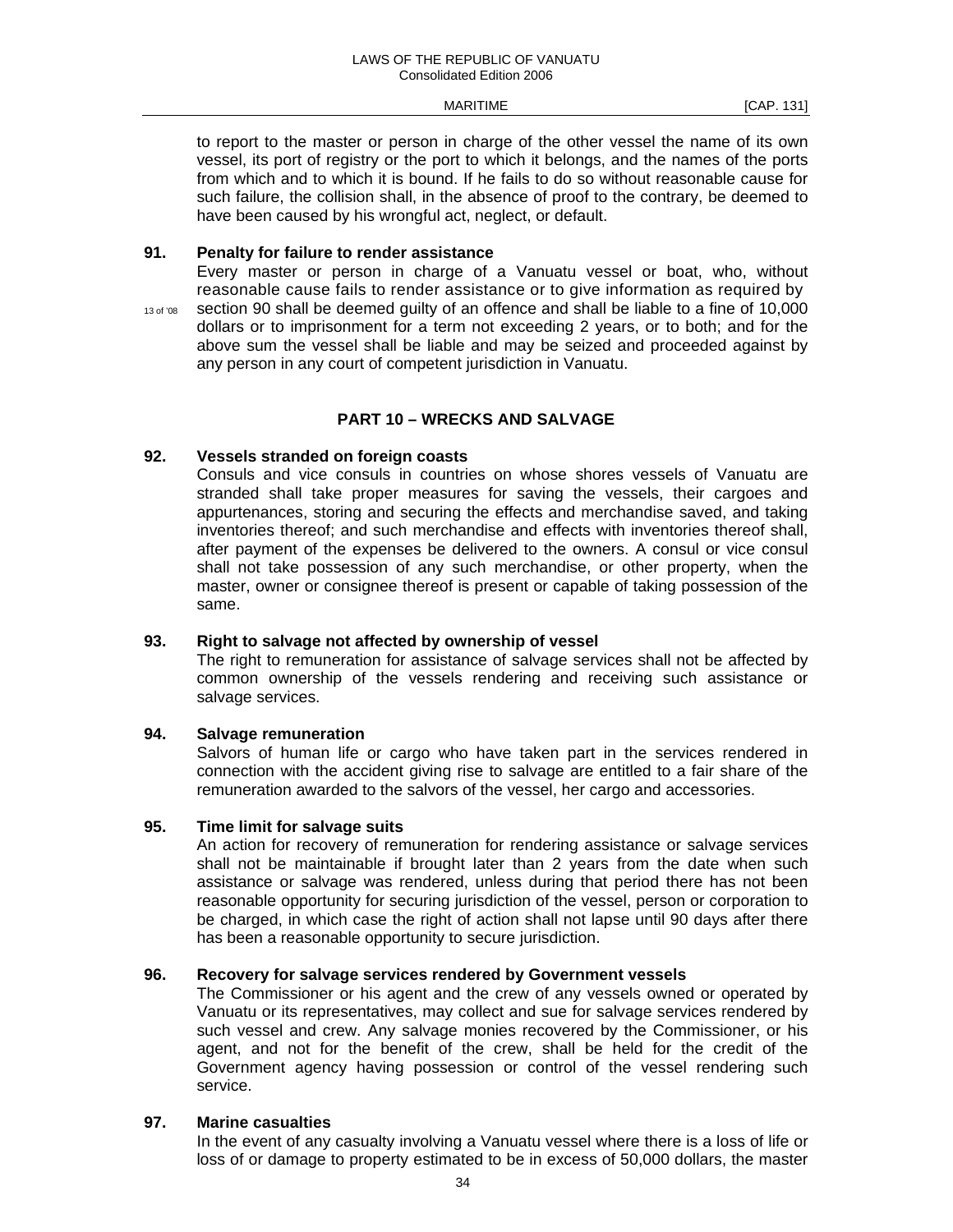shall immediately forward a report thereon to the Commissioner or Deputy Commissioner in accordance with such regulations as the Minister on the recommendation of the Commissioner may make from time to time. Where there is a failure to execute and file a report as required hereunder, the master and vessel shall each be liable to a fine of 250 dollars upon notice from the Commissioner.

#### **98. Marine casualty investigations**

 The Minister on the recommendation of the Commissioner may, from time to time, make such rules and regulations as are deemed by him necessary and appropriate to the investigation of marine casualties involving vessels registered under this Act or otherwise occurring within the jurisdiction of Vanuatu.

## **PART 11 – MERCHANT SEAMEN**

## **99. Application**

- (1) The rights and obligations of every person employed on any ocean going merchant vessel registered under this Act and any persons employing such person shall, with respect to terms and conditions of employment and other matters relating to employment and the internal order of such vessel be governed by this Part.
- (2) The provisions of this Part shall not apply to  $-$ 
	- (a) persons employed on vessels of less than 75 net tons;
	- (b) persons employed solely in ports in repairing, cleaning, stevedoring and loading or unloading the vessels; and
	- (c) pilots.

#### **100. Interpretation**

In this Part unless the context otherwise requires –

 "crew" means collectively the persons, other than the officers and the master, serving in any capacity on board a vessel;

 "fishing vessel" means a vessel used for catching fish, seals, walrus and other living creatures at sea;

 "foreign trade" means trade between foreign countries or between Vanuatu and foreign countries;

"master" means any person having command of a vessel;

 "seaman" means any or all members of the crew and officers other than the master and pilots, employed or engaged in any capacity on board any vessel;

 "ship-owner" includes the charterer of any vessel where he mans, victuals and navigates such vessel at his own expense or by his own procurement;

"vessel" means any vessel registered under this Act.

#### **101. Full complement required**

 A Vanuatu vessel shall not be navigated unless it has in its service and on board such complement of officers and crew as is necessary for safe navigation. The Minister on the recommendation of the Commissioner may, from time to time, make such rules and regulations as are deemed by him necessary and appropriate to ensure compliance with this section.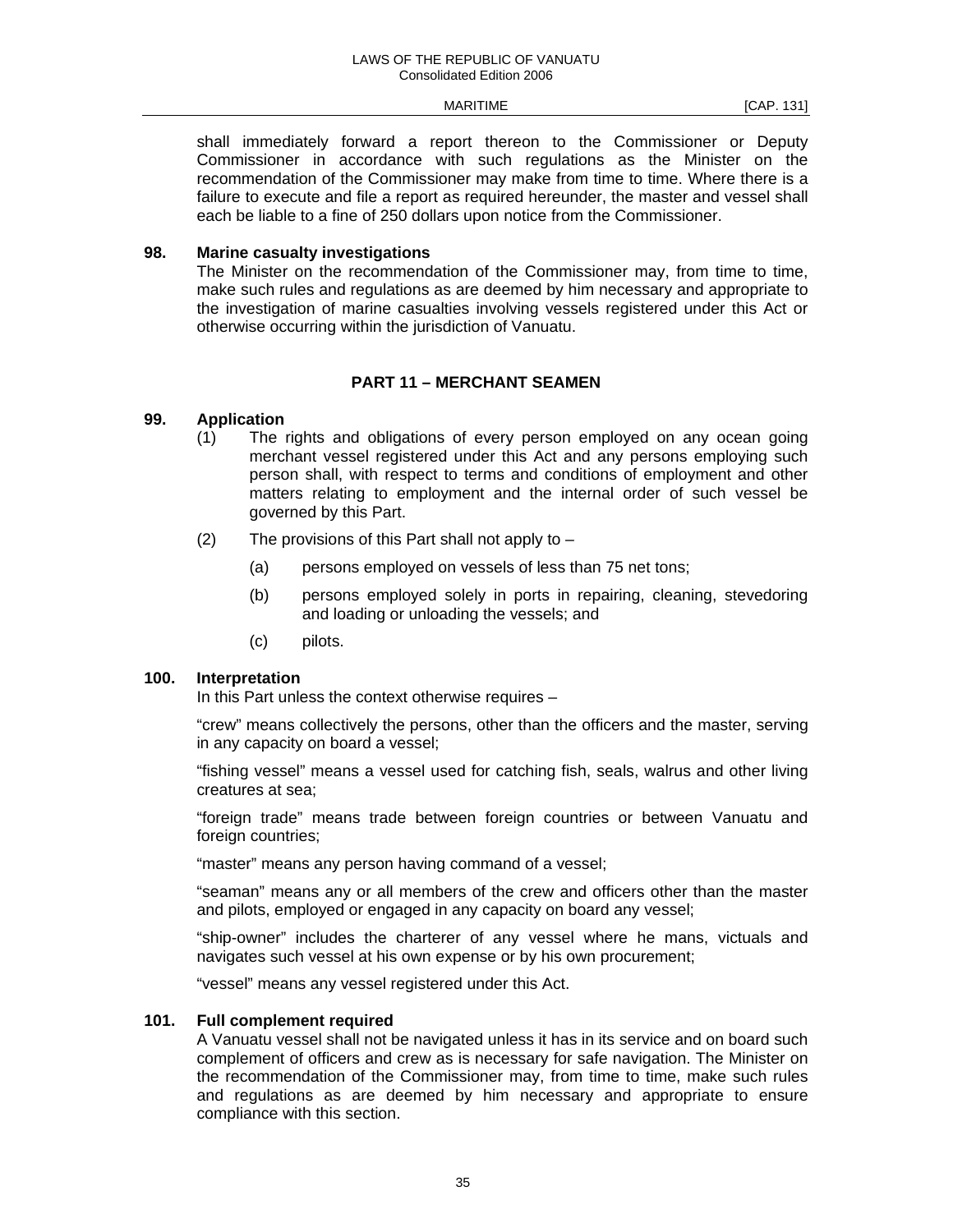#### **102. Officers' licences**

 Except when prevented by *force majeure*, all officers of vessels of Vanuatu shall obtain licences to fill their relative positions from the Commissioner or any Deputy Commissioner authorised to issue licences.

#### **103. Penalty for misuse of licences or certificates**

 Any person who shall receive or shall have in his possession any licence, certificate or document issued to officers or crew by the Commissioner or Deputy Commissioner to which he is not lawfully entitled, or any false licence, certificate or document, with intent to use the same unlawfully, or who without lawful authority shall alter or change any genuine license, certificate or document; or who shall in any manner transfer or arrange for the transfer of any such license, certificate or document; or who shall aid or abet the preparation of any of the foregoing acts shall, for each offence, be liable to a fine of not more than 10,000 dollars or imprisonment for not more than one year, or both.

#### **104. Termination of employment of master**

 Any contractual provision to the contrary notwithstanding, the shipowner, with or without good cause, may at any time terminate the employment of and dismiss the master.

# **105. Duties of the master**

The master shall among others, have the following duties –

- (a) to enter into shipping articles with seamen as hereinafter provided;
- (b) to maintain discipline on board the vessel and to take all such steps as are necessary and appropriate in connection therewith;
- (c) to assume responsibility for the receipt of cargo by the vessel, stowage of cargo on board the vessel insofar as such stowage affects the safety or navigability of the vessel, and for the discharge of cargo from the vessel;
- (d) to assume full responsibility for the safety of the members of the crew and passengers, if any, and to take all necessary and appropriate steps in connection therewith;
- (e) to assume full responsibility for the navigation of the vessel at all times;
- (f) to assume full responsibility for the vessel's funds and the disbursement thereof;
- (g) to ascertain that the vessel's log books are properly and accurately kept;
- (h) to keep in his custody all of the vessel's documents;
- (i) to make all reports required by or under this Act or by any regulation made hereunder or by the regulations of any ports at which the vessel may call;
- (j) to render assistance in the saving of life and property at sea.

#### **106. Special powers of masters**

When a vessel is at sea, the master is authorised to  $-$ 

- (a) marry passengers or other persons aboard;
- (b) issue birth certificates for children born at sea;
- (c) bury persons who have died on board the vessel while at sea.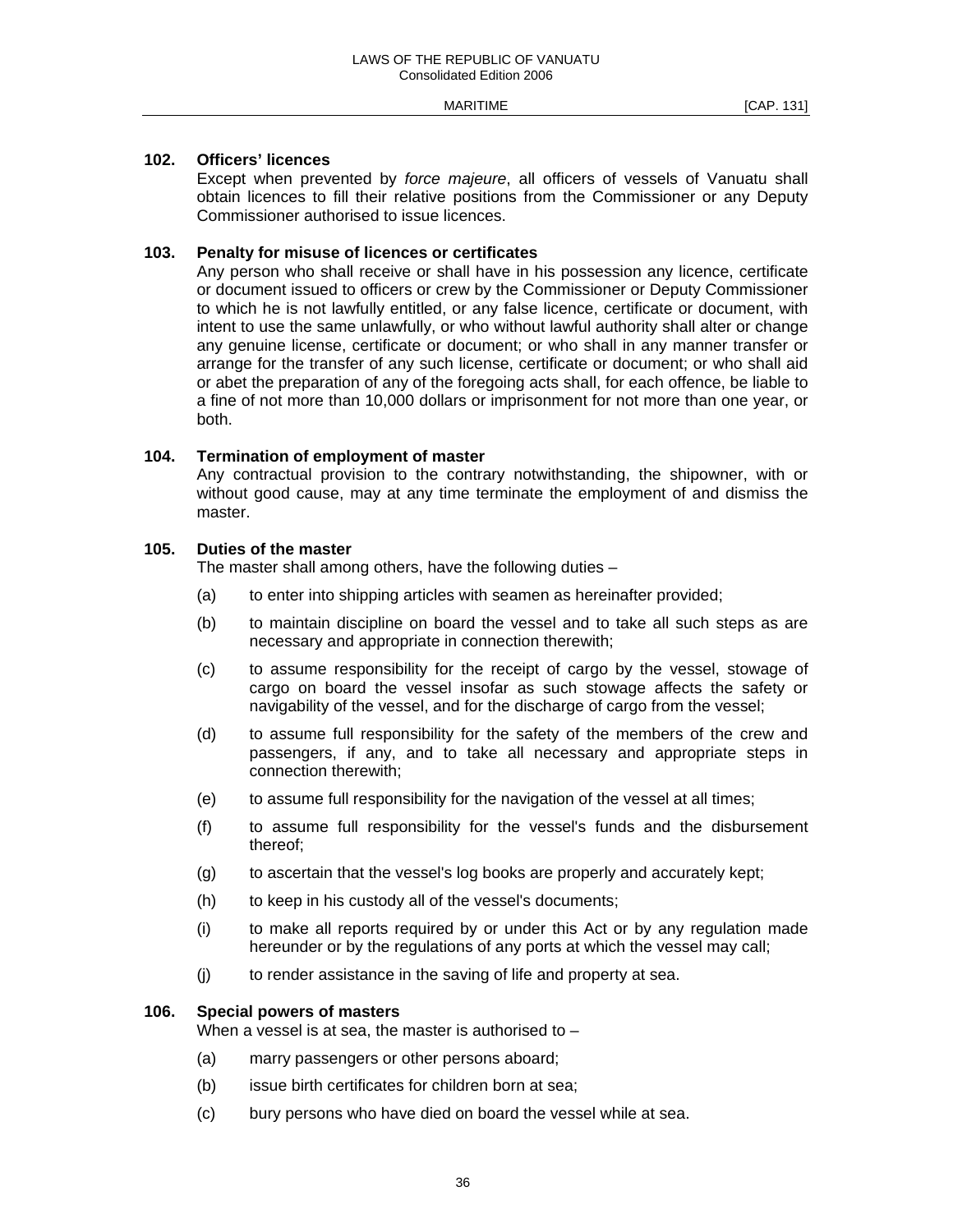#### **107. Certain seamen's rights provided for master**

 Except as otherwise provided, the master of a Vanuatu vessel shall have the same rights in respect of wages, maintenance, cure and repatriation as are hereinafter provided for seamen.

#### **108. Wrongful death of master**

 The personal representative of the master of a Vanuatu vessel shall have the same rights in case of the master's wrongful death as hereinafter provided in respect of seamen.

#### **109. Shipping articles required for seamen**

 Before the master of any Vanuatu vessel of 75 net tons or more shall sail from any port, there shall be in force shipping articles (sometimes referred to as articles) with every seaman on board his vessel, except with persons who are apprenticed to, or servants of, himself or the vessel's owner. The shipping articles shall be written or printed and shall be subscribed by every seaman shipping on the vessel and shall state the period of engagement or voyage and the term or terms for which each seaman shall be shipped and the rate of pay for each and such other items as may be required by regulations made under this Act.

## **110. Exemptions with respect to shipping articles**

 Any other provisions of this Act to the contrary notwithstanding, shipping articles between the master and crew shall not be a requirement with respect to Vanuatu vessels engaged in the search for and development of offshore oil, gas or mineral resources or in the support thereof, where the master and crew of such vessels have entered into written contracts of employment with the owners or operators of such vessels; provided such contracts meet the requirements established by the Commissioner or a Deputy Commissioner. In the event such employment contracts take the place of shipping articles as provided in this section, all references in the Act to shipping articles or articles shall, except to the extent that it would be inconsistent with this section, be deemed to refer to such employment contract.

#### **111. Penalty for alteration of shipping articles**

 If any person fraudulently alters, or makes any false entry in any shipping article, and if any person aids in committing, or procures to be committed, any such offence, he shall, in respect of each offence, be liable to a fine not exceeding 500 dollars.

#### **112. Penalty for shipping without shipping articles**

 If any person shall be carried to sea as an officer or one of the crew on board any vessel making a voyage as herein before specified, without entering into shipping articles with the master of such vessel, in the form and manner and at the place and times in such cases required, the vessel shall be held liable for each such offence to a fine not exceeding 200 dollars. But the vessel shall not be held liable for any person carried to sea, who shall have secretly stowed himself away without the knowledge of the master, mate or of any of the officers of the vessel, or who shall have falsely personated himself to the master or officers of the vessel, for the purpose of being carried to sea.

#### **113. Duration and extension of shipping articles**

- (1) Shipping articles for the duration of a single voyage terminate as soon as unloading of the cargo is completed at the last port of destination.
- (2) Shipping articles for the duration of a round voyage terminate as soon as unloading of any cargo is completed at the port where the seamen were engaged.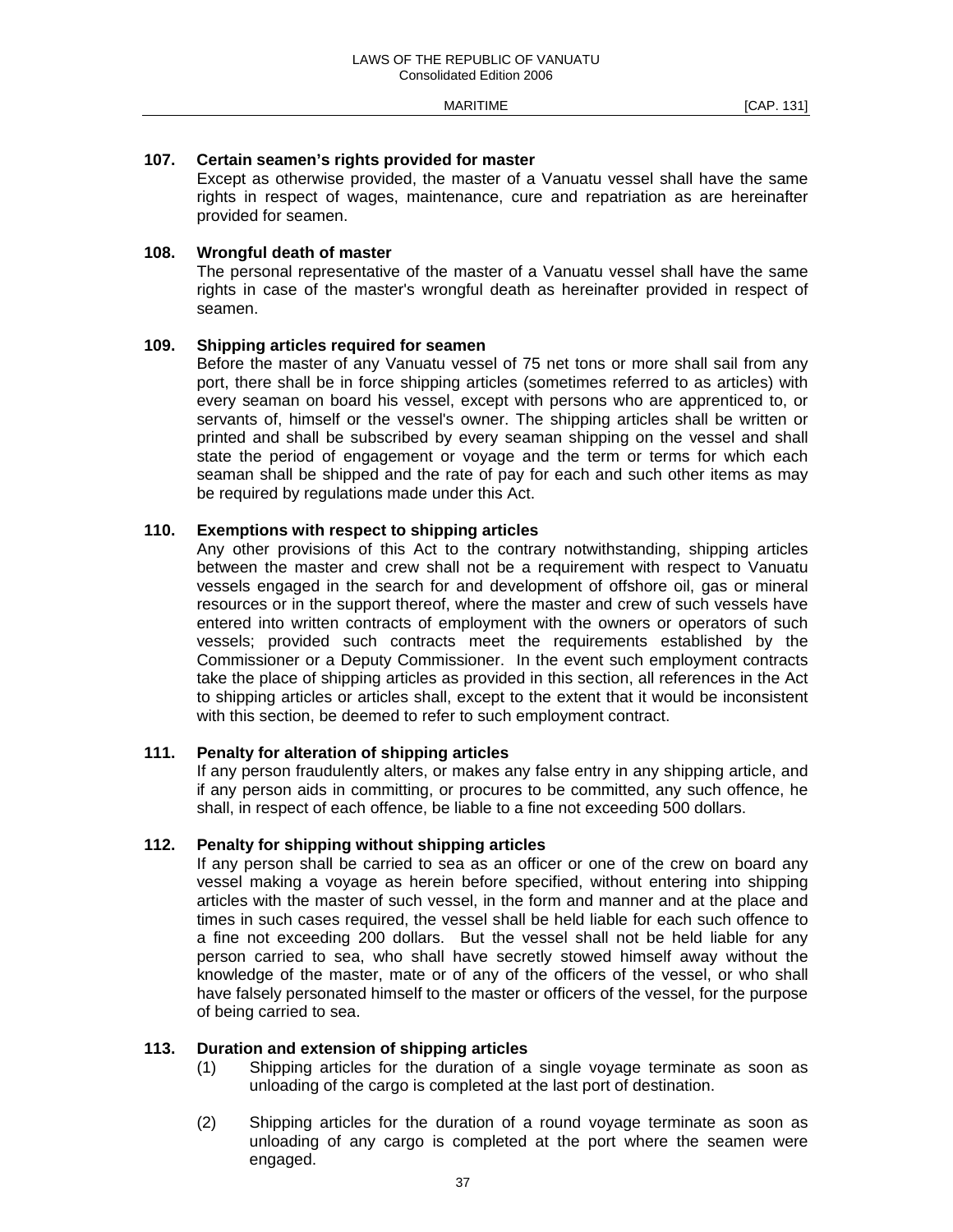- (3) If the voyage is extended to a port other than that port designated in the shipping articles as the end of the voyage, the articles shall be extended and the wages shall be continued accordingly. If the voyage is shortened, the wages shall be paid to the date of termination of the voyage.
- (4) Where shipping articles are not for a stated period they shall be deemed to be for a period of not less than 1 year and shall terminate at the expiration of the 1 year period, provided that at least 5 days prior notice has been given. In the absence of such notice the agreement shall continue but shall be terminable thereafter upon at least 5 days notice by either party. Nothing in this subsection shall apply to, or preclude, shipping articles for a stated period of time.
- (5) When shipping articles expire while the voyage is still incomplete, they shall be extended until the vessel arrives at the port of her destination, and the wages shall be continued accordingly.

## **114. Termination of shipping articles**

Where the shipping articles have terminated because of –

- (a) transfer of registry; or
- (b) transfer of ownership; or
- (c) abandonment of vessel; or
- (d) loss of vessel,

 the seamen shall be entitled to compensation equal to 15 days base wages or the base wages until the expiration of the period for which he was engaged, whichever shall be least; provided however that the seamen is not employed as a seaman during such period and provided further that during such period the seaman has not refused substantially equivalent seagoing employment.

#### **115. Certificate of service**

- (1) The master shall sign and give to a seaman discharged from his vessel, either on his discharge or on payment of his wages, a certificate of service in a form approved by the Commissioner, specifying the period of his service and the time and place of his discharge.
- (2) If any person forges or fraudulently alters any certificate of service, he shall be guilty of an offence.

#### **116. Exemptions with respect to certificates of service**

 No certificate of service shall need to be given covering the service of any person exempted from the shipping articles requirement in terms of section 110.

#### **117. Minimum age at sea**

- (1) Notwithstanding any other provision in this Act, persons under the age of sixteen shall not be employed or work on Vanuatu vessels registered under this Act, except on vessels upon which only members of the same family are employed, school ships or training ships.
- (2) The master shall keep a register of all persons under the age of sixteen years employed on board his vessel, as required by Regulation.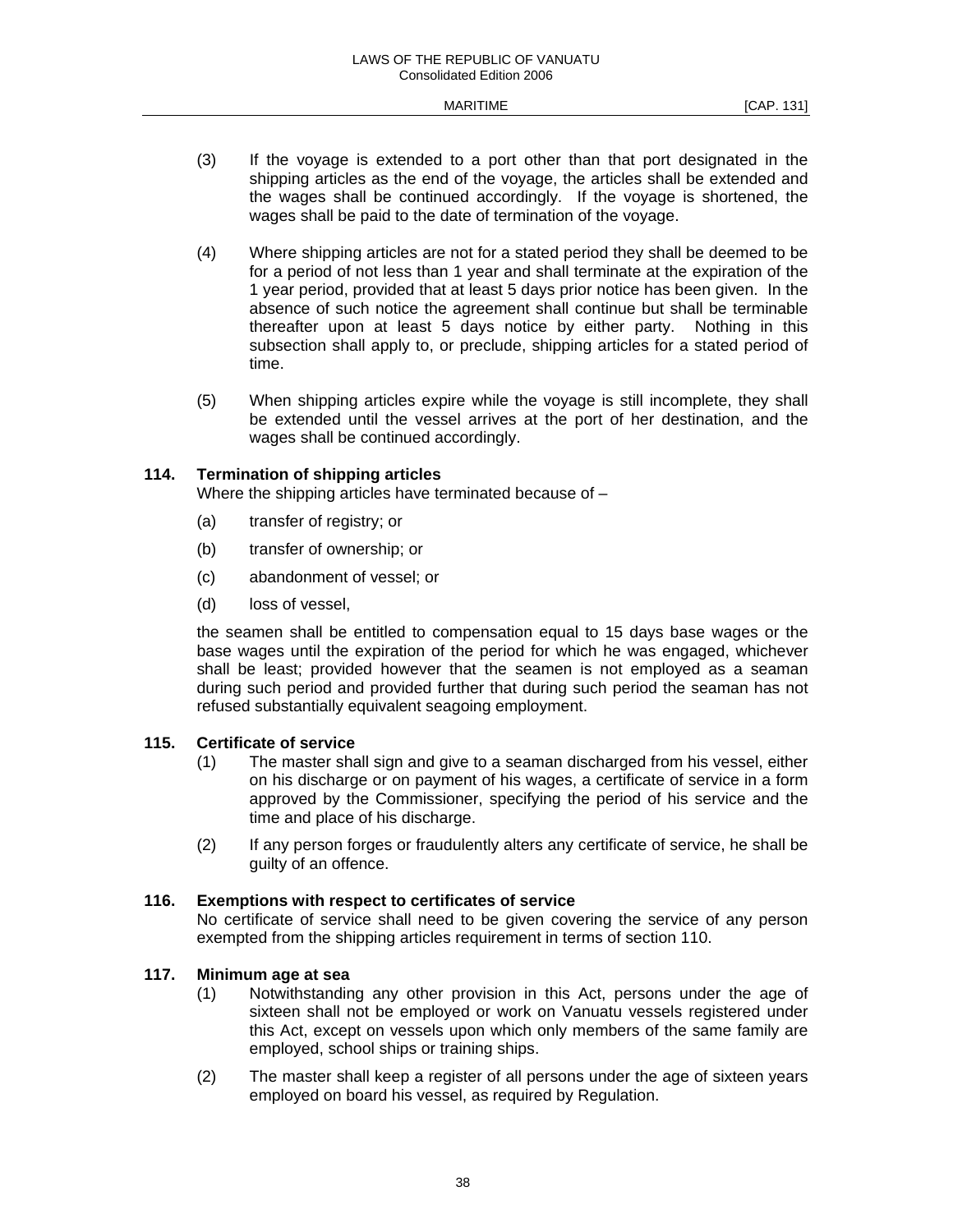- (3) Provided, that such persons may occasionally take part in the activities on board such vessels during school holidays, subject to the conditions that the activities in which they are engaged –
	- (a) are not harmful to their health or normal development;
	- (b) are not such as to prejudice their attendance at school; and
	- (c) are not intended for commercial profit.
- (4) Persons under the age of eighteen years shall not be employed or work on coal-burning vessels as trimmers or stokers.

#### **118. Payment of wages**

- (1) Wages shall commence on the day specified and agreed to in the shipping articles or at a time of presence on board the vessel for the purpose of commencing work, whichever occurs first and shall terminate on the day of discharge or termination of the articles.
- (2) In the absence of any agreement to the contrary, the shipowner or the master of the vessel shall pay to every seaman his wages within 2 days after the termination of the articles, or at the time when the seaman is discharged, whichever occurs first.
- (3) A seaman is entitled to receive in local currency, on demand, from the master one half of his wages actually earned and payable at every intermediate port where the vessel shall load or deliver cargo before the voyage is ended, but not more than once in any 10 day period. In case of wrongful failure to pay a seaman wages on demand, the seaman shall become entitled to a payment of full wages earned.
- (4) Every master shall deliver to the seaman, before payment, a full and true account of his wages, and all deductions to be made therefrom on any account whatsoever, and in default shall, for each offence, be liable to a fine not exceeding 25 dollars.

#### **119. Wages for unjustifiable discharge**

 Any seaman who has signed shipping articles and is afterward discharged before the commencement of the voyage or before 1 month's wages are earned, without fault on his part justifying such discharge and without consent, shall be entitled to receive in addition to his earned wages a sum equal in amount to 1 month's wages as compensation.

#### **120. Stowaway entitled to wages, if there is an agreement**

 A stowaway signing the vessel's articles is entitled to wages, but not to maintenance and cure as herein provided. The master shall discharge him at the first convenient port of call. Nothing in this section shall require a stowaway to be signed on shipping articles.

#### **121. Grounds for discharge**

 The master may discharge a seaman for justifiable cause, including any of the following grounds –

- (a) unjustified failure to report on board at such times and dates as may be specified by the master;
- (b) incompetence to perform duties for which the seaman has represented himself as qualified;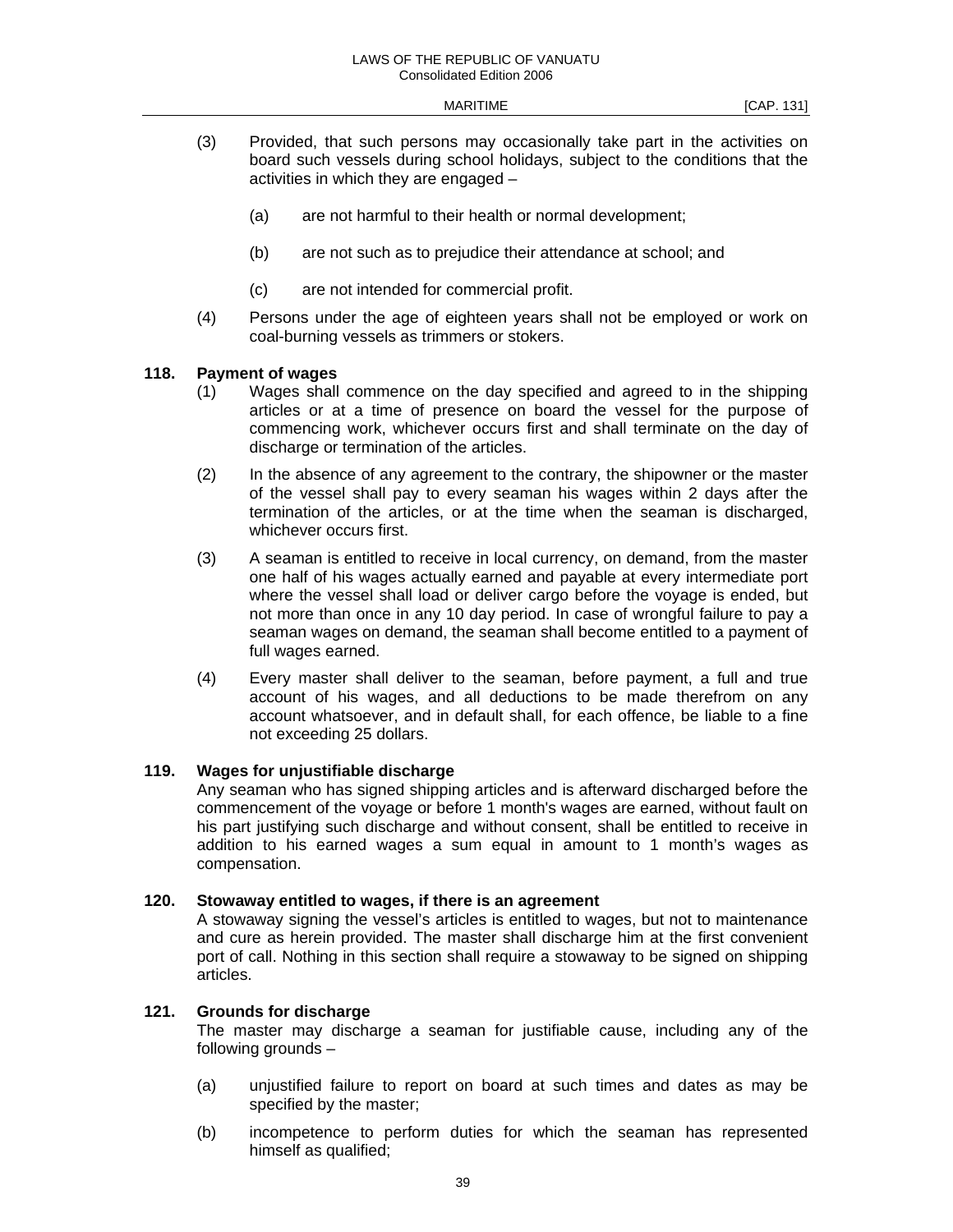- (c) theft, embezzlement or wilful destruction of any part of the vessel, its cargo or stores;
- (d) serious insubordination or wilful disobedience or wilful refusal to perform assigned duties;
- (e) mutiny or desertion;
- (f) habitual intoxication, quarrelling or fighting;
- (g) possession of dangerous weapons, narcotics or contraband articles;
- (h) intentional concealment from the shipowner or master at or prior to engagement under the shipping articles of a condition which resulted in sickness or injury.

#### **122. Advances and allotment of wages**

- (1) It shall be unlawful to pay any seaman wages in advance of the time when they are actually earned, or to pay such advance wages, or to make any order or note or other evidence of the indebtedness therefor to any other person, or to pay to any person for the shipment of any seaman when payment is deducted or to be deducted from a seaman's wages. Any person violating any of the provisions of this section shall be liable to a fine not exceeding 50 dollars.
- (2) It shall be lawful for the master and any seaman to agree that an allotment of a portion of the seaman's earnings may be payable to a spouse, children, grandchildren, parents, grandparents, brothers or sisters, or to a bank account in the name of the seaman.

#### **123. Wages and clothing exempt from attachment**

 The wages and clothing of a seaman shall not be subject to attachment or arrestment from any court; and any assignment or sale of wages or of salvage made prior to the accruing thereof shall not bind the seaman, except allotments.

#### **124. Vacation allowance and holidays**

- (1) Every master and seaman shall be entitled after 12 months on continuous service on a vessel or for the same employer to receive an annual vacation allowance equivalent to –
	- (a) in the case of masters and officers not less than 12 days base wages;
	- (b) in the case of other members of the crew not less than 8 days base wages.
- (2) Every seaman shall be entitled to a minimum of 5 paid holidays per year.

#### **125. Agreements as to loss of lien or right to wages**

 No seaman shall by any agreement forfeit his lien upon the ship or be deprived of any remedy for the recovery of his wages to which he would otherwise have been entitled; and every stipulation by which any seaman consents to abandon his right to his wages in the case of the loss of the ship or to abandon any right which he may have obtained in the nature of salvage shall be wholly void and inoperative.

#### **126. Wages not dependent on freight earned**

 No right to wages on the part of any seaman shall be dependent on the earnings of freight by the vessel.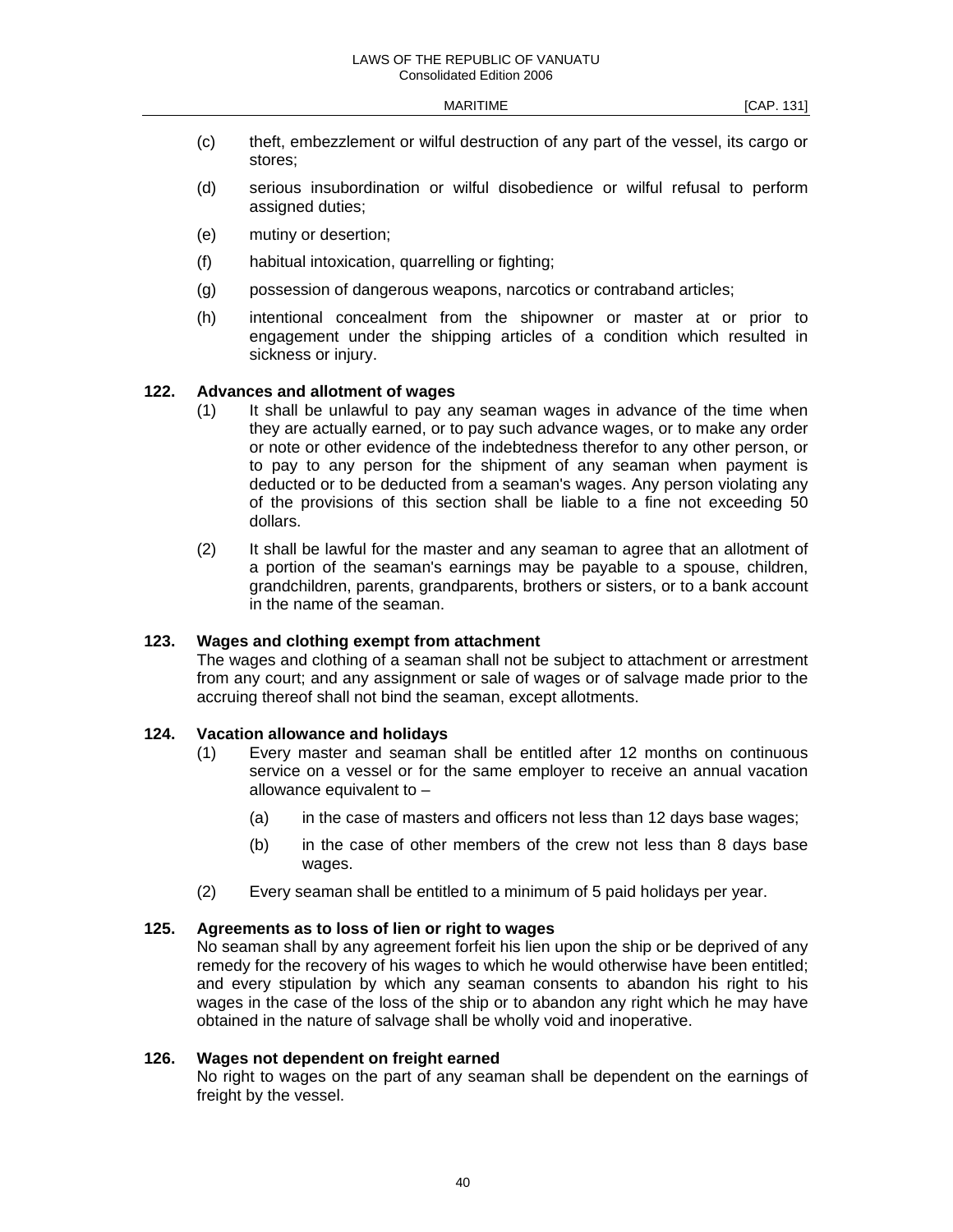### **127. Wages, maintenance and cure for sick and injured seaman**

- (1) Subject to subsection (3) in the event of disabling sickness or injury, while a seaman is on board a vessel under signed shipping articles or off the vessel pursuant to an actual mission assigned to him by, or by the authority of, the master, the seaman shall be entitled to -
	- (a) full wages, as long as he is sick or injured and remains on board the vessel;
	- (b) medical and surgical treatment and supply of proper and sufficient medicines and therapeutical appliances, until medically declared to have reached a maximum cure or to be incurable, but in no event more than 30 weeks from the day of the injury or commencement of sickness;
	- (c) an amount equal to board and lodging up to a maximum period of 30 weeks, and one third of his base wages during any portion of such period subsequent to his landing from the vessel but not to exceed a maximum period of 16 weeks commencing from the day of injury or commencement of the sickness;
	- (d) repatriation as provided in section 133 including, in addition, all charges for his transportation, accommodation and food during the journey and his maintenance up to the time fixed for his departure.
- (2) The shipowner or his representative shall take adequate measures for safeguarding property left on board by sick, injured or deceased seaman.
- (3) The seaman shall not be entitled to any of the benefits provided under subsection  $(1)$  if  $-$ 
	- (a) such sickness or injury resulted from his wilful act, default or misconduct;
	- (b) such sickness or injury developed from a condition which was intentionally concealed from the employer at or prior to his engagement under the articles;
	- (c) he refuses medical treatment for such sickness or injury or is denied such treatment because of his misconduct or default;
	- (d) at the time of his engagement he refused to be medically examined.
- (4) The seaman shall have a maritime lien against the vessel for any wages due to him under this section.

#### **127A. Benefits of compensation for loss of life**

 In addition to wages, maintenance and cure under section 127, and in addition to any liability for wrongful death under section 128, a seaman on board a vessel under signed shipping articles or off the vessel pursuant to an actual mission assigned to him by or by the authority of the master, shall be entitled as provided by regulation to the benefit of a direct compensation for loss of life, payable to his designated beneficiary or beneficiaries. It shall be the shipowner's obligation to provide such benefit free of any charge to the seaman.

#### **128. Wrongful death**

 Whenever the death of a seaman, resulting from an injury, shall be caused by wrongful act, omission, neglect or default occurring on board a vessel, the personal representative of the deceased seaman may maintain an action for damages, for the exclusive benefit of the deceased's wife, husband, parent, child or dependent relative,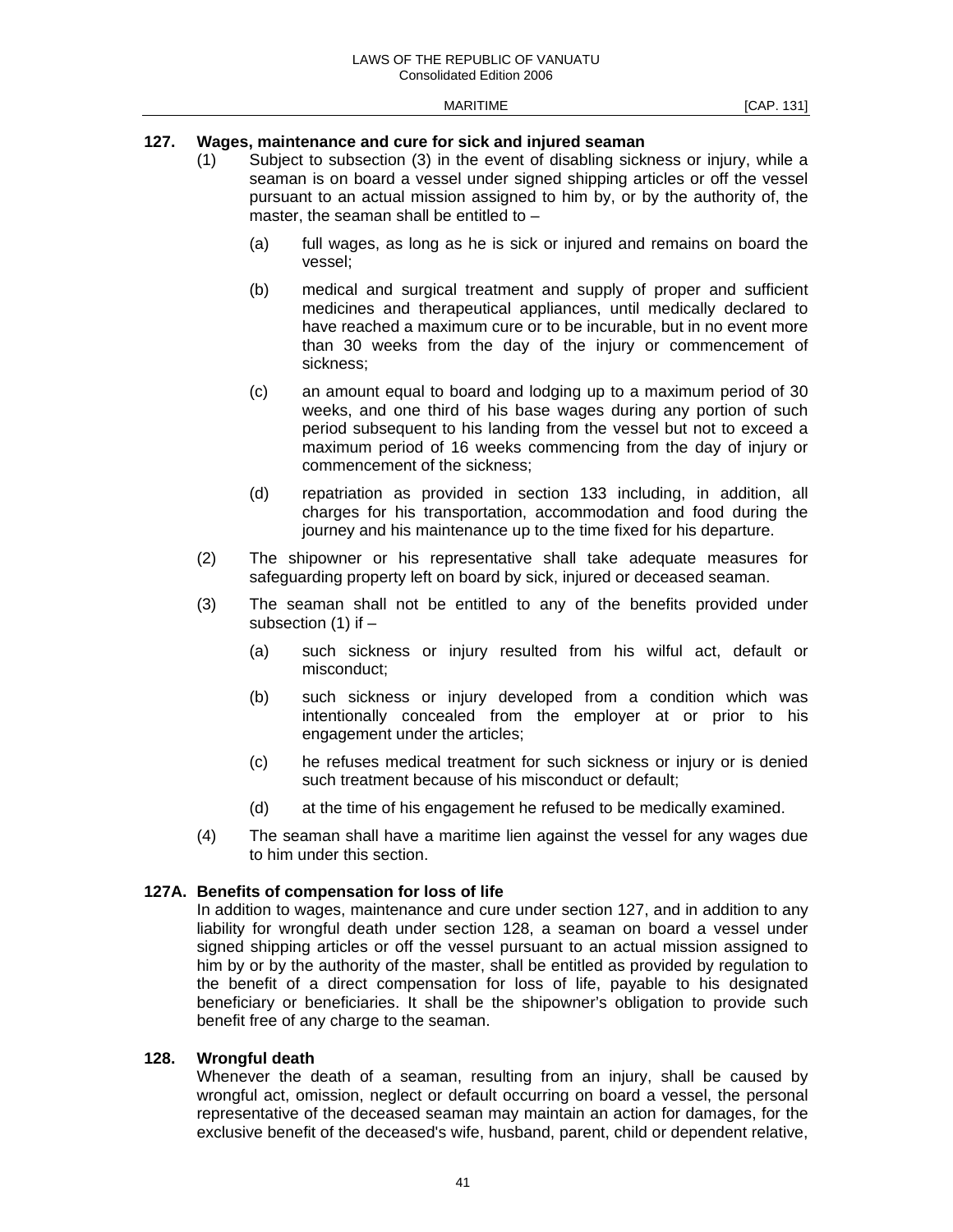against the vessel, person or corporation which would have been liable if death had not ensued.

#### **129. Death on board**

 In the event of a death on board a vessel, an entry shall be made into the vessel's logbook by the master and one of his officers. He shall also report the death to the authorities at the first port of arrival and shall submit a statement signed by him to the Commissioner or to the Deputy Commissioner. The logbook entry and statement shall contain the first and last name, sex, nationality, year and place of birth of the deceased person, the cause of death, place of death (latitude, longitude), date and time of death and the names of next-of-kin, if known, and the name of the vessel. If the deceased person is a seaman, the entry and statement shall contain, in addition, his rank or rating, place and address of his residence or domicile and the number of his licence with date of issuance. The statement submitted by the master shall be countersigned by any attending physician aboard, otherwise by one of the ship's officers. A list of personal effects and amounts of money left on board the vessel shall be attached.

#### **130. Issuance of death certificate**

 Upon the request of anyone having legal interest and where a death has been reported in accordance with the requirements of section 129, the office of the Commissioner or of the Deputy Commissioner shall issue a death certificate containing the particulars set forth in section 129. Where the deceased was a citizen or a resident of Vanuatu, such certificate shall be recorded there as required by law.

#### **131. Burial expenses**

 In the case of the death of a seaman occurring on board the vessel or in the case of his death occurring on shore, if at that time he was entitled to medical care and maintenance at the shipowner's expense, the shipowner shall be liable to defray reasonable local funeral expenses and make payment of the base wages of the deceased seaman up to the end of the month in which the death occurs.

#### **132. Working hours overtime**

 In relation to members of the crew on a vessel engaged in foreign trade the following shall apply –

- (a) the normal hours of work in port and at sea shall be 8 per day;
- (b) work performed over and above the 8-hour period shall be considered as overtime and shall be compensated for at overtime rates;
- (c) a sufficient number of men shall be employed to promote safety of life at sea and to avoid excessive overtime;
- (d) whenever the master of any vessel shall fail to comply with this section, he shall be liable to a fine not exceeding 100 dollars for every offence under this section.

#### **133. Repatriation**

- (1) Any seaman who is put ashore at a port other than the one where he signed the shipping articles and who is put ashore for reasons for which he is not responsible, shall be returned as a crew member or otherwise, but without expense to him –
	- (a) at the shipowner's option, to the port at which he was engaged or where the voyage commenced or to a port of the seaman's own country; or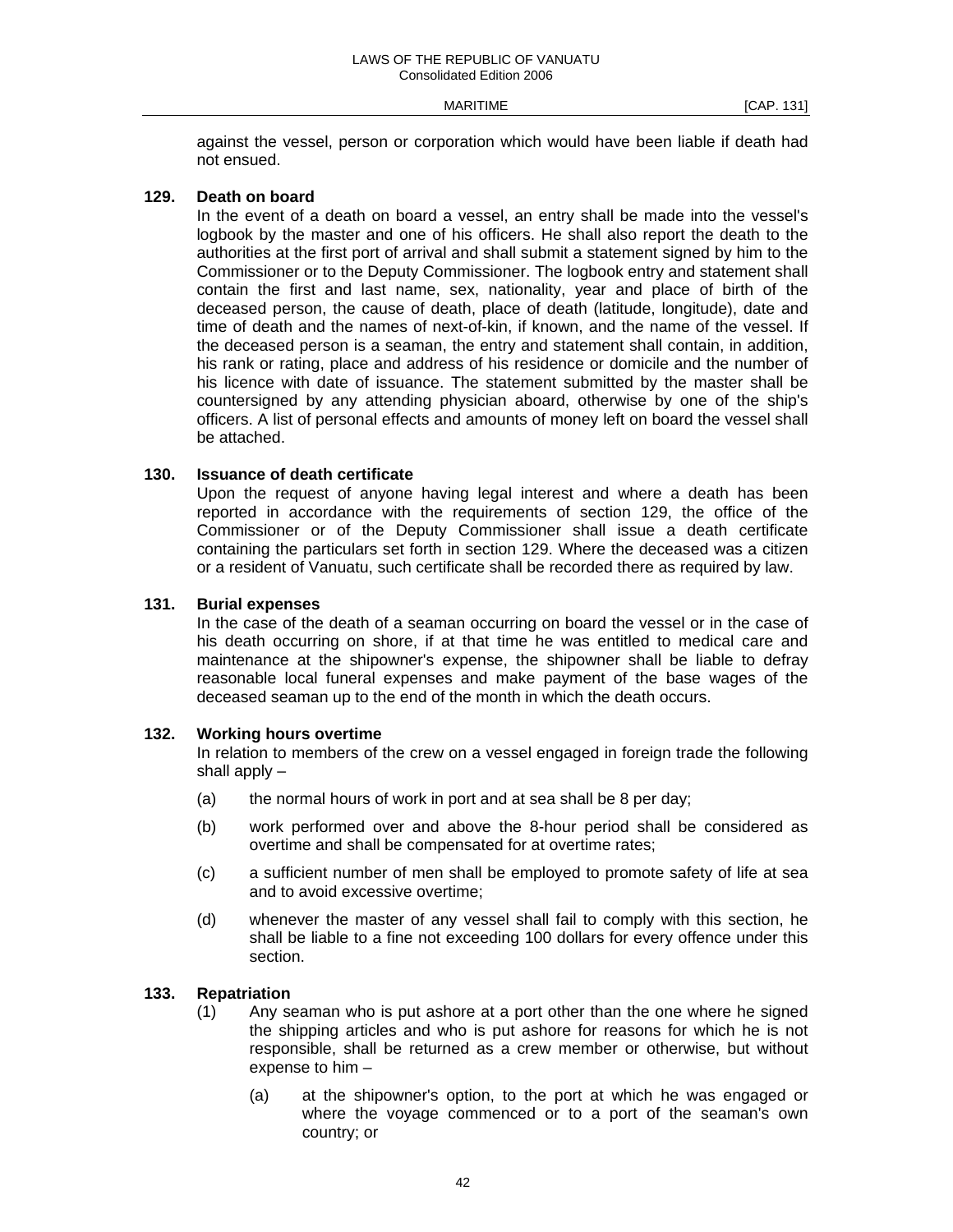(b) to another port, agreed upon between the seaman and the shipowner or the master.

 However, in the event that the seaman's contract period of service has not expired, the shipowner shall have the right to transfer him to another of the shipowner's vessels to serve thereon for the balance of the contract period of service.

- (2) Any seaman whose period of employment is terminated by reason of completion of the voyage for which he was engaged or by expiration of his contract period of employment shall be entitled to repatriation, at no expense to him, to the port at which he was engaged or to such other port as may be agreed upon.
- (3) The right to repatriation shall be lost by failure of the seaman to request repatriation within 1 week from the time that he is in a condition to be repatriated.

#### **134. Loss of right of repatriation**

A seaman shall forfeit his right of repatriation in any of the following events –

- (a) desertion;
- (b) entering into a new agreement with the same owner after his discharge;
- (c) entering into a new agreement with another owner after his discharge;
- (d) contravening sections 137, 139 and 140;
- (e) unjustifiable repudiation of the shipping articles.

#### **135. Offences against the internal order of the vessel**

- (1) Any seaman on a Vanuatu vessel who commits any of the following offences may in addition to any other penalty provided herein, be punished by the master as follows –
	- (a) for neglecting or refusing without reasonable cause to join his vessel or to proceed to sea in his vessel, or for absence without leave at any time within 24 hours of the vessel's sailing from any port, either at the commencement or during the progress of the voyage, or for absence at any time, without leave and without sufficient reason from his vessel and from his duty, not amounting to desertion, by forfeiture from his wages of not more than 2 days wages or sufficient to defray any expenses which shall have been properly incurred in hiring a substitute;
	- (b) for quitting the vessel without leave before she is placed in security, by forfeiture from his wages of not more than 1 month's wages;
	- (c) for intoxication or wilful disobedience to any lawful command or continued wilful neglect of duty by being placed in restraint until such intoxication or disobedience shall cease, and by forfeiture from his wages of not more than 4 day's wages;
	- (d) for continued intoxication or wilful disobedience to any lawful command or continued wilful neglect of duty by being placed in restraint until such intoxication, disobedience or neglect shall cease, and by forfeiture, for every 24 hours continuance of such intoxication, disobedience or neglect, a sum of not more than 12 day's wages;
	- (e) for wilfully damaging the vessel or embezzling or wilfully damaging any part of the stores or cargo, whether on board the vessel, in boats or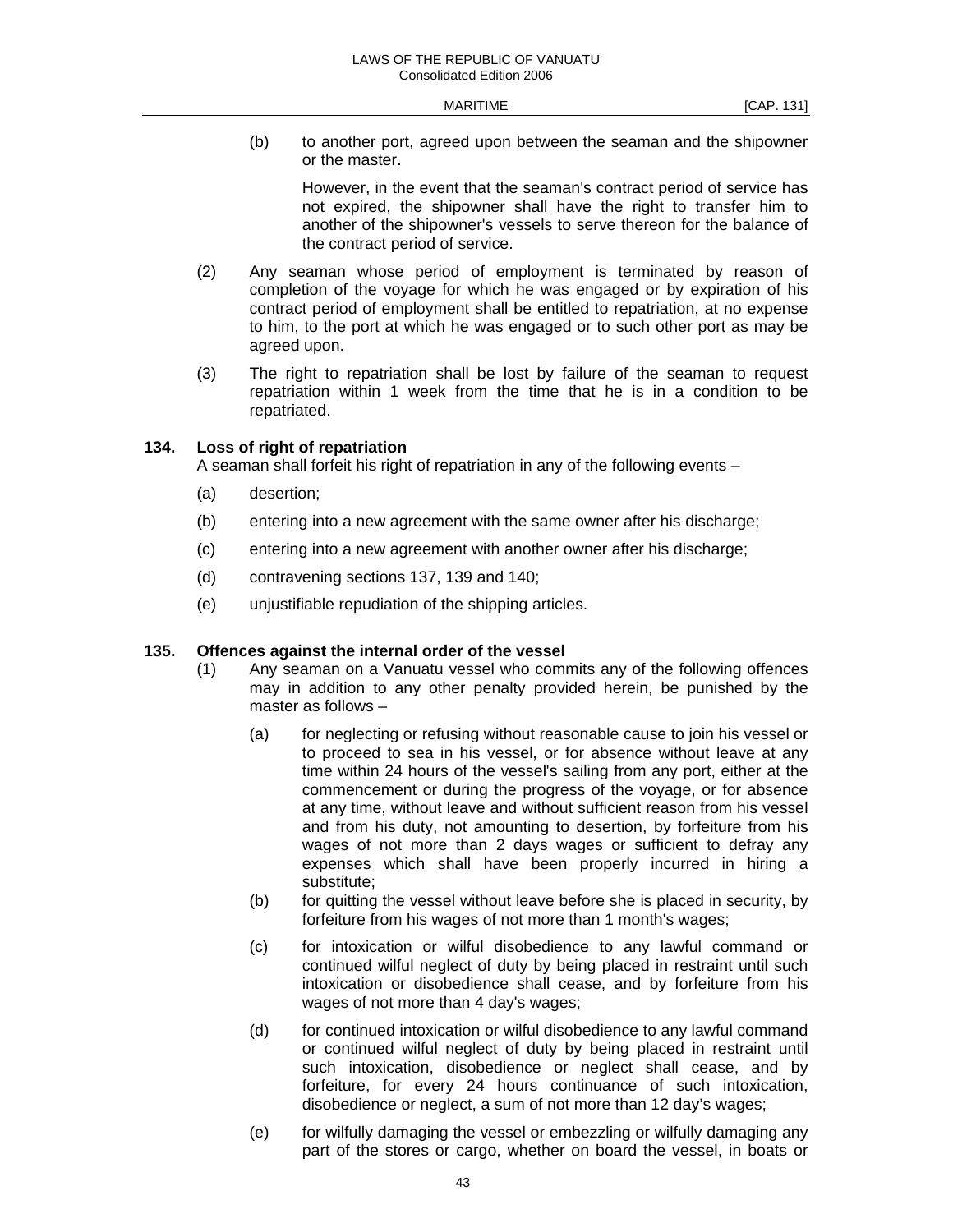ashore, by forfeiture out of his wages of a sum equal in amount to the loss thereby sustained;

- (f) for any act of smuggling, whereby loss or damage is occasioned to the master or shipowner, by payment to such master or shipowner of such a sum as is sufficient to reimburse the master or shipowner for such loss or damage, and the whole or any part of his wages may be retained in satisfaction or on account of such liability;
- (g) for assaulting any master, pilot or officer, by forfeiture from his wages of not more than 3 months pay;
- (h) for mutiny or desertion, by forfeiture of all accrued wages.
- (2) All earnings forfeited as a result of penalties imposed by the master pursuant to this section shall be applied to reimburse the master or shipowner for any loss or damage resulting from the act for which the forfeiture was imposed, and the balance with an accounting thereof shall thereupon be forwarded to the Commissioner or Deputy Commissioner.

#### **136. Prohibition of corporal punishment**

 Flogging and all other forms of corporal punishment are hereby prohibited on board any vessel, and any master who shall violate the provision of this section shall be guilty of an offence.

#### **137. Drunkenness, neglect of duty**

 Whoever, being a master, seaman or other person on any vessel, by wilful breach of duty or by reason of drunkenness, does any act tending to the immediate loss or destruction of, or serious damage to, such vessel or her cargo, or tending immediately to endanger the life or limb of any person belonging to or on board of such vessel, or by wilful breach of duty or by neglect of duty or by reason of drunkenness refuses or omits to do any lawful act proper and requisite to be done by him for preserving such vessel and her cargo from immediate loss, destruction or serious damage or for preserving any person on such vessel from immediate danger to life or limb, shall be liable to a fine not exceeding 2,500 dollars.

#### **138. Desertion**

- (1) Any seaman who deserts from his vessel with the intention of not returning to duty and who remains unlawfully in a foreign country shall be guilty of desertion and shall be liable to answer for any damages or losses suffered by the shipowner as a consequence of such desertion.
- (2) The master shall make an entry of all desertions in the logbook and file a report with the consul, or, if there be no consul at the port, with the office of the Deputy Commissioner. The local authorities of the port shall be notified and requested to apprehend and deliver the deserter.

#### **139. Incitement of seamen to revolt or mutiny**

 Whoever, being of the crew of a vessel of Vanuatu, endeavours to make a revolt or mutiny on board such vessel, or combines, conspires or confederates with any other person on board to make such revolt or mutiny, or solicits, incites or stirs up any other of the crew to disobey or resist the lawful orders of the master or other officers of such vessel, or to refuse or neglect his proper duty on board thereof, or to betray his proper trust, or assembles with others in a tumultuous and mutinous manner, or makes a riot on board thereof, or unlawfully confines the master or other commanding 13 of '08 officer thereof, shall be liable to a fine not exceeding 10,000 dollars or to imprisonment for a term not exceeding 5 years, or to both.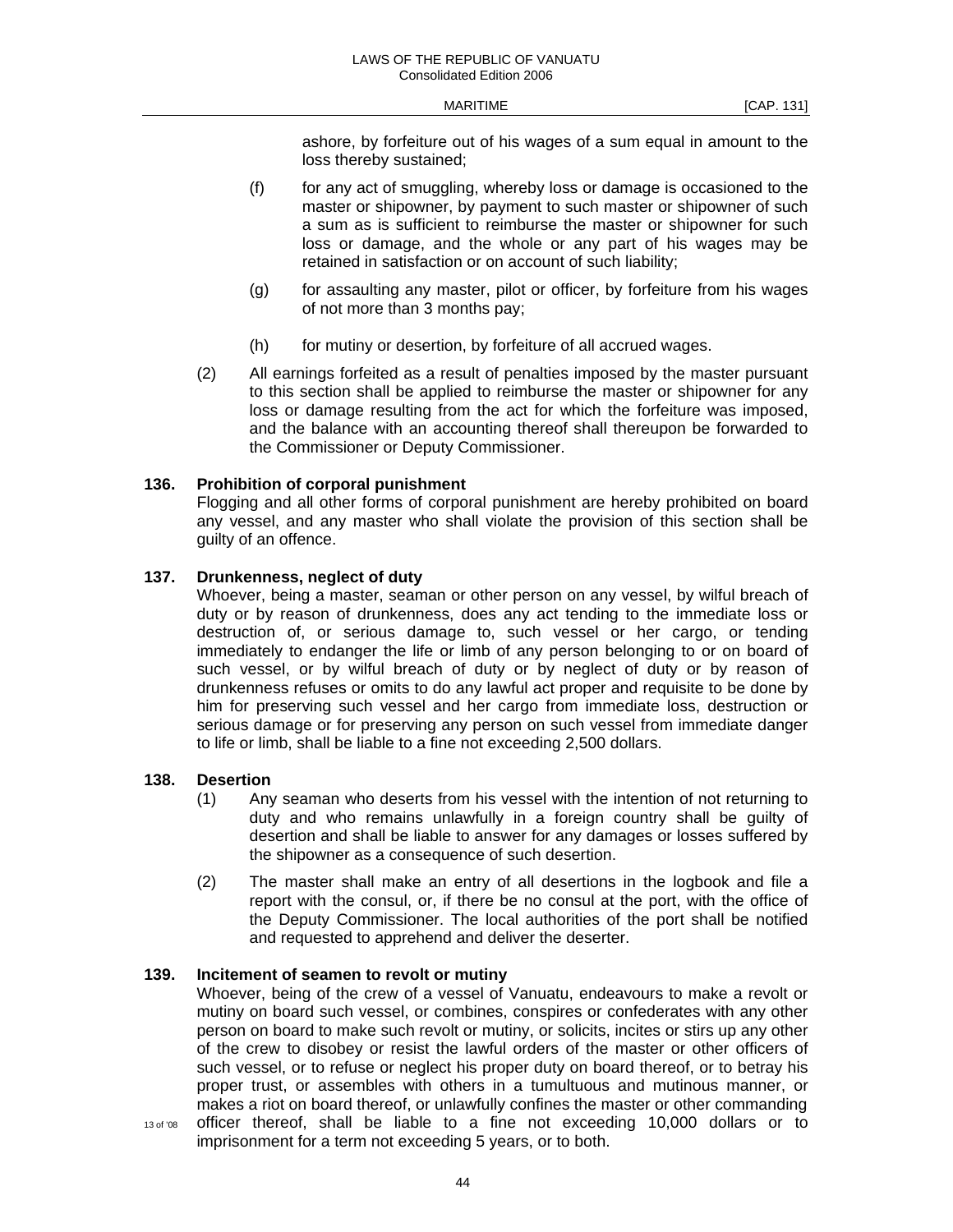#### **140. Revolt or mutiny of seamen**

 Whoever, being a crew of a vessel of Vanuatu, unlawfully and with force, or by fraud or intimidation, usurps the command of such vessel from the master or other lawful officer in command thereof, or deprives him of authority and command on board, resists or prevents him in the free and lawful exercise thereof, or transfers such authority and command to another not lawfully entitled thereto, is guilty of a revolt and 13 of '08 mutiny and shall be liable to a fine not exceeding 10,000 dollars or to imprisonment for a term not exceeding 10 years, or to both.

# **141. Entry of the offences in logbook**

 Upon the commission of any offence, an entry thereof shall be made in the official logbook of the vessel on the day on which the offence was committed and any penalty or fine imposed and shall be signed by the master and by the mate or one of the crew; and the offender, if still on the vessel, shall before her next arrival at any port or, if she is still at the time in port, before her departure therefrom, be furnished with a copy of such entry and have the same read over distinctly and audibly to him, and may thereupon make such a reply thereto as he thinks fit; and a statement that a copy of the entry has been so furnished or the same has been read over, together with his reply, if any, made by the offender, shall likewise be entered and signed in the same manner.

## **142. Abandonment of seamen**

- (1) Whoever, being master or in charge of a vessel of Vanuatu, maliciously and without justifiable cause forces any member of the crew of such vessel on shore in order to leave him behind in any foreign port or place, or refuses to bring to such place as is required under the articles any member of the crew of such vessel in condition and willing to proceed when the master is ready to 13 of '08 proceed, shall be liable to a fine not exceeding 1,000 dollars.
- (2) The abandoned seaman shall retain his right to repatriation.

#### **143. Freedom of association**

 Seamen and their employers, without distinction whatsoever, shall have the right to establish, and to become members of, organizations of their choosing, always subject to the jurisdiction of Vanuatu.

## **144. Protection of freedom of association**

 It shall be unlawful for any employer, employer organization or labour organization to coerce any seaman in the exercise of his choice whether to establish, become a member or participate in any labour organization; provided that any provision in a labour contract entered into pursuant to section 146 shall not be deemed to be in violation of this section.

#### **145. Bargaining and execution of labour contract**

- (1) It shall be lawful for any employer or employer organization and any labour organization representing seamen to bargain and enter into a labour contract concerning wages and other terms and conditions of employment; provided that no labour contract provisions may be contrary to the laws or regulations of Vanuatu or deprive Vanuatu of any jurisdiction over labour relations.
- (2) A copy of any labour contract between the employer and an organization representing seamen employed on a vessel shall be placed on board the said vessel and shall be made available to maritime or judicial authorities when requested.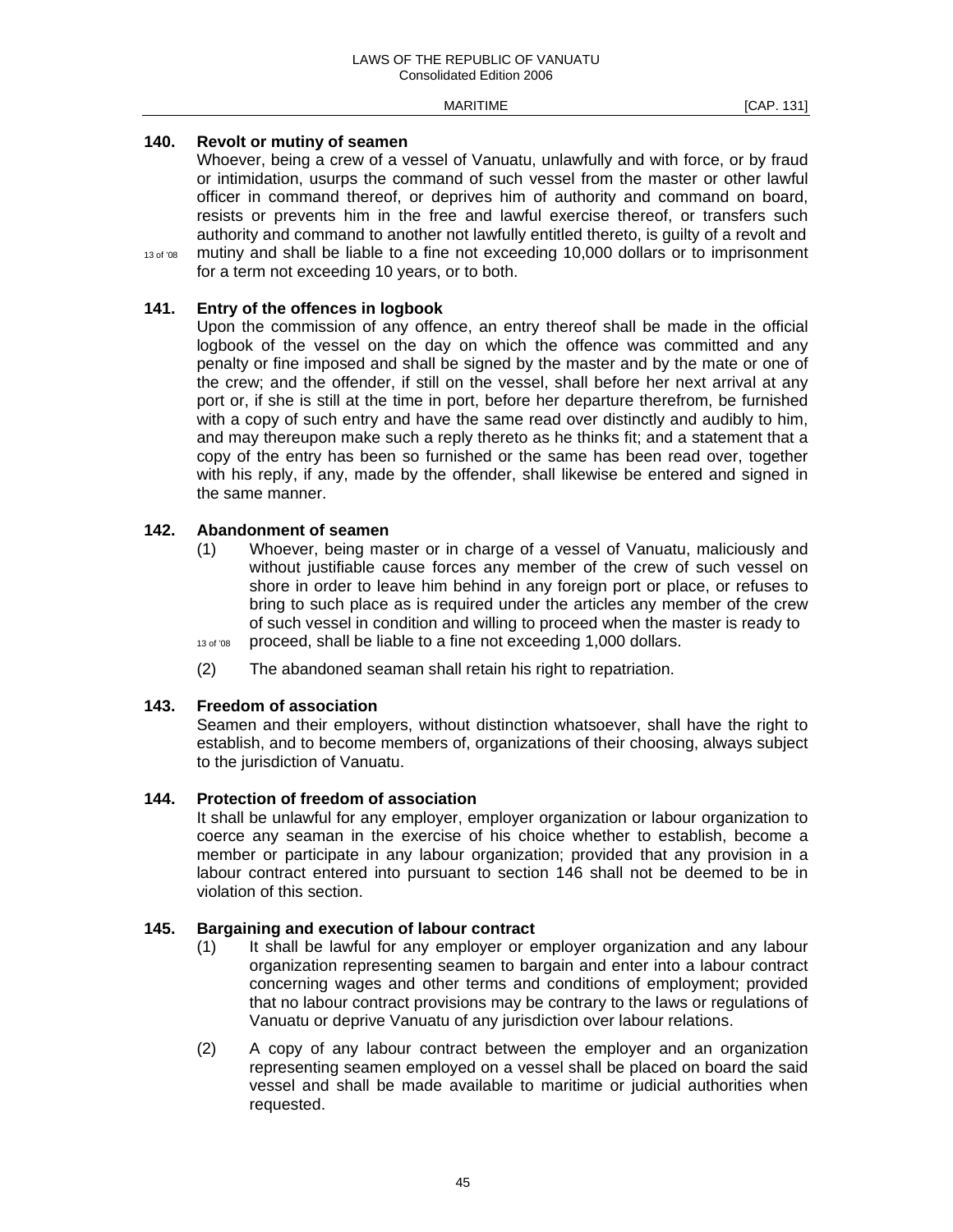#### **146. Provisions authorized in labour contracts**

 It shall be lawful for any employer or employer organization and any labour organization to agree to be bound by any provisions in entering into a labour contract; provided that such provisions are not prohibited by the laws or regulations of Vanuatu.

## **147. Provisions prohibited in labour contracts**

 It shall be unlawful for any employer or employer organization or employee or labour organization to attempt to bargain for, or to enter into, any labour contract containing any provision which attempts to set aside the application of or is inconsistent with or is violative of the laws of the Republic of Vanuatu, or which prescribes terms or conditions of employment less favourable to seamen than those set forth in this Part or which discriminate as to terms and conditions of employment on the basis of race, colour or creed.

## **148. Protection of labour contract**

 Whenever an employer or employer organization and a labour organization have entered into a labour contract providing that such labour organization shall be sole bargaining representative of seamen pursuant to section 146 it shall be unlawful –

- (a) for the employer or employer organization to bargain with or enter into labour contract pertaining to such seamen with any other labour organization; or
- (b) for any other labour organization to attempt to bargain with or enter into a labour contract pertaining to such seamen with the employer or employer organization,

 prior to 30 days before the termination of such agreement or before the expiration of 3 years from the effective date of such agreement, whichever event shall occur first.

# **149. Strikes, picketing and like interference**

 (1) It shall be unlawful for any person or labour organization to promote or to engage in any strike or picketing, or any boycott or like interference with the internal order or operation of a vessel, unless:

 (a) a majority of seamen on the vessel involved have voted by secret ballot that such action be taken; and

 (b) at least 30 days written notice of intention to take such action has been given to the employer or the master; and

 (c) the procedures of conciliation, mediation and arbitration under section 150 have been followed to conclusion.

 (2) Nothing contained in subsection (1) hereof shall be deemed to permit any strike or picketing, or any boycott or like interference with the internal order or operation of a vessel contrary to the provisions in any existing labour contract or any contract for seafaring labour.

# **150. Conciliation, mediation and arbitration of labour disputes, differences or grievances**

 It is declared to be the policy of the Republic of Vanuatu to place upon employers and employer organisations and employees and labour organisations the primary responsibility for avoidance of any interruption in foreign or domestic maritime commerce.

 In the event that an agreed settlement between the parties to any dispute, difference or grievance is not effected, the following conciliation, mediation and arbitration procedures, as may be further implemented by regulation, shall apply: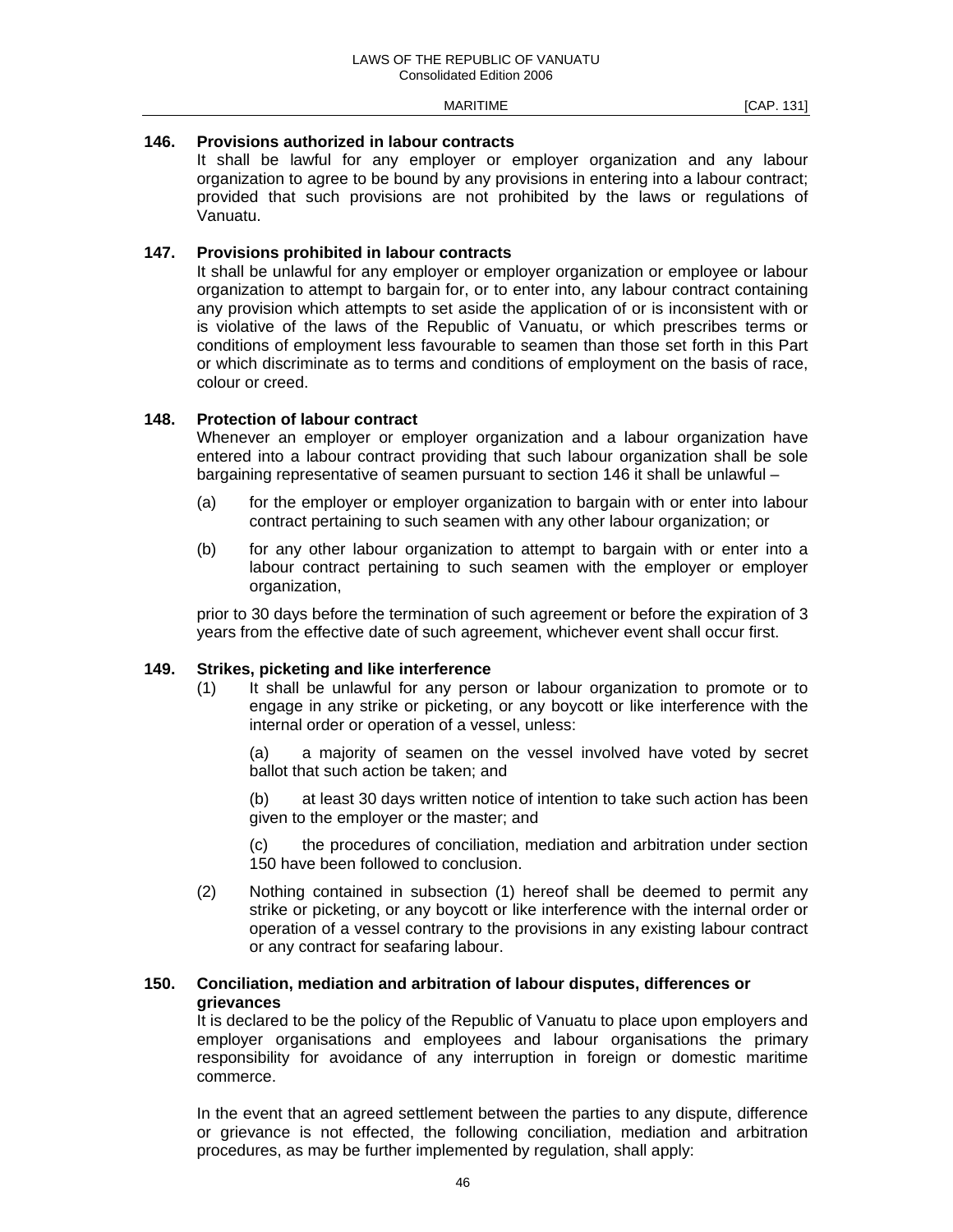- (1) If the dispute is not resolved, crew members shall present their case to the employer through the master or his appointee, or, if the matter is to the prejudice of the master, then directly to the employer. Crew members may be represented in the matter by a labour organization which is a party to a labour contract entered into pursuant to section 145, and which covers the crew members. Efforts shall be made to conciliate the matter and to find an agreeable solution thereto.
- (2) If a conciliation acceptable to both parties cannot be made at this stage, either party may call upon the Commissioner or a Deputy Commissioner of Maritime Affairs, or a representative appointed by the Commissioner or a Deputy Commissioner, to act as mediator to endeavour to find a solution to the matter satisfactory to the parties.
- (3) In the event that the dispute cannot be resolved by conciliation or mediation, either party may submit the matter to an independent arbitrator or arbitrators for a final determination, as provided by regulation. If the parties cannot agree upon a choice of arbitrator or arbitrators, the matter shall be finally determined 13 of '08 by the Minister.

 Any arbitration award may be enforced, if necessary, by any Court of competent jurisdiction.

#### **151. Time limit**

 $\overline{a}$ 

- (1) Claims arising out of the shipping articles are subject to 1 year's prescription.
- (2) The following rights of action are subject to 2 years' prescription
	- (a) the right of action for death of a seaman caused by wrongful act, neglect or default on the high seas;
	- (b) claims of the shipowner against the master for acts committed during the performance of his duties;
	- (c) all other claims in tort.
- (3) All other claims are subject to 3 years' prescription.
- (4) The period of prescription of the claims, laid down in the preceding subsections, runs from the time when the right of action accrues.

#### **152. Minister to make rules and regulations**

 The Minister may make rules and regulations not contrary to the provisions of this Act relating to conditions and terms of employment, wages, vacations and leave, hours of work, repatriation, minimum age, compensation for sickness, injury or death of masters, seamen, and seagoing labourers employed on vessels documented under the provisions of this act.

#### *Table of Amendments (since the Revised Edition 1988)*

*[Note that this Act was re-numbered in the 1988 Edition, but amending Act 15 of 1987 and 8 of 1989 referred to the earlier section numbers. Where these are different, the earlier section numbers are in brackets following the Act.]* 

|                     | Amended by Acts 8 of 1989, 13 of 1996, | 3(2)(a) | Substituted by Act 13 of 2008 |
|---------------------|----------------------------------------|---------|-------------------------------|
|                     | $.31$ of 1998                          | 3(2)(b) | Substituted by Act 13 of 2008 |
| 1 (def of Minister) | Substituted by Act 13 of 2008          | 3(3)    | Substituted by Act 13 of 2008 |
|                     | Repealed by Act 31 of 1998             | ЗА      | Inserted by Act 8 of 1989     |
| 3(1)                | Substituted by Act 13 of 2008          |         | Amended by Act 31 of 1998     |

I:\COUNTRY\VANUATU\Legislation\Amended since 2006\M\131 Maritime Act.doc